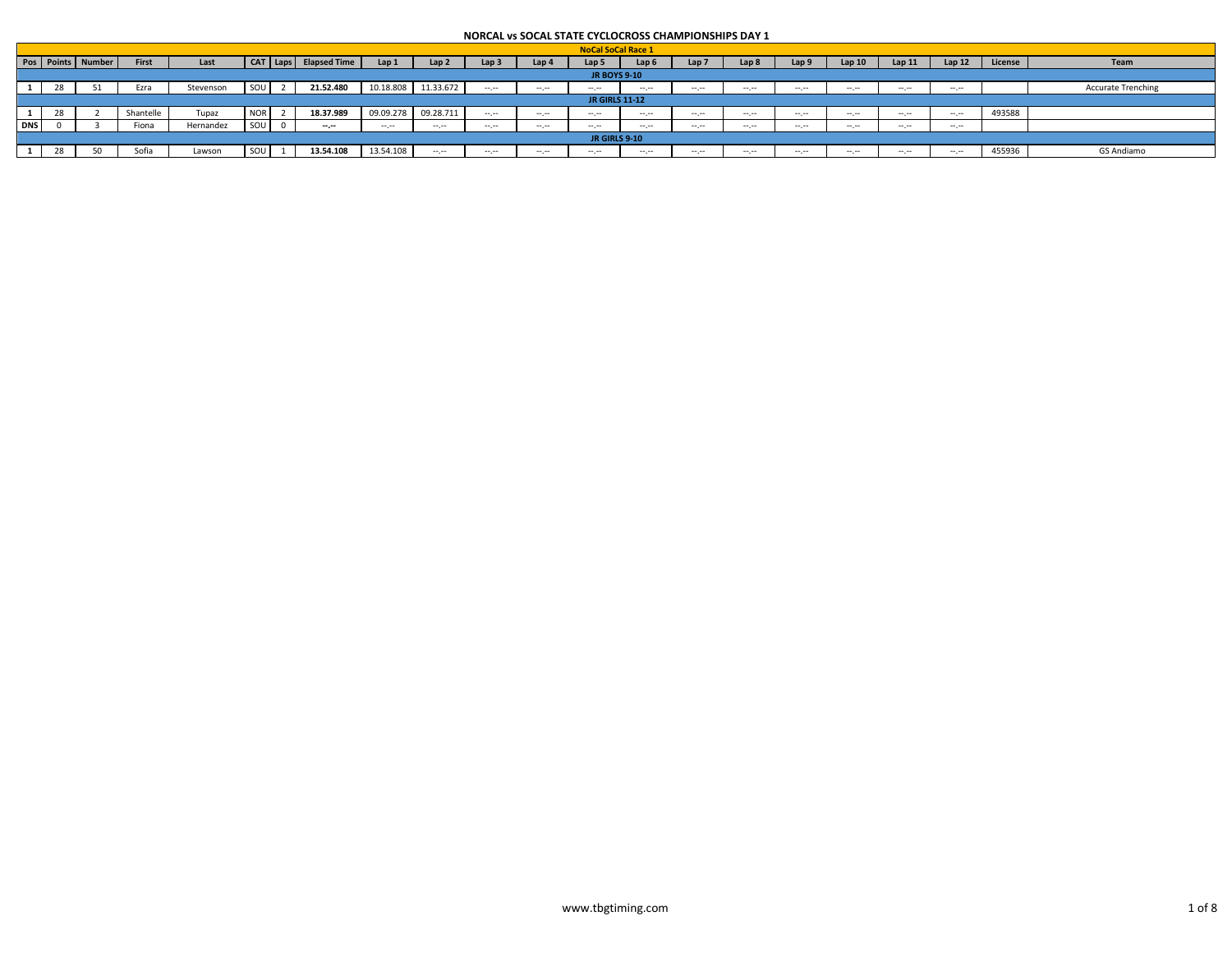|                          |                |                   |           |          |                  |                         |                           |                             |                     |                                                                                                                                                                                                                                                                                                                                                                                                                                      | NURCAL VS SUCAL STATE CYCLUCRUSS CHAINPIUNSHIPS DAY 1 |                           |                             |                                                                                                                           |                                                                                                                           |                             |                                                                                                                                                                                                                                                                                                                                                                                                                                                                            |                 |                                                                                                |         |                           |
|--------------------------|----------------|-------------------|-----------|----------|------------------|-------------------------|---------------------------|-----------------------------|---------------------|--------------------------------------------------------------------------------------------------------------------------------------------------------------------------------------------------------------------------------------------------------------------------------------------------------------------------------------------------------------------------------------------------------------------------------------|-------------------------------------------------------|---------------------------|-----------------------------|---------------------------------------------------------------------------------------------------------------------------|---------------------------------------------------------------------------------------------------------------------------|-----------------------------|----------------------------------------------------------------------------------------------------------------------------------------------------------------------------------------------------------------------------------------------------------------------------------------------------------------------------------------------------------------------------------------------------------------------------------------------------------------------------|-----------------|------------------------------------------------------------------------------------------------|---------|---------------------------|
|                          |                |                   |           |          |                  |                         |                           |                             |                     |                                                                                                                                                                                                                                                                                                                                                                                                                                      |                                                       | <b>NoCal SoCal Race 2</b> |                             |                                                                                                                           |                                                                                                                           |                             |                                                                                                                                                                                                                                                                                                                                                                                                                                                                            |                 |                                                                                                |         |                           |
|                          |                | Pos Points Number | First     | Last     |                  |                         | CAT   Laps   Elapsed Time | $\ln 1$                     | $\ln 2$             | $\mathsf{lap} 3$                                                                                                                                                                                                                                                                                                                                                                                                                     | $\ln 4$                                               | lap <sub>5</sub>          | lap <sub>6</sub>            | $\mathsf{lab}\mathsf{7}$                                                                                                  | lap <sub>8</sub>                                                                                                          | lap 9                       | $\ln 10$                                                                                                                                                                                                                                                                                                                                                                                                                                                                   | $\ln 11$        | $\ln 12$                                                                                       | License | Team                      |
|                          |                |                   |           |          |                  |                         |                           |                             |                     |                                                                                                                                                                                                                                                                                                                                                                                                                                      |                                                       | <b>JR BOYS 13-14</b>      |                             |                                                                                                                           |                                                                                                                           |                             |                                                                                                                                                                                                                                                                                                                                                                                                                                                                            |                 |                                                                                                |         |                           |
|                          | 28             | 91                | McKay     | Kinsey   | NOR              | $\overline{4}$          | 26.59.696                 | 07.33.632                   | 06.31.004           | 06.29.288   06.25.772                                                                                                                                                                                                                                                                                                                                                                                                                |                                                       | Angeles C                 | Angeles I                   | $-1$                                                                                                                      | $\mathcal{L}^{\mathcal{L}}$                                                                                               | $\mathcal{L}^{\mathcal{L}}$ | $\mathcal{L}^{\mathcal{L}}$                                                                                                                                                                                                                                                                                                                                                                                                                                                | $-1$            | $-1$                                                                                           | 423654  |                           |
|                          |                |                   |           |          |                  |                         |                           |                             |                     |                                                                                                                                                                                                                                                                                                                                                                                                                                      |                                                       | <b>JR GIRLS 13-14</b>     |                             |                                                                                                                           |                                                                                                                           |                             |                                                                                                                                                                                                                                                                                                                                                                                                                                                                            |                 |                                                                                                |         |                           |
|                          | 28             | 92                | Olivia    | Lawson   | SOU <sub>3</sub> |                         | 34.15.045                 |                             |                     | 10.44.234 11.34.773 11.56.038                                                                                                                                                                                                                                                                                                                                                                                                        | $-1$                                                  | and provided              | and provided                | $\sim$ , $\sim$                                                                                                           | ---                                                                                                                       | $\sim$ , $\sim$             | $\frac{1}{2} \left( \frac{1}{2} \right) \left( \frac{1}{2} \right) \left( \frac{1}{2} \right) \left( \frac{1}{2} \right) \left( \frac{1}{2} \right) \left( \frac{1}{2} \right) \left( \frac{1}{2} \right) \left( \frac{1}{2} \right) \left( \frac{1}{2} \right) \left( \frac{1}{2} \right) \left( \frac{1}{2} \right) \left( \frac{1}{2} \right) \left( \frac{1}{2} \right) \left( \frac{1}{2} \right) \left( \frac{1}{2} \right) \left( \frac{1}{2} \right) \left( \frac$ | $-1$            | $\sim$ , $\sim$                                                                                | 419914  | GS Andiamo                |
|                          |                |                   |           |          |                  |                         |                           |                             |                     |                                                                                                                                                                                                                                                                                                                                                                                                                                      |                                                       | <b>JR GIRLS 15-16</b>     |                             |                                                                                                                           |                                                                                                                           |                             |                                                                                                                                                                                                                                                                                                                                                                                                                                                                            |                 |                                                                                                |         |                           |
|                          | 28             | 24                | Micah     | Mason    | SOU              | $\overline{4}$          | 27.53.412                 | 06.56.872                   | 06.55.122           | 07.01.460                                                                                                                                                                                                                                                                                                                                                                                                                            | 06.59.958                                             | $\sim$ , $\sim$           | $\sim$ , $\sim$             | $\sim$                                                                                                                    | $\mathcal{L}^{\mathcal{L}}$                                                                                               | $\sim$ , $\sim$             | $\mathcal{L}^{\mathcal{L}}$                                                                                                                                                                                                                                                                                                                                                                                                                                                | $-1$            | $\sim$ , $\sim$                                                                                | 458447  | Sqeaky Wheel              |
| $\mathbf{2}$             | 26             | 25                | Cheyenne  | Comer    | SOU              |                         | 30.11.254                 |                             | 06.57.595 07.49.910 | 07.31.112 07.52.637                                                                                                                                                                                                                                                                                                                                                                                                                  |                                                       | $-1$                      | $-1$                        | $\sim$ , $\sim$                                                                                                           | $\mathcal{L}^{\mathcal{L}}$                                                                                               | $\sim$ , $\sim$             | $\mathcal{L}^{\mathcal{L}}$                                                                                                                                                                                                                                                                                                                                                                                                                                                | $-1$            | $\sim$ , $\sim$                                                                                | 297265  | <b>Team SoCal Cross</b>   |
|                          |                |                   |           |          |                  |                         |                           |                             |                     |                                                                                                                                                                                                                                                                                                                                                                                                                                      |                                                       | <b>MSTR WMN 35+</b>       |                             |                                                                                                                           |                                                                                                                           |                             |                                                                                                                                                                                                                                                                                                                                                                                                                                                                            |                 |                                                                                                |         |                           |
| <b>DNS</b>               | $\overline{0}$ | 200               | Brooke    | Summers  | <b>NOR</b>       | $\overline{\mathbf{0}}$ | $-1$                      | $\mathcal{L}^{\mathcal{L}}$ | and provided        | $\label{eq:2.1} \begin{array}{ll} \mathbf{1} & \mathbf{1} & \mathbf{1} & \mathbf{1} \\ \mathbf{1} & \mathbf{1} & \mathbf{1} & \mathbf{1} \\ \mathbf{1} & \mathbf{1} & \mathbf{1} & \mathbf{1} \\ \mathbf{1} & \mathbf{1} & \mathbf{1} & \mathbf{1} \\ \mathbf{1} & \mathbf{1} & \mathbf{1} & \mathbf{1} \\ \mathbf{1} & \mathbf{1} & \mathbf{1} & \mathbf{1} \\ \mathbf{1} & \mathbf{1} & \mathbf{1} & \mathbf{1} \\ \mathbf{1} & \$ | <b>Service</b>                                        | and provided              | $\mathcal{L}^{\mathcal{L}}$ | $\sim$ , $\sim$                                                                                                           | ---                                                                                                                       | $\cdots \cdots$             | $\frac{1}{2} \left( \frac{1}{2} \right) \left( \frac{1}{2} \right) \left( \frac{1}{2} \right) \left( \frac{1}{2} \right) \left( \frac{1}{2} \right) \left( \frac{1}{2} \right) \left( \frac{1}{2} \right) \left( \frac{1}{2} \right) \left( \frac{1}{2} \right) \left( \frac{1}{2} \right) \left( \frac{1}{2} \right) \left( \frac{1}{2} \right) \left( \frac{1}{2} \right) \left( \frac{1}{2} \right) \left( \frac{1}{2} \right) \left( \frac{1}{2} \right) \left( \frac$ | $-1$            | $\sim$ , $\sim$                                                                                | 454648  |                           |
|                          |                |                   |           |          |                  |                         |                           |                             |                     |                                                                                                                                                                                                                                                                                                                                                                                                                                      |                                                       | <b>MSTR WMN 45+</b>       |                             |                                                                                                                           |                                                                                                                           |                             |                                                                                                                                                                                                                                                                                                                                                                                                                                                                            |                 |                                                                                                |         |                           |
|                          | 28             | 201               | Robin     | Kaminsky | SOU              | - 4                     | 26.25.593                 | 06.33.445                   | 06.35.089           | 06.47.070                                                                                                                                                                                                                                                                                                                                                                                                                            | 06.29.989                                             | and provided              | $-1$                        | $\sim$ , $\sim$                                                                                                           | an pro                                                                                                                    | $\mathcal{L}^{\mathcal{L}}$ | $\mathcal{L}^{\mathcal{L}}$                                                                                                                                                                                                                                                                                                                                                                                                                                                | $-1$            | $\sim$ , $\sim$                                                                                | 361130  | <b>Big Orange Cycling</b> |
| $\overline{2}$           | 26             | 205               | Kendra    | Foley    | <b>NOR</b>       |                         | 27.58.502                 | 06.42.936                   | 07.04.988           | 07.16.950                                                                                                                                                                                                                                                                                                                                                                                                                            | 06.53.628                                             | and provided              | $-1$                        | $\sim$                                                                                                                    | an pro                                                                                                                    | $\sim$ , $\sim$             | $\mathcal{L}^{\mathcal{L}}$                                                                                                                                                                                                                                                                                                                                                                                                                                                | $-1$            | $\sim$                                                                                         | 331616  | <b>Kinetic Cycles</b>     |
| 3                        | 24             | 202               | Carolyn   | Reeves   | SOU              |                         | 31.26.774                 | 07.30.752                   | 07.52.692           | 08.06.278                                                                                                                                                                                                                                                                                                                                                                                                                            | 07.57.052                                             | $-1$                      | $-1$                        | $-1$                                                                                                                      | $-1$                                                                                                                      | $-1$                        | $-1$                                                                                                                                                                                                                                                                                                                                                                                                                                                                       | $-1$            | $\sim$                                                                                         | 301429  |                           |
| <b>DNS</b>               |                | 203               | Dorothy   | Wong     | SOU              | $\Omega$                | $-1$                      | $\cdots \cdots$             | $-1$                | $\label{eq:2.1} \begin{array}{ll} \mathbf{1} & \mathbf{1} & \mathbf{1} & \mathbf{1} \\ \mathbf{1} & \mathbf{1} & \mathbf{1} & \mathbf{1} \\ \mathbf{1} & \mathbf{1} & \mathbf{1} & \mathbf{1} \\ \mathbf{1} & \mathbf{1} & \mathbf{1} & \mathbf{1} \\ \mathbf{1} & \mathbf{1} & \mathbf{1} & \mathbf{1} \\ \mathbf{1} & \mathbf{1} & \mathbf{1} & \mathbf{1} \\ \mathbf{1} & \mathbf{1} & \mathbf{1} & \mathbf{1} \\ \mathbf{1} & \$ | <b>Service</b>                                        | $\cdots \cdots$           | ---                         | $\sim$                                                                                                                    | ---                                                                                                                       | $\sim$ , $\sim$             | $\sim$ , $\sim$                                                                                                                                                                                                                                                                                                                                                                                                                                                            | $-1$            | $\sim$ , $\sim$                                                                                | 104462  | The TEAM SOCALCross       |
|                          |                |                   |           |          |                  |                         |                           |                             |                     |                                                                                                                                                                                                                                                                                                                                                                                                                                      |                                                       | MSTR WMN 55+              |                             |                                                                                                                           |                                                                                                                           |                             |                                                                                                                                                                                                                                                                                                                                                                                                                                                                            |                 |                                                                                                |         |                           |
|                          | 28             | 204               | Lauren    | Liden    | <b>NOR</b>       | $\overline{4}$          | 27.45.007                 |                             |                     | 06.33.456  06.57.237  07.05.961  07.08.353                                                                                                                                                                                                                                                                                                                                                                                           |                                                       | Angeles I                 | $\sim$ , $\sim$             | $\sim$ , $\sim$                                                                                                           | ---                                                                                                                       | $\sim$ , $\sim$             | $\frac{1}{2} \left( \frac{1}{2} \right) \left( \frac{1}{2} \right) \left( \frac{1}{2} \right) \left( \frac{1}{2} \right) \left( \frac{1}{2} \right) \left( \frac{1}{2} \right) \left( \frac{1}{2} \right) \left( \frac{1}{2} \right) \left( \frac{1}{2} \right) \left( \frac{1}{2} \right) \left( \frac{1}{2} \right) \left( \frac{1}{2} \right) \left( \frac{1}{2} \right) \left( \frac{1}{2} \right) \left( \frac{1}{2} \right) \left( \frac{1}{2} \right) \left( \frac$ | $-1$            | $\sim$ , $\sim$                                                                                | 334762  | Delta Velo                |
|                          |                |                   |           |          |                  |                         |                           |                             |                     |                                                                                                                                                                                                                                                                                                                                                                                                                                      |                                                       | <b>WMN 3-4</b>            |                             |                                                                                                                           |                                                                                                                           |                             |                                                                                                                                                                                                                                                                                                                                                                                                                                                                            |                 |                                                                                                |         |                           |
|                          | 28             | 113               | Sonia     | Ross     | SOU              |                         | 28.13.823                 | 07.46.734                   | 06.51.768           | 06.53.515                                                                                                                                                                                                                                                                                                                                                                                                                            | 06.41.806                                             | and provided              | $\sim$ , $\sim$             | $\frac{1}{2} \left( \frac{1}{2} \right) \left( \frac{1}{2} \right) \left( \frac{1}{2} \right) \left( \frac{1}{2} \right)$ | $\sim$                                                                                                                    | $\sim$                      | $\mathcal{L}^{\mathcal{L}}$                                                                                                                                                                                                                                                                                                                                                                                                                                                | $\sim$ , $\sim$ | $\sim$ , $\sim$                                                                                |         |                           |
|                          | 26             | 112               | Lindsay   | Howard   | <b>NOR</b>       |                         | 30.11.705                 | 07.56.632                   | 07.19.002           | 07.23.378                                                                                                                                                                                                                                                                                                                                                                                                                            | 07.32.693                                             | $\sim$ , $\sim$           | $\sim$ , $\sim$             | $\frac{1}{2} \left( \frac{1}{2} \right) \left( \frac{1}{2} \right) \left( \frac{1}{2} \right) \left( \frac{1}{2} \right)$ | $\frac{1}{2} \left( \frac{1}{2} \right) \left( \frac{1}{2} \right) \left( \frac{1}{2} \right) \left( \frac{1}{2} \right)$ | $\sim$                      | $\sim$                                                                                                                                                                                                                                                                                                                                                                                                                                                                     | $-1$            | $\sim$ , $\sim$                                                                                | 473785  |                           |
| 3                        | 24             | 115               | Glna      | Flanagan | SOU              |                         | 30.46.252                 | 08.13.824                   | 07.38.571           | 07.36.019                                                                                                                                                                                                                                                                                                                                                                                                                            | 07.17.838                                             | $\sim$                    | $\sim$ , $\sim$             | $\sim$                                                                                                                    | an pro                                                                                                                    | $\sim$ , $\sim$             | $\mathcal{L}^{\mathcal{L}}$                                                                                                                                                                                                                                                                                                                                                                                                                                                | $-1$            | $\sim$                                                                                         | 468046  |                           |
|                          | 22             | 116               | Jamie     | Jorski   | <b>NOR</b>       |                         | 31.05.428                 | 08.20.604                   | 07.18.709           | 07.42.299                                                                                                                                                                                                                                                                                                                                                                                                                            | 07.43.816                                             | $\cdots \cdots$           | $-1$                        | $-1$                                                                                                                      | $-1$                                                                                                                      | $-1$                        | $\frac{1}{2} \left( \frac{1}{2} \right) \left( \frac{1}{2} \right) \left( \frac{1}{2} \right) \left( \frac{1}{2} \right) \left( \frac{1}{2} \right) \left( \frac{1}{2} \right) \left( \frac{1}{2} \right) \left( \frac{1}{2} \right) \left( \frac{1}{2} \right) \left( \frac{1}{2} \right) \left( \frac{1}{2} \right) \left( \frac{1}{2} \right) \left( \frac{1}{2} \right) \left( \frac{1}{2} \right) \left( \frac{1}{2} \right) \left( \frac{1}{2} \right) \left( \frac$ | $-1$            | and provided                                                                                   |         |                           |
| 5.                       | 21             | 114               | Isabelle  | Thompson | SOU              |                         | 31.32.748                 | 08.25.667                   | 07.37.897           | 07.40.405                                                                                                                                                                                                                                                                                                                                                                                                                            | 07.48.779                                             | $\sim$ , $\sim$           | $\sim$ , $\sim$             | $\sim$                                                                                                                    | $\mathcal{L}^{\mathcal{L}}$                                                                                               | $\sim$ , $\sim$             | $\sim$                                                                                                                                                                                                                                                                                                                                                                                                                                                                     | $-1$            | $\sim$                                                                                         | 417063  |                           |
| 6                        | 19             | 111               | Christine | Gibson   | SOU              |                         | 29.02.142                 | 09.55.982                   | 09.14.340           | 09.51.820                                                                                                                                                                                                                                                                                                                                                                                                                            | $\sim$ , $\sim$                                       | $-1$                      | $-1$                        | $-1$                                                                                                                      | $-1$                                                                                                                      | $\sim$ . $\sim$             | $-1$                                                                                                                                                                                                                                                                                                                                                                                                                                                                       | $-1$            | $\frac{1}{2} \left( \frac{1}{2} \right) \left( \frac{1}{2} \right) \left( \frac{1}{2} \right)$ | 522624  |                           |
| $\overline{\phantom{a}}$ | 17             | 117               | Courtney  | Comer    | SOU              |                         | 30.08.756                 | 09.59.046                   | 10.17.056           | 09.52.654                                                                                                                                                                                                                                                                                                                                                                                                                            | Angeles I                                             | and the con-              | $\sim$ , $\sim$             | $\sim$                                                                                                                    | an pro                                                                                                                    | $\sim$ , $\sim$             | $\mathcal{L}^{\mathcal{L}}$                                                                                                                                                                                                                                                                                                                                                                                                                                                | $-1$            | $\sim$                                                                                         | 287901  |                           |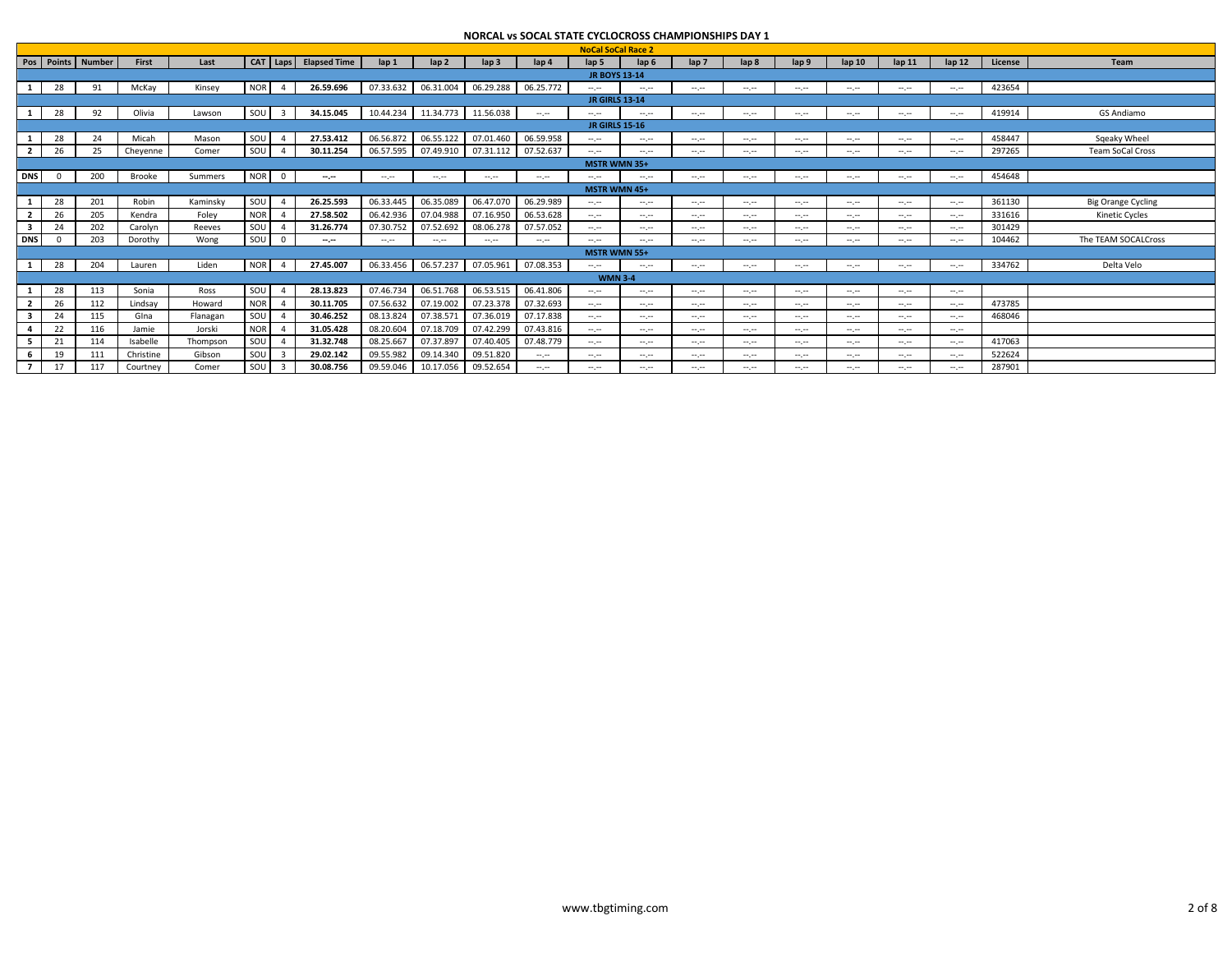|            |    |                   |              |           |            |              |                           |              |                 |                  |                |                           |                             | NURCAL VS SUCAL STATE CYCLUCRUSS CHAINPIUNSHIPS DAY 1                                                                     |                                                                                                                           |                             |                                                                                                                                                                                                                                                                                                                                                                                                                                                                            |          |                                                                                                                           |         |                              |
|------------|----|-------------------|--------------|-----------|------------|--------------|---------------------------|--------------|-----------------|------------------|----------------|---------------------------|-----------------------------|---------------------------------------------------------------------------------------------------------------------------|---------------------------------------------------------------------------------------------------------------------------|-----------------------------|----------------------------------------------------------------------------------------------------------------------------------------------------------------------------------------------------------------------------------------------------------------------------------------------------------------------------------------------------------------------------------------------------------------------------------------------------------------------------|----------|---------------------------------------------------------------------------------------------------------------------------|---------|------------------------------|
|            |    |                   |              |           |            |              |                           |              |                 |                  |                | <b>NoCal SoCal Race 3</b> |                             |                                                                                                                           |                                                                                                                           |                             |                                                                                                                                                                                                                                                                                                                                                                                                                                                                            |          |                                                                                                                           |         |                              |
|            |    | Pos Points Number | First        | Last      |            |              | CAT   Laps   Elapsed Time | $\ln 1$      | $\ln 2$         | $\mathsf{lap}$ 3 | lap 4          | lap <sub>5</sub>          | lap <sub>6</sub>            | $\mathsf{lab}\mathsf{7}$                                                                                                  | lap <sub>8</sub>                                                                                                          | lap 9                       | lap <sub>10</sub>                                                                                                                                                                                                                                                                                                                                                                                                                                                          | $\ln 11$ | $\ln 12$                                                                                                                  | License | Team                         |
|            |    |                   |              |           |            |              |                           |              |                 |                  |                | <b>JR BOYS 15-16</b>      |                             |                                                                                                                           |                                                                                                                           |                             |                                                                                                                                                                                                                                                                                                                                                                                                                                                                            |          |                                                                                                                           |         |                              |
|            | 28 | 245               | Brody        | McDonald  | SOU        |              | 40.46.274                 | 05.34.359    | 05.29.820       | 06.09.109        | 05.50.399      | 05.50.788                 | 05.53.018                   | 05.58.781                                                                                                                 | $\frac{1}{2} \left( \frac{1}{2} \right) \left( \frac{1}{2} \right) \left( \frac{1}{2} \right) \left( \frac{1}{2} \right)$ | $\sim$ , $\sim$             | $\mathcal{L}^{\mathcal{L}}$                                                                                                                                                                                                                                                                                                                                                                                                                                                | $-1$     | $\sim$ , $\sim$                                                                                                           | 361964  | Celo Pacific                 |
|            | 26 | 241               | <b>DYLAN</b> | GONG      | <b>NOR</b> |              | 41.24.128                 | 06.12.898    | 05.48.896       | 05.49.842        | 05.57.030      | 05.50.481                 | 05.46.649                   | 05.58.332                                                                                                                 | $-1$                                                                                                                      | $-1$                        | $-1$                                                                                                                                                                                                                                                                                                                                                                                                                                                                       | $-1$     | $-1$                                                                                                                      | 517470  |                              |
| 3          | 24 | 244               | Jordy        | Malmberg  | <b>NOR</b> |              | 38.02.094                 | 05.56.029    | 06.06.167       | 06.13.328        | 06.30.530      | 06.24.216                 | 06.51.824                   | $\sim$                                                                                                                    | $-1$                                                                                                                      | $\sim$ , $\sim$             | $-1$                                                                                                                                                                                                                                                                                                                                                                                                                                                                       | $-1$     | $\sim$                                                                                                                    | 459668  | <b>Family Cycling Center</b> |
| 4          | 22 | 242               | Grant        | Heuring   | <b>NOR</b> |              | 39.33.566                 | 06.17.030    | 06.28.278       | 07.11.074        | 06.07.740      | 07.06.840                 | 06.22.604                   | $\sim$ , $\sim$                                                                                                           | $-1$                                                                                                                      | $-1$                        | $\mathcal{L}^{\mathcal{L}}$                                                                                                                                                                                                                                                                                                                                                                                                                                                | $-1$     | $\sim$                                                                                                                    | 496677  | <b>ACADEMY</b>               |
| 5.         | 21 | 247               | Connor       | Nearn     | <b>NOR</b> | -5           | 40.50.126                 | 07.31.160    | 08.13.294       | 08.30.722        | 08.55.572      | 07.39.378                 | $\sim$ , $\sim$             | $\sim$                                                                                                                    | an pro                                                                                                                    | $-1$                        | $\mathcal{L}^{\mathcal{L}}$                                                                                                                                                                                                                                                                                                                                                                                                                                                | $-1$     | $\sim$                                                                                                                    |         |                              |
| <b>DNS</b> |    | 243               | Brian        | Kalcic    | <b>NOR</b> | $\Omega$     | $-1$                      | $-1$         | $-1.1$          | $\sim$ , $\sim$  | <b>Service</b> | Angeles I                 | $-1$                        | $\sim$ , $\sim$                                                                                                           | $\mathcal{L}^{\mathcal{L}}$                                                                                               | $\sim$ , $\sim$             | $\mathcal{L}^{\mathcal{L}}$                                                                                                                                                                                                                                                                                                                                                                                                                                                | $-1$     | $\sim$ , $\sim$                                                                                                           | 516782  |                              |
|            |    |                   |              |           |            |              |                           |              |                 |                  |                | <b>JR BOYS 17-18</b>      |                             |                                                                                                                           |                                                                                                                           |                             |                                                                                                                                                                                                                                                                                                                                                                                                                                                                            |          |                                                                                                                           |         |                              |
|            | 28 | 248               | Parker       | Raus      | SOU        |              | 39.34.757                 | 05.29.474    | 05.32.212       | 05.36.212        | 05.41.457      | 05.44.000                 | 05.45.303                   | 05.46.099                                                                                                                 | an pro                                                                                                                    | $\sim$ , $\sim$             | $\mathcal{L}^{\mathcal{L}}$                                                                                                                                                                                                                                                                                                                                                                                                                                                | $-1$     | $\sim$ , $\sim$                                                                                                           | 352014  |                              |
| <b>DNS</b> |    | 246               | David        | Kalcic    | <b>NOR</b> | $\mathbf{0}$ | $-1$                      | and provided | $\sim$ , $\sim$ | $\sim$ , $\sim$  | <b>Service</b> | and provided              | $\mathcal{L}^{\mathcal{L}}$ | <b>Service</b>                                                                                                            | $\mathcal{L}^{\mathcal{L}}$                                                                                               | $\mathcal{L}^{\mathcal{L}}$ | $\mathcal{L}^{\mathcal{L}}$                                                                                                                                                                                                                                                                                                                                                                                                                                                | $-1$     | $\sim$ , $\sim$                                                                                                           | 516784  |                              |
|            |    |                   |              |           |            |              |                           |              |                 |                  |                | <b>SS MEN 1-5</b>         |                             |                                                                                                                           |                                                                                                                           |                             |                                                                                                                                                                                                                                                                                                                                                                                                                                                                            |          |                                                                                                                           |         |                              |
|            | 28 | 158               | Rvan         | Rinn      | <b>NOR</b> |              | 37.10.186                 | 05.16.617    | 05.06.929       | 05.13.779        | 05.20.121      | 05.20.030                 | 05.20.208                   | 05.32.502                                                                                                                 | $\sim$ , $\sim$                                                                                                           | $\mathcal{L}^{\mathcal{L}}$ | $-1$                                                                                                                                                                                                                                                                                                                                                                                                                                                                       | $-1$     | $-1$                                                                                                                      | 388951  | Viva La Tarte                |
|            | 26 | 157               | Brendon      | Lehman    | <b>NOR</b> |              | 38.47.827                 | 05.17.098    | 05.07.659       | 05.49.937        | 05.41.272      | 05.36.980                 | 05.29.640                   | 05.45.241                                                                                                                 | $-1$                                                                                                                      | $-1$                        | $-1$                                                                                                                                                                                                                                                                                                                                                                                                                                                                       | $-1$     | $-1$                                                                                                                      | 285173  | <b>Rock Lobster</b>          |
| 3          | 24 | 151               | Kenten       | Harris    | SOU        |              | 38.05.648                 | 05.44.879    | 06.10.150       | 06.21.933        | 06.28.477      | 06.25.307                 | 06.54.902                   | $\sim$ , $\sim$                                                                                                           | $-1.1 - 1.0$                                                                                                              | $-1$                        | $-1$                                                                                                                                                                                                                                                                                                                                                                                                                                                                       | $-1$     | $\sim$                                                                                                                    | 364672  | <b>Team Velocity</b>         |
|            | 22 | 153               | Richard      | Laflin    | SOU        |              | 38.46.644                 | 06.06.615    | 08.15.731       | 06.01.688        | 06.07.930      | 06.13.750                 | 06.00.930                   | $\sim$                                                                                                                    | $-1.1$                                                                                                                    | $\mathcal{L}^{\mathcal{L}}$ | $\sim$ , $\sim$                                                                                                                                                                                                                                                                                                                                                                                                                                                            | $-1$     | $\sim$                                                                                                                    | 468529  |                              |
| 5          | 21 | 155               | Clint        | Stevenson | SOU        | - 6          | 40.42.984                 | 06.38.794    | 06.37.450       | 06.50.350        | 06.46.705      | 06.55.875                 | 06.53.810                   | $\sim$ , $\sim$                                                                                                           | an pro                                                                                                                    | $\mathcal{L}^{\mathcal{L}}$ | $\frac{1}{2} \left( \frac{1}{2} \right) \left( \frac{1}{2} \right) \left( \frac{1}{2} \right) \left( \frac{1}{2} \right) \left( \frac{1}{2} \right) \left( \frac{1}{2} \right) \left( \frac{1}{2} \right) \left( \frac{1}{2} \right) \left( \frac{1}{2} \right) \left( \frac{1}{2} \right) \left( \frac{1}{2} \right) \left( \frac{1}{2} \right) \left( \frac{1}{2} \right) \left( \frac{1}{2} \right) \left( \frac{1}{2} \right) \left( \frac{1}{2} \right) \left( \frac$ | $-1$     | $\sim$ , $\sim$                                                                                                           |         | <b>Accurate Trenching</b>    |
| 6          | 19 | 154               | Jason        | Shanney   | SOU        |              | 43.02.956                 | 06.53.085    | 07.00.209       | 07.07.480        | 07.12.903      | 07.27.531                 | 07.21.748                   | $\frac{1}{2} \left( \frac{1}{2} \right) \left( \frac{1}{2} \right) \left( \frac{1}{2} \right) \left( \frac{1}{2} \right)$ | $\sim$                                                                                                                    | $\cdots \cdots$             | $\sim$                                                                                                                                                                                                                                                                                                                                                                                                                                                                     | $-1$     | $\frac{1}{2} \left( \frac{1}{2} \right) \left( \frac{1}{2} \right) \left( \frac{1}{2} \right)$                            | 454680  |                              |
|            | 17 | 159               | Roger        | Jorgenson | SOU        |              | 37.30.795                 | 07.11.794    | 07.06.460       | 07.10.442        | 07.18.018      | 08.44.081                 | $\sim$ , $\sim$             | $\sim$                                                                                                                    | $-1$                                                                                                                      | $\sim$                      | $\mathcal{L}^{\mathcal{L}}$                                                                                                                                                                                                                                                                                                                                                                                                                                                | $-1$     | $\frac{1}{2} \left( \frac{1}{2} \right) \left( \frac{1}{2} \right) \left( \frac{1}{2} \right)$                            | 247449  | Bikeman.com                  |
| 8          | 15 | 152               | Kenneth      | Hill      | SOU        |              | 43.50.496                 | 08.07.704    | 08.33.390       | 09.31.067        | 08.58.406      | 08.39.929                 | $-1$                        | $\frac{1}{2} \left( \frac{1}{2} \right) \left( \frac{1}{2} \right) \left( \frac{1}{2} \right) \left( \frac{1}{2} \right)$ | $\frac{1}{2} \left( \frac{1}{2} \right) \left( \frac{1}{2} \right) \left( \frac{1}{2} \right) \left( \frac{1}{2} \right)$ | $\sim$                      | $\sim$                                                                                                                                                                                                                                                                                                                                                                                                                                                                     | $\sim$   | $\frac{1}{2} \left( \frac{1}{2} \right) \left( \frac{1}{2} \right) \left( \frac{1}{2} \right)$                            | 272123  | The TEAM SOCALCross          |
| 9          | 13 | 156               | Rilee        | Wilmore   | SOU        |              | 45.38.538                 | 08.44.658    | 08.53.152       | 09.35.399        | 09.14.921      | 09.10.408                 | $-1.1$                      | $\sim$                                                                                                                    | $\mathcal{L}^{\mathcal{L}}$                                                                                               | $\sim$ , $\sim$             | $\sim$ , $\sim$                                                                                                                                                                                                                                                                                                                                                                                                                                                            | $-1$     | $\sim$                                                                                                                    | 195168  | Celo Pacific                 |
|            |    |                   |              |           |            |              |                           |              |                 |                  |                | <b>SS WMN 1-4</b>         |                             |                                                                                                                           |                                                                                                                           |                             |                                                                                                                                                                                                                                                                                                                                                                                                                                                                            |          |                                                                                                                           |         |                              |
|            | 28 | 272               | Erin         | Stone     | <b>NOR</b> | - 6          | 41.00.554                 | 06.40.554    | 06.42.081       | 06.48.179        | 06.54.522      | 06.51.050                 | 07.04.168                   | $\sim$ , $\sim$                                                                                                           | $\mathcal{L}^{\mathcal{L}}$                                                                                               | $\sim$ , $\sim$             | $\sim$                                                                                                                                                                                                                                                                                                                                                                                                                                                                     | $-1$     | $\mathcal{L}^{\mathcal{L}}$                                                                                               | 412361  |                              |
|            | 26 | 273               | Dorothy      | Wong      | SOU        |              | 36.40.539                 | 06.55.427    | 07.32.372       | 07.33.789        | 07.25.120      | 07.13.831                 | $\sim$ , $\sim$             | $-1$                                                                                                                      | $-1$                                                                                                                      | $-1$                        | $-1$                                                                                                                                                                                                                                                                                                                                                                                                                                                                       | $-1$     | $\frac{1}{2} \left( \frac{1}{2} \right) \left( \frac{1}{2} \right) \left( \frac{1}{2} \right)$                            | 104462  | The TEAM SOCALCross          |
| 3          | 24 | 274               | Isabelle     | Thompson  | SOU        |              | 42.05.328                 | 08.38.725    | 08.43.031       | 08.30.198        | 08.12.672      | 08.00.702                 | ---                         | $\sim$                                                                                                                    | an pro                                                                                                                    | $\sim$ , $\sim$             | $\mathcal{L}^{\mathcal{L}}$                                                                                                                                                                                                                                                                                                                                                                                                                                                | $-1$     | $\frac{1}{2} \left( \frac{1}{2} \right) \left( \frac{1}{2} \right) \left( \frac{1}{2} \right) \left( \frac{1}{2} \right)$ | 417063  |                              |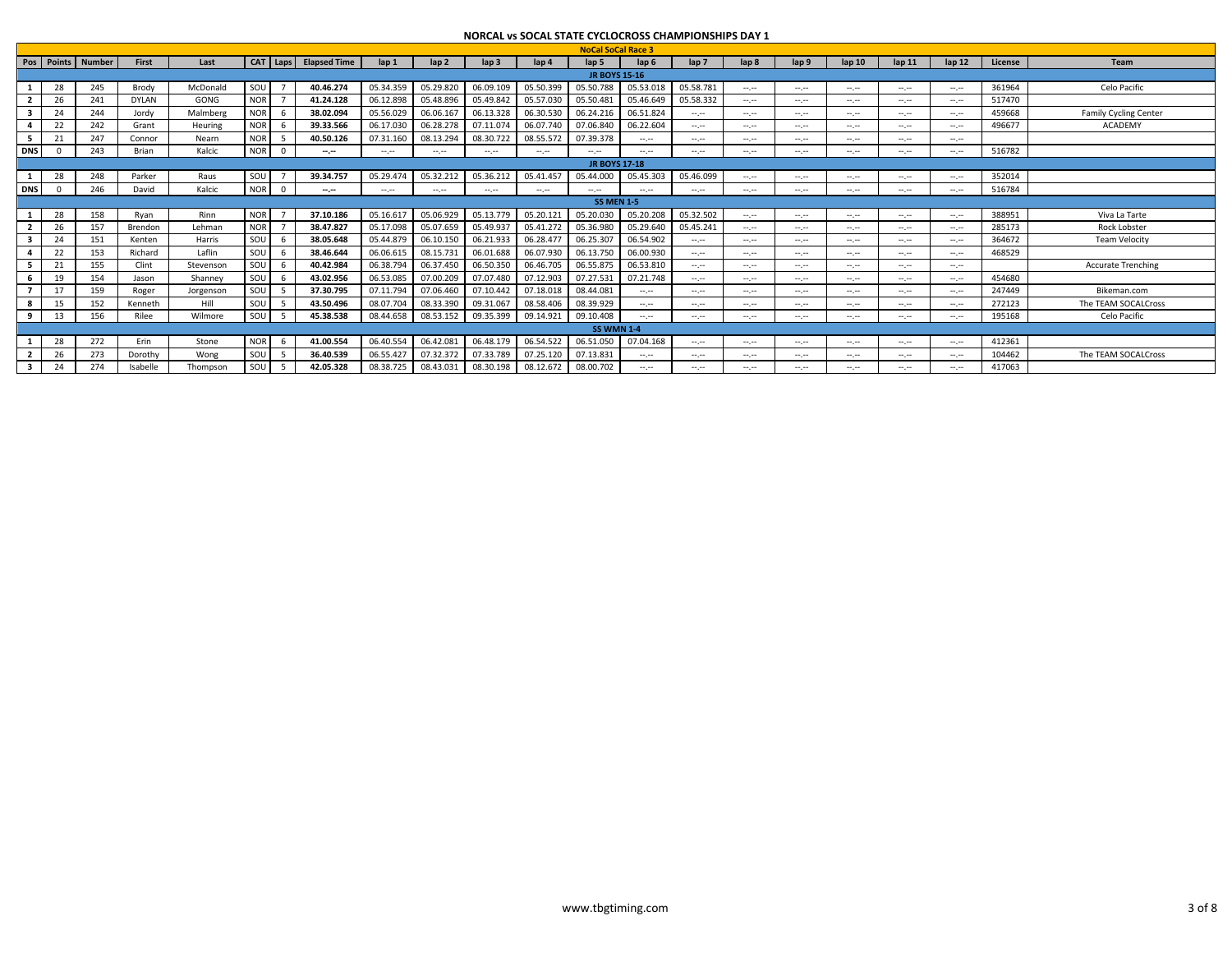|                         |          |                       |          |            |            |                         |                     |                  |                                                                                                                           |                  |           | <b>NoCal SoCal Race 4</b> |                  |                  |                                                                                                                           |                                                                                                                                                                                                                                                                                                                                                                                                                                                                            |                             |                 |                                                                                                                                                                                                                                                                                                                                                                                                                                                                            |         |                                   |
|-------------------------|----------|-----------------------|----------|------------|------------|-------------------------|---------------------|------------------|---------------------------------------------------------------------------------------------------------------------------|------------------|-----------|---------------------------|------------------|------------------|---------------------------------------------------------------------------------------------------------------------------|----------------------------------------------------------------------------------------------------------------------------------------------------------------------------------------------------------------------------------------------------------------------------------------------------------------------------------------------------------------------------------------------------------------------------------------------------------------------------|-----------------------------|-----------------|----------------------------------------------------------------------------------------------------------------------------------------------------------------------------------------------------------------------------------------------------------------------------------------------------------------------------------------------------------------------------------------------------------------------------------------------------------------------------|---------|-----------------------------------|
|                         |          | Pos   Points   Number | First    | Last       |            | CAT Laps                | <b>Elapsed Time</b> | lap <sub>1</sub> | $\ln 2$                                                                                                                   | $\mathsf{lap} 3$ | lap 4     | $\mathsf{lab}\,5$         | lap <sub>6</sub> | lap <sub>7</sub> | lap <sub>8</sub>                                                                                                          | lap <sub>9</sub>                                                                                                                                                                                                                                                                                                                                                                                                                                                           | lap <sub>10</sub>           | $\ln 11$        | $\ln 12$                                                                                                                                                                                                                                                                                                                                                                                                                                                                   | License | <b>Team</b>                       |
|                         |          |                       |          |            |            |                         |                     |                  |                                                                                                                           |                  |           | <b>MEN 3-4-5</b>          |                  |                  |                                                                                                                           |                                                                                                                                                                                                                                                                                                                                                                                                                                                                            |                             |                 |                                                                                                                                                                                                                                                                                                                                                                                                                                                                            |         |                                   |
| 1                       | 28       | 502                   | wolfgang | spatt      | <b>NOR</b> | - 9                     | 49.09.960           | 05.31.828        | 05.26.095                                                                                                                 | 05.31.785        | 05.26.980 | 05.38.890                 | 05.24.272        | 05.29.621        | 05.18.467                                                                                                                 | 05.22.022                                                                                                                                                                                                                                                                                                                                                                                                                                                                  | $\mathcal{L}^{\mathcal{L}}$ | $\cdots \cdots$ | $\sim$                                                                                                                                                                                                                                                                                                                                                                                                                                                                     | 522753  |                                   |
| $\overline{2}$          | 26       | 517                   | David    | Mayhew     | SOU        | - 8                     | 45.20.202           | 05.30.085        | 05.28.316                                                                                                                 | 05.37.031        | 05.39.016 | 05.44.632                 | 05.49.260        | 05.42.268        | 05.49.594                                                                                                                 | $\frac{1}{2} \left( \frac{1}{2} \right) \left( \frac{1}{2} \right) \left( \frac{1}{2} \right) \left( \frac{1}{2} \right)$                                                                                                                                                                                                                                                                                                                                                  | $\mathcal{L}^{\mathcal{L}}$ | $\sim$          | $\sim$ , $\sim$                                                                                                                                                                                                                                                                                                                                                                                                                                                            |         |                                   |
| $\overline{\mathbf{3}}$ | 24       | 510                   | Gerald   | Kammerzell | <b>NOR</b> | -8                      | 45.32.533           | 05.30.495        | 05.30.485                                                                                                                 | 05.44.030        | 05.42.260 | 05.52.77                  | 05.44.893        | 05.49.116        | 05.38.483                                                                                                                 | $-1$                                                                                                                                                                                                                                                                                                                                                                                                                                                                       | $-1.1$                      | $-1.1$          | $\sim$ , $\sim$                                                                                                                                                                                                                                                                                                                                                                                                                                                            |         |                                   |
| 4                       | 22       | 501                   | Kenten   | Harris     | SOU        | -8                      | 46.12.117           | 05.45.324        | 05.37.560                                                                                                                 | 05.39.568        | 05.46.559 | 05.53.073                 | 06.01.165        | 05.53.005        | 05.35.863                                                                                                                 | $\frac{1}{2} \left( \frac{1}{2} \right) \left( \frac{1}{2} \right) \left( \frac{1}{2} \right) \left( \frac{1}{2} \right) \left( \frac{1}{2} \right) \left( \frac{1}{2} \right) \left( \frac{1}{2} \right) \left( \frac{1}{2} \right) \left( \frac{1}{2} \right) \left( \frac{1}{2} \right) \left( \frac{1}{2} \right) \left( \frac{1}{2} \right) \left( \frac{1}{2} \right) \left( \frac{1}{2} \right) \left( \frac{1}{2} \right) \left( \frac{1}{2} \right) \left( \frac$ | $-1.1$                      | $\cdots \cdots$ | $\frac{1}{2} \left( \frac{1}{2} \right) \left( \frac{1}{2} \right) \left( \frac{1}{2} \right) \left( \frac{1}{2} \right) \left( \frac{1}{2} \right) \left( \frac{1}{2} \right) \left( \frac{1}{2} \right) \left( \frac{1}{2} \right) \left( \frac{1}{2} \right) \left( \frac{1}{2} \right) \left( \frac{1}{2} \right) \left( \frac{1}{2} \right) \left( \frac{1}{2} \right) \left( \frac{1}{2} \right) \left( \frac{1}{2} \right) \left( \frac{1}{2} \right) \left( \frac$ | 364672  | <b>Team Velocity</b>              |
| - 5                     | 21       | 511                   | Nick     | Keahe      | <b>NOR</b> | -8                      | 46.23.971           | 05.38.728        | 05.34.390                                                                                                                 | 05.42.130        | 05.51.062 | 06.03.55                  | 06.02.416        | 05.43.885        | 05.47.808                                                                                                                 | $-1$                                                                                                                                                                                                                                                                                                                                                                                                                                                                       | $\sim$                      | $\cdots \cdots$ | $\sim$ , $\sim$                                                                                                                                                                                                                                                                                                                                                                                                                                                            | 416639  | TCB                               |
| - 6                     | 19       | 509                   | Ricky    | Jensen     | SOU        | - 8                     | 46.35.828           | 05.45.831        | 05.39.019                                                                                                                 | 05.49.260        | 05.53.042 | 06.00.126                 | 05.52.284        | 05.43.247        | 05.53.019                                                                                                                 | $-1$                                                                                                                                                                                                                                                                                                                                                                                                                                                                       | $\mathcal{L}^{\mathcal{L}}$ | $\sim$          | $\sim$                                                                                                                                                                                                                                                                                                                                                                                                                                                                     | 522208  |                                   |
| $\overline{7}$          | 17       | 515                   | Jano     | Freemar    | sou        | 8                       | 48.18.098           | 06.10.098        | 05.47.000                                                                                                                 | 05.57.000        | 06.08.500 | 06.11.500                 | 06.17.000        | 05.56.000        | 05.51.000                                                                                                                 | $\sim$ , $\sim$                                                                                                                                                                                                                                                                                                                                                                                                                                                            | $\sim$                      | $\cdots \cdots$ | $-1$                                                                                                                                                                                                                                                                                                                                                                                                                                                                       |         | Square One Helens                 |
| 8                       | 15       | 503                   | William  | Zhang      | SOU        | -8                      | 48.57.411           | 05.29.743        | 05.55.350                                                                                                                 | 06.09.617        | 06.14.751 | 06.09.448                 | 06.04.792        | 06.18.569        | 06.35.141                                                                                                                 | $\frac{1}{2} \left( \frac{1}{2} \right) \left( \frac{1}{2} \right) \left( \frac{1}{2} \right) \left( \frac{1}{2} \right)$                                                                                                                                                                                                                                                                                                                                                  | $\sim$                      | $-1.1$          | $\sim$ , $\sim$                                                                                                                                                                                                                                                                                                                                                                                                                                                            | 413513  | Squareone Helen s                 |
| 9                       | 13       | 514                   | Byron    | McGee      | SOU        | - 8                     | 50.38.260           | 05.58.932        | 05.52.750                                                                                                                 | 06.05.039        | 06.01.379 | 06.00.728                 | 06.19.690        | 07.22.879        | 06.56.863                                                                                                                 | $\sim$                                                                                                                                                                                                                                                                                                                                                                                                                                                                     | $\sim$                      | $\cdots \cdots$ | $\sim$                                                                                                                                                                                                                                                                                                                                                                                                                                                                     | 287784  |                                   |
| 10                      |          | 512                   | Zachery  | Davis      | <b>NOR</b> | -8                      | 50.38.752           | 05.57.08         | 06.14.378                                                                                                                 | 06.50.709        | 06.49.573 | 06.28.963                 | 06.05.318        | 06.05.517        | 06.07.213                                                                                                                 | $\sim$ , $\sim$                                                                                                                                                                                                                                                                                                                                                                                                                                                            | $-1$                        | $\sim$          | $\sim$ , $\sim$                                                                                                                                                                                                                                                                                                                                                                                                                                                            |         |                                   |
| 11                      | 10       | 500                   | Lazaro   | Gonzales   | SOU        | - 8                     | 50.39.051           | 05.42.888        | 05.55.572                                                                                                                 | 06.10.388        | 06.31.391 | 07.25.88                  | 06.34.190        | 06.08.230        | 06.10.511                                                                                                                 | $-1$                                                                                                                                                                                                                                                                                                                                                                                                                                                                       | $-1$                        | $\sim$          | $-1.1 - 1.0$                                                                                                                                                                                                                                                                                                                                                                                                                                                               | 522635  |                                   |
| 12                      | q        | 507                   | Chuck    | Heuring    | <b>NOR</b> |                         | 45.50.552           | 06.12.793        | 06.23.347                                                                                                                 | 06.25.530        | 06.44.040 | 06.42.050                 | 06.42.642        | 06.40.150        | $\sim$ , $\sim$                                                                                                           | $\sim$ , $\sim$                                                                                                                                                                                                                                                                                                                                                                                                                                                            | $\mathcal{L}^{\mathcal{L}}$ | $\sim$          | $\sim$ , $\sim$                                                                                                                                                                                                                                                                                                                                                                                                                                                            | 496672  | Academy                           |
| 13                      |          | 508                   | Gabriel  | Ramirez    | <b>NOR</b> | 6                       | 45.15.298           | 06.10.451        | 06.24.271                                                                                                                 | 06.38.497        | 06.51.309 | 12.15.923                 | 06.54.847        | $\sim$           | $\mathcal{L}^{\mathcal{L}}$                                                                                               | $\frac{1}{2} \left( \frac{1}{2} \right) \left( \frac{1}{2} \right) \left( \frac{1}{2} \right)$                                                                                                                                                                                                                                                                                                                                                                             | $\mathcal{L}^{\mathcal{L}}$ | $-1.1$          | $\sim$                                                                                                                                                                                                                                                                                                                                                                                                                                                                     |         | <b>TCB</b>                        |
| 14                      |          | 504                   | Keneth   | Hill       | SOU        | -6                      | 49.55.321           | 07.58.248        | 08.34.823                                                                                                                 | 08.15.258        | 08.10.313 | 08.13.448                 | 08.43.231        | $\sim$           | $\sim$ , $\sim$                                                                                                           | $\sim$                                                                                                                                                                                                                                                                                                                                                                                                                                                                     | $\mathcal{L}^{\mathcal{L}}$ | $\cdots \cdots$ | $\sim$ , $\sim$                                                                                                                                                                                                                                                                                                                                                                                                                                                            | 272125  | SoCal CX                          |
| <b>DNF</b>              |          | 513                   | Matt     | Moseley    | <b>NOR</b> | - 6                     | 35.07.848           | 05.29.073        | 05.28.150                                                                                                                 | 06.03.225        | 06.19.320 | 05.54.584                 | 05.53.496        | $\sim$           | $\frac{1}{2} \left( \frac{1}{2} \right) \left( \frac{1}{2} \right) \left( \frac{1}{2} \right) \left( \frac{1}{2} \right)$ | $\frac{1}{2} \left( \frac{1}{2} \right) \left( \frac{1}{2} \right) \left( \frac{1}{2} \right)$                                                                                                                                                                                                                                                                                                                                                                             | $\sim$                      | $\cdots \cdots$ | $\sim$ , $\sim$                                                                                                                                                                                                                                                                                                                                                                                                                                                            | 156264  |                                   |
| <b>DNF</b>              |          | 518                   | Cody     | Punch      | SOU        | $\overline{\mathbf{3}}$ | 20.11.960           | 05.59.698        | 06.54.732                                                                                                                 | 07.17.530        | $-1$      | $-1.1$                    | $-1.1$           | $\sim$           | $\sim$ , $\sim$                                                                                                           | $\sim$                                                                                                                                                                                                                                                                                                                                                                                                                                                                     | $\sim$                      | $-1.1$          | $\sim$                                                                                                                                                                                                                                                                                                                                                                                                                                                                     | 422480  |                                   |
|                         |          |                       |          |            |            |                         |                     |                  |                                                                                                                           |                  |           | <b>MSTR MEN 35+1-5</b>    |                  |                  |                                                                                                                           |                                                                                                                                                                                                                                                                                                                                                                                                                                                                            |                             |                 |                                                                                                                                                                                                                                                                                                                                                                                                                                                                            |         |                                   |
| 1                       | 28       | 300                   | Mark     | Howard     | <b>NOR</b> | $\mathbf{q}$            | 46.01.960           | 05.06.252        | 04.58.816                                                                                                                 | 04.59.511        | 05.05.951 | 05.13.890                 | 05.07.852        | 05.07.457        | 05.05.469                                                                                                                 | 05.16.762                                                                                                                                                                                                                                                                                                                                                                                                                                                                  | $\sim$                      | $\cdots \cdots$ | $\sim$ , $\sim$                                                                                                                                                                                                                                                                                                                                                                                                                                                            | 459276  |                                   |
| $\overline{2}$          | 26       | 301                   | William  | Kemper     | NOR        | -9                      | 49.15.230           | 05.10.638        | 05.21.153                                                                                                                 | 05.25.188        | 05.19.619 | 05.29.440                 | 05.24.360        | 05.22.201        | 05.33.350                                                                                                                 | 06.09.281                                                                                                                                                                                                                                                                                                                                                                                                                                                                  | $-1.1$                      | $\cdots \cdots$ | $\frac{1}{2} \left( \frac{1}{2} \right) \left( \frac{1}{2} \right) \left( \frac{1}{2} \right) \left( \frac{1}{2} \right) \left( \frac{1}{2} \right) \left( \frac{1}{2} \right) \left( \frac{1}{2} \right) \left( \frac{1}{2} \right) \left( \frac{1}{2} \right) \left( \frac{1}{2} \right) \left( \frac{1}{2} \right) \left( \frac{1}{2} \right) \left( \frac{1}{2} \right) \left( \frac{1}{2} \right) \left( \frac{1}{2} \right) \left( \frac{1}{2} \right) \left( \frac$ | 18873   |                                   |
| $\overline{\mathbf{3}}$ | 24       | 305                   | Kent     | Hammono    | sou        | <sub>q</sub>            | 49.20.063           | 05.19.450        | 05.24.110                                                                                                                 | 05.37.420        | 05.33.808 | 05.33.443                 | 05.32.048        | 05.31.319        | 05.31.333                                                                                                                 | 05.17.132                                                                                                                                                                                                                                                                                                                                                                                                                                                                  | $-1$                        | $\cdots \cdots$ | $\frac{1}{2} \left( \frac{1}{2} \right) \left( \frac{1}{2} \right) \left( \frac{1}{2} \right) \left( \frac{1}{2} \right) \left( \frac{1}{2} \right) \left( \frac{1}{2} \right) \left( \frac{1}{2} \right) \left( \frac{1}{2} \right) \left( \frac{1}{2} \right) \left( \frac{1}{2} \right) \left( \frac{1}{2} \right) \left( \frac{1}{2} \right) \left( \frac{1}{2} \right) \left( \frac{1}{2} \right) \left( \frac{1}{2} \right) \left( \frac{1}{2} \right) \left( \frac$ | 527391  | <b>PAA Empire</b>                 |
| 4                       | 22       | 304                   | Brad     | Cannella   | sou        | $\mathbf{q}$            | 50.36.460           | 05.31.472        | 05.32.086                                                                                                                 | 05.32.380        | 05.40.780 | 05.51.17                  | 05.47.780        | 05.41.672        | 05.32.619                                                                                                                 | 05.26.499                                                                                                                                                                                                                                                                                                                                                                                                                                                                  | $-1$                        | $\sim$          | ---                                                                                                                                                                                                                                                                                                                                                                                                                                                                        | 92638   | Zavvy Factory Racing              |
| - 5                     | 21       | 306                   | Matt     | Freemar    | SOU        | - q                     | 50.38.030           | 05.31.791        | 05.24.729                                                                                                                 | 05.39.776        | 05.43.637 | 05.38.78                  | 05.43.558        | 05.43.095        | 05.37.818                                                                                                                 | 05.34.839                                                                                                                                                                                                                                                                                                                                                                                                                                                                  | $\mathcal{L}^{\mathcal{L}}$ | $\sim$          | $\sim$                                                                                                                                                                                                                                                                                                                                                                                                                                                                     | 172215  | SDG Muscle Monster                |
| <b>DNS</b>              |          | 307                   | Glenn    | Imke       | SOU        | $\Omega$                | $-1$                | $\sim$ , $\sim$  | $\frac{1}{2} \left( \frac{1}{2} \right) \left( \frac{1}{2} \right) \left( \frac{1}{2} \right) \left( \frac{1}{2} \right)$ | $\sim$ , $\sim$  | $-1.1$    | $-1$                      | $-1.1$           | $\sim$ , $\sim$  | $\sim$ , $\sim$                                                                                                           | $\frac{1}{2} \left( \frac{1}{2} \right) \left( \frac{1}{2} \right) \left( \frac{1}{2} \right) \left( \frac{1}{2} \right) \left( \frac{1}{2} \right) \left( \frac{1}{2} \right) \left( \frac{1}{2} \right) \left( \frac{1}{2} \right) \left( \frac{1}{2} \right) \left( \frac{1}{2} \right) \left( \frac{1}{2} \right) \left( \frac{1}{2} \right) \left( \frac{1}{2} \right) \left( \frac{1}{2} \right) \left( \frac{1}{2} \right) \left( \frac{1}{2} \right) \left( \frac$ | $-1$                        | $\sim$          | ---                                                                                                                                                                                                                                                                                                                                                                                                                                                                        | 280876  | <b>VBZ Cycling</b>                |
|                         |          |                       |          |            |            |                         |                     |                  |                                                                                                                           |                  |           | <b>MSTR MEN 45+1-5</b>    |                  |                  |                                                                                                                           |                                                                                                                                                                                                                                                                                                                                                                                                                                                                            |                             |                 |                                                                                                                                                                                                                                                                                                                                                                                                                                                                            |         |                                   |
| 1                       | 28       | 406                   | Garret   | Vertizar   | SOU        | <b>q</b>                | 48.41.599           | 05.34.795        | 05.19.773                                                                                                                 | 05.15.534        | 05.23.731 | 05.27.615                 | 05.29.302        | 05.19.928        | 05.32.472                                                                                                                 | 05.18.449                                                                                                                                                                                                                                                                                                                                                                                                                                                                  | $\sim$ , $\sim$             | $\cdots \cdots$ | $\sim$ , $\sim$                                                                                                                                                                                                                                                                                                                                                                                                                                                            | 43191   |                                   |
| $\overline{2}$          | 26       | 401                   | Mark     | Howland    | <b>NOR</b> | - 9                     | 48.42.399           | 05.34.846        | 05.23.652                                                                                                                 | 05.14.004        | 05.21.701 | 05.27.727                 | 05.29.272        | 05.20.758        | 05.31.810                                                                                                                 | 05.18.629                                                                                                                                                                                                                                                                                                                                                                                                                                                                  | $\sim$                      | $-1$            | $\sim$ , $\sim$                                                                                                                                                                                                                                                                                                                                                                                                                                                            | 16935   | <b>Family Cycling Center</b>      |
| -3                      | 24       | 405                   | Matthew  | McGee      | SOU        | - q                     | 50.02.632           | 05.34.600        | 05.23.991                                                                                                                 | 05.24.250        | 05.38.157 | 05.32.933                 | 05.34.329        | 05.38.030        | 05.37.728                                                                                                                 | 05.38.614                                                                                                                                                                                                                                                                                                                                                                                                                                                                  | $\mathcal{L}^{\mathcal{L}}$ | $\sim$          | $\sim$ , $\sim$                                                                                                                                                                                                                                                                                                                                                                                                                                                            | 80417   |                                   |
| 4                       | 22       | 402                   | Stacey   | Sell       | <b>NOR</b> | - q                     | 50.58.518           | 05.35.273        | 05.34.685                                                                                                                 | 05.34.330        | 05.36.430 | 05.40.01                  | 05.42.366        | 05.45.455        | 05.40.898                                                                                                                 | 05.49.070                                                                                                                                                                                                                                                                                                                                                                                                                                                                  | $\mathcal{L}^{\mathcal{L}}$ | $-1.1$          | $\sim$                                                                                                                                                                                                                                                                                                                                                                                                                                                                     | 235653  | <b>Family Cycling Center</b>      |
| - 5                     | 21       | 408                   | Jim      | Pappe      | SOU        | - 8                     | 48.27.419           | 05.40.958        | 05.55.733                                                                                                                 | 06.09.048        | 06.10.309 | 05.58.803                 | 06.22.508        | 06.15.813        | 05.54.247                                                                                                                 | $\sim$ , $\sim$                                                                                                                                                                                                                                                                                                                                                                                                                                                            | $\sim$                      | $\cdots \cdots$ | $\sim$ , $\sim$                                                                                                                                                                                                                                                                                                                                                                                                                                                            | 94207   | Cannondale Capo                   |
| - 6                     | 19       | 407                   | Glenn    | Imke       | SOU        |                         | 50.03.034           | 06.30.82         | 07.12.381                                                                                                                 | 07.26.578        | 07.17.302 | 07.16.61                  | 07.20.499        | 06.58.835        | $-1$                                                                                                                      | $\frac{1}{2} \left( \frac{1}{2} \right) \left( \frac{1}{2} \right) \left( \frac{1}{2} \right)$                                                                                                                                                                                                                                                                                                                                                                             | $-1.1$                      | $-1$            | $\sim$                                                                                                                                                                                                                                                                                                                                                                                                                                                                     | 280876  | <b>VBZ Cycling</b>                |
| <b>DNS</b>              | $\Omega$ | 403                   | William  | Youngman   | <b>NOR</b> | - 0                     | $-1$                | $-1$             | $-1.1$                                                                                                                    | $-1.1$           | $\sim$    | $-1.1$                    | $-1.1$           | $\sim$           | $\sim$ , $\sim$                                                                                                           | $\sim$                                                                                                                                                                                                                                                                                                                                                                                                                                                                     | $\sim$                      | $\sim$          | $-1$                                                                                                                                                                                                                                                                                                                                                                                                                                                                       | 203737  | Reys Road Race p/b Kinetic Cycles |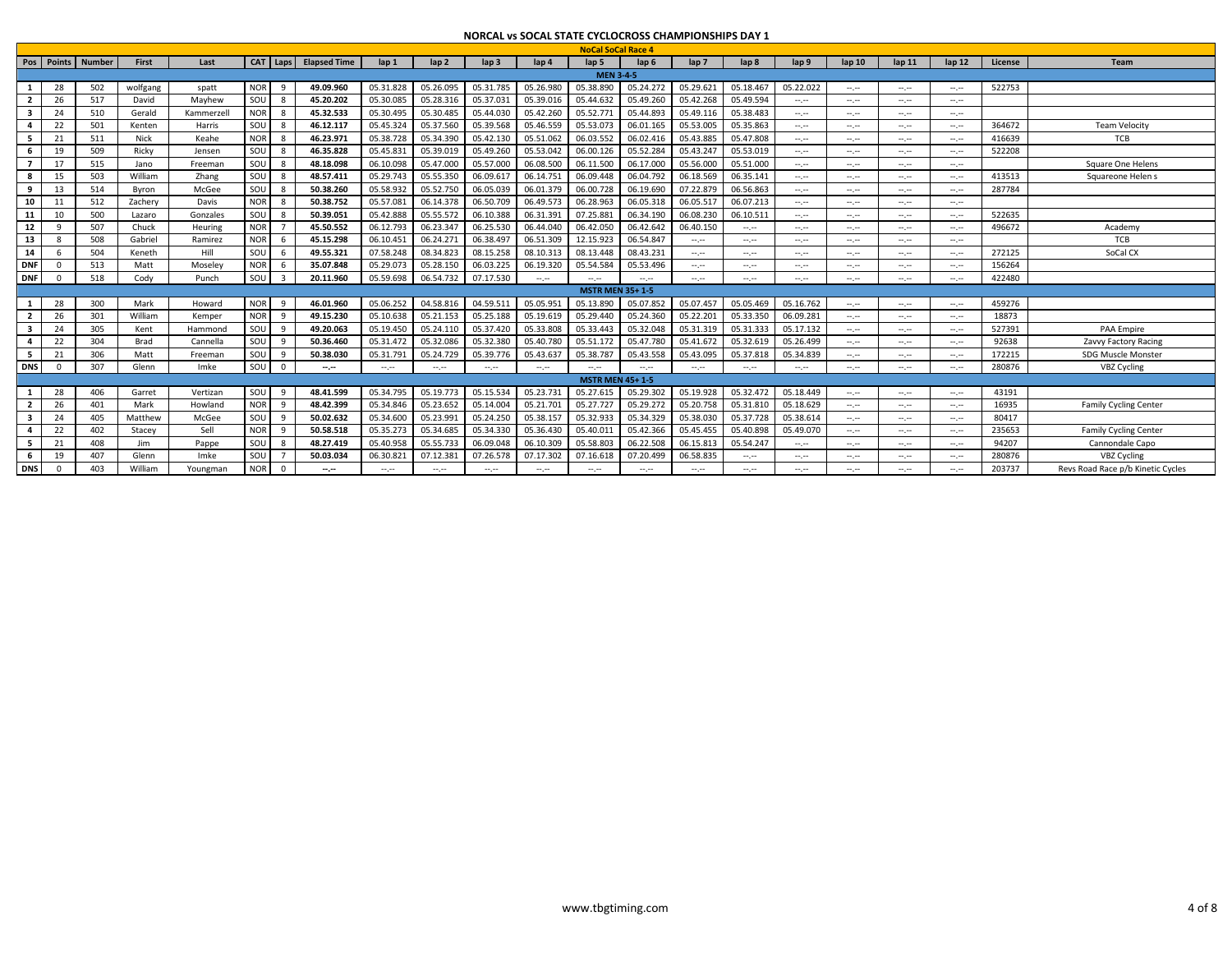|                         |                   |          |         |          |                     |           |                  |                  |           | <b>NoCal SoCal Race 5</b> |                  |                     |           |                  |        |                  |                   |         |                                 |
|-------------------------|-------------------|----------|---------|----------|---------------------|-----------|------------------|------------------|-----------|---------------------------|------------------|---------------------|-----------|------------------|--------|------------------|-------------------|---------|---------------------------------|
|                         | Pos Points Number | First    | Last    | T Laps I | <b>Elapsed Time</b> | $\ln 1$   | lap <sub>2</sub> | lap <sub>3</sub> | lap 4     | lap <sub>5</sub>          | lap <sub>6</sub> | lap <sub>7</sub>    | lap 8     | lap <sub>9</sub> | lap 10 | $\ln 11$         | lan <sub>12</sub> | License | Team                            |
|                         |                   |          |         |          |                     |           |                  |                  |           | <b>ELITE WMN 1-4</b>      |                  |                     |           |                  |        |                  |                   |         |                                 |
| 28                      | 341               | Karen    | Brems   |          | 48.20.958           | 05.44.157 | 05.50.910        | 05.56.850        | 06.00.920 | 05.58.340                 | 05.58.510        | 06.01.820 06.49.451 |           |                  | $-1$   | ---              |                   | 20017   | Alto Velo Racing Club           |
| $\sim$                  | 342               | Terra    | Kier    |          | 49.41.949           | 06.18.568 | 06.14.704        | 06.18.615        | 06.30.843 | 06.09.059                 | 06.04.361        | 05.59.188           | 06.06.611 |                  | $-1$   | $-1 - 1 - 1 = 0$ | $-1.1$            | 275073  | Squareone Helen s               |
| $\mathbf{a}$<br>$^{24}$ | 346               | Solana   | Kline   |          | 50.26.727           | 06.05.687 | 06.16.703        | 06.14.917        | 06.21.310 | 06.23.070                 | 06.15.243        | 06.30.813           | 06.18.984 | $- - - -$        | $-1$   | ---              | $-1$              | 302704  | Giant Loop Moto                 |
| 22                      | 348               | Megan    | Ruble   |          | 51.49.459           | 06.22.831 | 06.20.439        | 06.24.919        | 06.21.898 | 06.32.202                 | 06.32.052        | 06.39.796           | 06.35.322 | $- - - -$        | $-1$   | ---              | $-1$              | 458871  | <b>Cycle Sports Specialized</b> |
|                         | 347               | Brooke   | Summers |          | 53.56.417           | 06.28.487 | 06.29.880        | 06.38.372        | 06.52.343 | 06.46.081                 | 06.53.055        | 06.52.533           | 06.55.666 | $-1$             | $-1$   | $\cdots$         | $-1$              | 454648  | <b>Box Dog</b>                  |
|                         | 344               | Dorothy  | Wong    |          | 49.31.549           | 06.50.487 | 07.04.483        | 07.00.361        | 07.04.160 | 07.11.738                 | 07.14.811        | 07.05.509           | $-1.1$    | ---              | $-1$   | ---              | $-1.1$            | 104462  | The TEAM SOCALCross             |
|                         | 345               | Cheyenne | Comer   |          | 51.02.817           | 07.06.737 | 07.00.753        | 07.05.999        | 07.38.110 | 07.05.208                 | 07.21.721        | 07.44.289           | $\cdots$  | ---              | -- --  | ---              |                   | 297265  | <b>Team SoCal Cross</b>         |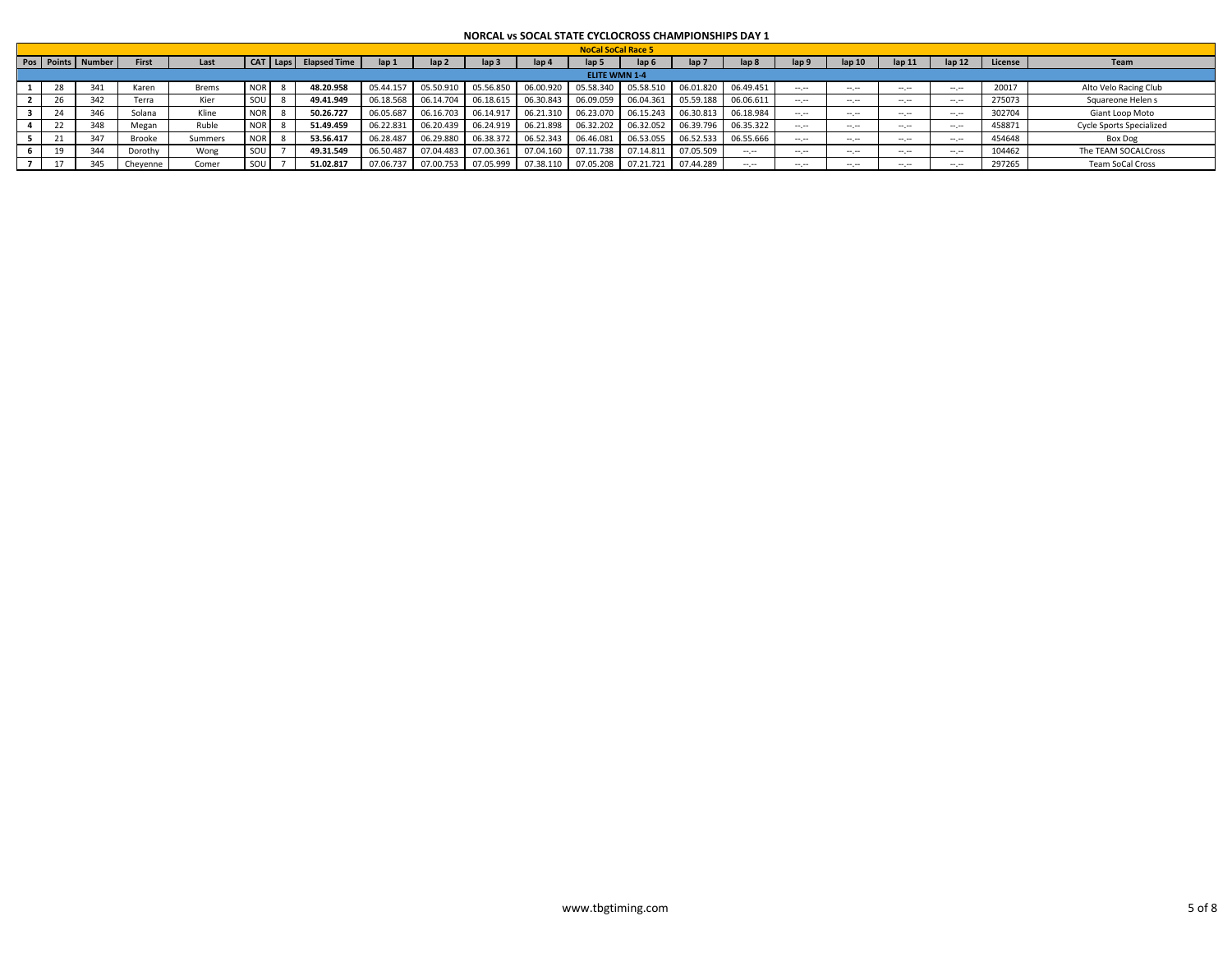| Pos Points<br><b>Number</b><br>First<br>CAT Laps<br><b>Elapsed Time</b><br>lap <sub>2</sub><br>lap <sub>3</sub><br>lap 4<br>lap <sub>5</sub><br>Last<br>lap 1<br>lap <sub>6</sub><br>lap <sub>7</sub><br>lap <sub>8</sub><br>lap 9<br>lap <sub>10</sub><br>lap <sub>11</sub><br>lap <sub>12</sub><br>License<br>Team<br><b>MSTR MEN 35+ 3-4-5</b><br>28<br>SOU<br>05.58.005<br>05.34.341<br>$\mathbf{1}$<br>601<br>39.37.627<br>05.24.482<br>05.39.144<br>05.44.345<br>05.40.638<br>05.36.672<br>293496<br>Robert<br>Donovan<br>Square One Helens Cycles<br>$-1.1$<br>$\frac{1}{2} \left( \frac{1}{2} \right) \left( \frac{1}{2} \right) \left( \frac{1}{2} \right)$<br>$\sim$ , $\sim$<br>$\frac{1}{2} \left( \frac{1}{2} \right) \left( \frac{1}{2} \right) \left( \frac{1}{2} \right) \left( \frac{1}{2} \right)$<br>$-1.1$<br>SOU<br>26<br>602<br>Zachary<br>39.46.165<br>05.32.243<br>05.43.080<br>05.50.105<br>05.47.135<br>05.48.806<br>05.32.765<br>05.32.031<br>455820<br>$\overline{2}$<br>Drake<br>$\overline{7}$<br>Square One Helens Cycles<br>$\sim$ , $\sim$<br>$-1$<br>$\sim$ , $\sim$<br>$\sim$ , $\sim$<br>$\sim$ , $\sim$<br>ROZEL<br><b>NOR</b><br>40.52.343<br>05.52.520<br>05.30.196<br>05.51.547<br>06.06.947<br>05.57.140<br>$\overline{\mathbf{3}}$<br>24<br>603<br><b>TUPAZ</b><br>05.38.323<br>05.55.670<br>269119<br>$\overline{7}$<br>Lamorinda Cycling Club<br>$-1.1$<br>$-1.1$<br>$-1$<br>$-1.1$<br>$-1$<br>SOU<br>40.54.207<br>$\overline{a}$<br>22<br>604<br>William<br>$\overline{7}$<br>05.51.765<br>05.43.717<br>05.53.341<br>05.54.773<br>05.51.809<br>06.01.821<br>05.36.981<br>413513<br>Zhang<br>Squareone Helen s<br>$-1$<br>$\frac{1}{2} \left( \frac{1}{2} \right) \left( \frac{1}{2} \right) \left( \frac{1}{2} \right)$<br>$\frac{1}{2} \left( \frac{1}{2} \right) \left( \frac{1}{2} \right) \left( \frac{1}{2} \right) \left( \frac{1}{2} \right)$<br>$\sim$<br>$\sim$<br>SOU<br>42.32.416<br>- 5<br>21<br>605<br>Rvan<br>Abler<br>05.58.386<br>05.59.079<br>06.00.014<br>06.02.466<br>06.08.578<br>06.11.672<br>06.12.221<br>$\overline{7}$<br>$-1.1$<br>$-1.1 - 1.0$<br>$-1$<br>$-1$<br>$-1.1$<br>42.41.657<br>6<br>19<br>600<br><b>NOR</b><br>05.52.362<br>06.02.13<br>06.20.110<br>06.18.120<br>06.11.582<br>06.03.50<br>05.53.852<br>305630<br>Jeff<br>Bilodeau<br>$\overline{7}$<br>Lamorinda Cycling Club<br>$-1$<br>$-1.1$<br>$\sim$ , $\sim$<br>$\sim$ , $\sim$<br>$\sim$ , $\sim$<br>17<br>608<br>SOU<br>43.05.995<br>06.08.106<br>06.18.204<br>06.02.883<br>06.10.834<br>06.04.919<br>06.12.54<br>06.08.502<br>-7<br>Thomas<br>Ward<br>$\overline{7}$<br>$\sim$ , $\sim$<br>$-1$<br>$\sim$ , $\sim$<br>$\sim$ , $\sim$<br>$\sim$ , $\sim$<br>SOU<br>45.01.475<br>05.52.187<br>06.05.688<br>07.09.362<br>07.15.026<br>06.31.220<br>06.07.653<br>06.00.339<br>15<br>606<br>- 8<br>Joey<br>Lanza<br>Lippert<br>-7<br>$\sim$<br>$-1.1 - 1.0$<br>$-1$<br>$-1$<br>$-1$<br>13<br>607<br>SOU<br>40.32.524<br>06.54.538<br>06.58.000<br>07.04.821<br>9<br>Saja<br>Leeshivat<br>06.24.433<br>06.26.974<br>06.43.758<br>362229<br><b>Team MBS</b><br>$\sim$ , $\sim$<br>$-1$<br>$-1$<br>$\sim$ , $\sim$<br>$\sim$ , $\sim$<br>$\sim$<br><b>MSTR MEN 45+3-4-5</b><br>42.46.274<br>05.37.274<br>05.24.000<br>05.29.300<br>05.30.300<br>1<br>28<br>826<br>SOU<br>05.38.400<br>05.27.000<br>05.39.000<br>498662<br>Chuck<br>Anderson<br>04.01.000<br>---<br>---<br>$\sim$ , $\sim$<br>$\sim$ , $\sim$<br>SOU<br>05.38.518<br>05.38.421<br>26<br>808<br>Rick<br>$\overline{7}$<br>39.12.523<br>05.36.759<br>05.33.679<br>05.38.727<br>05.38.020<br>05.28.399<br>234435<br>$\overline{2}$<br>Rosales<br>Team Las Vegas Cyclery<br>$\frac{1}{2} \left( \frac{1}{2} \right) \left( \frac{1}{2} \right) \left( \frac{1}{2} \right)$<br>$\frac{1}{2} \left( \frac{1}{2} \right) \left( \frac{1}{2} \right) \left( \frac{1}{2} \right)$<br>$-1.1$<br>$-1.1$<br>$\sim$<br>24<br>SOU<br>39.49.103<br>05.38.274<br>06.12.053<br>05.31.899<br>05.40.127<br>05.37.600<br>05.37.610<br>05.31.540<br>$\overline{\mathbf{3}}$<br>811<br>Alex<br>345730<br>Teno<br>$\overline{7}$<br><b>Stone House Trek</b><br>$\sim$<br>$-1$<br>$-1$<br>$-1$<br>$-1.1$<br>$\overline{4}$<br>22<br>800<br><b>NOR</b><br>40.34.306<br>05.45.687<br>05.43.520<br>05.49.418<br>05.52.150<br>05.53.630<br>05.46.561<br>05.43.340<br>6395<br>Ken<br>Cashion<br>$\overline{7}$<br>$-1$<br>$-1$<br>$\sim$ , $\sim$<br>$\sim$ , $\sim$<br>$\sim$ , $\sim$<br>40.58.265<br>5<br>814<br>David<br>SOU<br>05.58.587<br>05.49.236<br>05.47.940<br>05.51.094<br>05.53.728<br>05.54.598<br>05.43.082<br>189872<br>VBZ Cycling<br>21<br>Raus<br>$\overline{7}$<br>$-1$<br>$-1$<br>$-1$<br>$\sim$ , $\sim$<br>$\sim$ , $\sim$<br>6<br>SOU<br>42.16.573<br>05.50.525<br>19<br>807<br>06.00.023<br>06.01.135<br>06.09.998<br>06.06.022<br>06.07.51<br>06.01.358<br>284759<br>G2 Bike<br>Scott<br>$\overline{7}$<br>Reeves<br>$-1$<br>$-1.1$<br>$\sim$ , $\sim$<br>$\sim$ , $\sim$<br>$\sim$ , $\sim$<br>SOU<br>$\overline{7}$<br>42.37.546<br>05.58.405<br>06.09.922<br>06.01.322<br>17<br>801<br>$\overline{7}$<br>06.02.528<br>06.07.218<br>06.10.460<br>06.07.691<br>358635<br>The TEAM SOCALCross<br>duttweile<br>gerry<br>$\frac{1}{2} \left( \frac{1}{2} \right) \left( \frac{1}{2} \right) \left( \frac{1}{2} \right)$<br>$\frac{1}{2} \left( \frac{1}{2} \right) \left( \frac{1}{2} \right) \left( \frac{1}{2} \right) \left( \frac{1}{2} \right)$<br>$\frac{1}{2} \left( \frac{1}{2} \right) \left( \frac{1}{2} \right) \left( \frac{1}{2} \right) \left( \frac{1}{2} \right)$<br>$-1.1$<br>$\sim$<br>15<br>812<br>SOU<br>43.11.407<br>05.49.183<br>06.01.619<br>06.01.405<br>06.12.338<br>06.19.739<br>06.27.649<br>06.19.474<br>- 8<br>Jim<br>Miller<br>220797<br><b>Big Orange Cycling</b><br>$\overline{7}$<br>$-1$<br>$-1$<br>$-1$<br>$-1$<br>$-1$<br>SOU<br>13<br>818<br>Michael<br>43.18.105<br>06.12.955<br>05.58.620<br>06.03.800<br>06.18.430<br>06.20.638<br>06.21.741<br>06.01.921<br>26189<br>9<br>Noel<br>$\overline{7}$<br><b>VBZ Cycling</b><br>$-1$<br>$-1.1$<br>$-1.1$<br>---<br>---<br>SOU<br>10<br>David Lee<br>38.47.723<br>06.08.192<br>06.26.561<br>06.23.550<br>06.30.400<br>06.39.142<br>06.39.878<br>251308<br>PAA REMAX<br>11<br>815<br>Turner<br>6<br>$\sim$ , $\sim$<br>$-1$<br>$-1$<br>$-1$<br>$\sim$ , $\sim$<br>$\sim$ , $\sim$<br>11<br>SOU<br>39.57.663<br>06.36.025<br>06.09.309<br>06.59.124<br>06.55.436<br>10<br>817<br>Ed<br>06.26.574<br>06.51.195<br>431770<br><b>VBZ Cycling</b><br>Flores<br>6<br>$-1.1 - 1.0$<br>$-1$<br>$-1.1$<br>$\sim$ , $\sim$<br>$-1.1$<br>$\frac{1}{2} \left( \frac{1}{2} \right) \left( \frac{1}{2} \right) \left( \frac{1}{2} \right) \left( \frac{1}{2} \right)$<br>SOU<br>12<br>806<br>David<br>41.10.823<br>06.33.943<br>06.59.881<br>07.11.812<br>06.50.207<br>42445<br>q<br>06.49.85<br>06.45.129<br><b>GS Andiamo</b><br>6<br>Lawsor<br>$\cdots \cdots$<br>$\frac{1}{2} \left( \frac{1}{2} \right) \left( \frac{1}{2} \right) \left( \frac{1}{2} \right) \left( \frac{1}{2} \right)$<br>$\frac{1}{2} \left( \frac{1}{2} \right) \left( \frac{1}{2} \right) \left( \frac{1}{2} \right) \left( \frac{1}{2} \right)$<br>$\frac{1}{2} \left( \frac{1}{2} \right) \left( \frac{1}{2} \right) \left( \frac{1}{2} \right) \left( \frac{1}{2} \right)$<br>$-1.1$<br>-- 10<br>SOU<br>13<br>804<br>Glenn<br>42.03.029<br>06.23.425<br>06.39.303<br>06.54.400<br>07.13.442<br>07.21.687<br>07.30.772<br>280879<br><b>VBZ Cycling Team</b><br>8<br>Imke<br>6<br>$\sim$ , $\sim$<br>$\sim$ , $\sim$<br>$-1$<br>$\sim$ , $\sim$<br>$\sim$ , $\sim$<br>$\sim$ , $\sim$<br>SOU<br>42.45.958<br>07.06.480<br>07.14.600<br>14<br>816<br>6<br>06.48.014<br>07.15.449<br>07.17.371<br>07.04.044<br>223842<br><b>VBZ Cycling</b><br>George<br>6<br>Fuentes<br>$-1.1 - 1.0$<br>$-1.1 - 1.0$<br>$-1.1$<br>$-1$<br>$-1.1$<br>---<br>SOU<br>15<br>813<br>Mike<br>40.20.543<br>08.33.145<br>07.57.550<br>07.30.632<br>08.40.490<br>07.38.726<br>107606<br><b>VBZ Cycling</b><br>- 5<br>McCray<br>.5<br>$-1$<br>$\sim$ , $\sim$<br>$\sim$<br>--.--<br>$\frac{1}{2} \left( \frac{1}{2} \right) \left( \frac{1}{2} \right) \left( \frac{1}{2} \right)$<br>$-1.1$<br>$\sim$<br>16<br>802<br>SOU<br>42.53.987<br>08.38.98<br>08.35.000<br>08.25.000<br>522070<br>$\overline{4}$<br>Craig<br>5<br>08.50.000<br>08.25.000<br>Henderser<br>$-1$<br>$-1.1 - 1.0$<br>$-1.1$<br>$-1.1 - 1.0$<br>$-1.1$<br>$-1$<br>$-1.1$<br>SOU<br>468529<br>DNS<br>805<br>Richard<br>$\Omega$<br>Laflin<br>$^{\circ}$<br>$\sim$ , $\sim$<br>$\sim$ , $\sim$<br>$\sim$ , $\sim$<br>$\sim$ , $\sim$<br>$\sim$ , $\sim$<br>$\sim$ , $\sim$<br>$-1$<br>$-1$<br>$\sim$ , $\sim$<br>$-1$<br>$\frac{1}{2} \left( \frac{1}{2} \right) \left( \frac{1}{2} \right) \left( \frac{1}{2} \right) \left( \frac{1}{2} \right)$<br>$-1.1$<br>$-1.1$<br>803<br><b>DNS</b><br><b>NOR</b><br>496672<br>ACADEMY<br>$\mathbf 0$<br>Chuck<br>Heuring<br>$\Omega$<br>$\sim$<br>$\sim$<br>$\sim$ , $\sim$<br>$\sim$ , $\sim$<br>$\sim$ , $\sim$<br>$-1$<br>$\overline{\phantom{a}}$<br>$\sim$ , $\sim$<br>$\sim$ , $\sim$<br>$\sim$ , $\sim$<br>$\sim$ , $\sim$<br>$\sim$ , $\sim$<br>$\sim$ , $\sim$<br><b>MSTR MEN 55+1-5</b><br><b>NOR</b><br>05.41.340<br>28<br>700<br>39.00.405<br>05.38.965<br>05.22.338<br>05.35.362<br>05.35.829<br>05.36.729<br>05.29.842<br>9947<br>- 1<br>Robert<br>Downs<br>$\frac{1}{2} \left( \frac{1}{2} \right) \left( \frac{1}{2} \right) \left( \frac{1}{2} \right)$<br>$\frac{1}{2} \left( \frac{1}{2} \right) \left( \frac{1}{2} \right) \left( \frac{1}{2} \right) \left( \frac{1}{2} \right)$<br>$-1.1$<br>$-1.1$<br>-- 10<br>$\overline{2}$<br>26<br>712<br>SOU<br>41.06.475<br>05.46.919<br>05.49.596<br>05.53.112<br>05.57.978<br>05.59.442<br>05.55.988<br>05.43.440<br>262752<br>$\overline{7}$<br>Cal Cycles<br>James<br>Berry<br>$-1$<br>$-1$<br>$-1$<br>$-1$<br>$\sim$ , $\sim$<br>$\overline{\mathbf{3}}$<br>41.12.496<br>05.52.141<br>05.58.237<br>05.55.030<br>05.54.644<br>05.52.848<br>24<br>701<br><b>UNK</b><br>05.46.355<br>05.53.241<br>218958<br><b>Rock Solid Cycling</b><br>Patrick<br>$\overline{7}$<br>Hamptor<br>$-1$<br>$-1$<br>$-1.1$<br>$-1.1$<br>$-1.1$<br>22<br>714<br>SOU<br>41.38.151<br>05.53.735<br>05.50.300<br>05.59.270<br>06.00.410<br>05.46.430<br>05.55.259<br>06.12.747<br>250553<br>$\overline{a}$<br>David<br>Colbertson<br>$\overline{7}$<br><b>Stonehause Trek</b><br>$\sim$ , $\sim$<br>$-1$<br>$\sim$ , $\sim$<br>$\sim$ , $\sim$<br>$\sim$ , $\sim$<br>21<br>705<br>SOU<br>41.41.333<br>05.49.944<br>05.52.792<br>05.50.235<br>05.53.614<br>06.05.158<br>06.10.623<br>69952<br>5<br>Robert<br>Willcox<br>$\overline{7}$<br>05.58.967<br>Sun Coast Velo<br>$\sim$<br>$-1.1 - 1.0$<br>$-1$<br>$-1$<br>$-1$<br>704<br><b>NOR</b><br>41.54.293<br>05.50.524<br>05.59.461<br>06.01.480<br>06.04.658<br>05.57.311<br>06.06.619<br>05.54.240<br>6<br>19<br>Scott<br>$\overline{7}$<br>37453<br>SEMBA (Sierra Estside Racing)<br>Weaver<br>$-1.1$<br>$-1.1 - 1.0$<br>$-1$<br>$-1.1$<br>$\frac{1}{2} \left( \frac{1}{2} \right) \left( \frac{1}{2} \right) \left( \frac{1}{2} \right) \left( \frac{1}{2} \right)$<br>$\overline{7}$<br>SOU<br>43.43.714<br>05.53.919<br>06.06.588<br>06.18.878<br>06.18.781<br>06.06.980<br>06.27.50<br>06.31.067<br>17<br>709<br>Jonathan<br>$\overline{7}$<br>21364<br>Livesay<br>$-1$<br>$-1$<br>$-1$<br>$\sim$ , $\sim$<br>$\sim$ , $\sim$<br>SOU<br>44.37.835<br>8<br>15<br>713<br>06.14.486<br>06.01.357<br>06.02.500<br>06.30.903<br>06.47.257<br>06.26.470<br>06.34.862<br>Wayne<br>Rosentha<br>$\mathcal{I}$<br>$-1.1 - 1.0$<br>---<br>---<br>$\sim$ , $\sim$<br>$\sim$ , $\sim$<br>9<br>13<br>703<br><b>NOR</b><br>39.39.408<br>06.30.773<br>06.31.380<br>06.25.673<br>06.43.312<br>06.54.633<br>47305<br>James<br>Perren<br>06.33.637<br>San Diego Bicycle Club<br>-6<br>$\cdots \cdots$<br>$\frac{1}{2} \left( \frac{1}{2} \right) \left( \frac{1}{2} \right) \left( \frac{1}{2} \right) \left( \frac{1}{2} \right)$<br>$\sim$ , $\sim$<br>$-1$<br>$\sim$<br>$\cdots \cdots$<br>702<br>SOU<br>70638<br><b>DNS</b><br>$\Omega$<br>Dale<br>Huckabee<br>$\Omega$<br>$-1.1$<br>$-1$<br>$-1.1$<br>$-1.1 - 1.0$<br>$-1$<br>$\sim$ , $\sim$<br>$\sim$ , $\sim$<br>$-1$<br>$\sim$<br>$-1.1 - 1.0$<br>$-1.1$<br>$-1$<br>$-1.1$<br><b>MSTR MEN 65+1-5</b><br>SOU<br>40.56.157<br>05.40.697<br>05.49.461<br>05.48.371<br>05.52.728<br>05.58.343<br>1<br>-28<br>708<br>Miller<br>$\overline{7}$<br>05.50.287<br>05.56.270<br>167489<br>STONEHAUS/FACTORY TREK<br>Jon<br>$\sim$ , $\sim$<br>$-1.1$<br>$-1.1$<br>$-1.1$<br>$-1.1$<br>707<br><b>NOR</b><br>44.04.117<br>06.02.154<br>05.57.593<br>06.12.625<br>$\overline{2}$<br>26<br>06.25.712<br>06.21.390<br>06.30.237<br>06.34.406<br>46408<br>R<br>Fetherstor<br>$\overline{7}$<br>$-1.1 - 1.0$<br>$-1.1$<br>$-1.1$<br>$\frac{1}{2} \left( \frac{1}{2} \right) \left( \frac{1}{2} \right) \left( \frac{1}{2} \right) \left( \frac{1}{2} \right)$<br>$\frac{1}{2} \left( \frac{1}{2} \right) \left( \frac{1}{2} \right) \left( \frac{1}{2} \right) \left( \frac{1}{2} \right)$ |   |    |     |      |      |            |           |           |           |           |           | <b>NoCal SoCal Race 6</b> |           |  |  |  |        |                  |
|---------------------------------------------------------------------------------------------------------------------------------------------------------------------------------------------------------------------------------------------------------------------------------------------------------------------------------------------------------------------------------------------------------------------------------------------------------------------------------------------------------------------------------------------------------------------------------------------------------------------------------------------------------------------------------------------------------------------------------------------------------------------------------------------------------------------------------------------------------------------------------------------------------------------------------------------------------------------------------------------------------------------------------------------------------------------------------------------------------------------------------------------------------------------------------------------------------------------------------------------------------------------------------------------------------------------------------------------------------------------------------------------------------------------------------------------------------------------------------------------------------------------------------------------------------------------------------------------------------------------------------------------------------------------------------------------------------------------------------------------------------------------------------------------------------------------------------------------------------------------------------------------------------------------------------------------------------------------------------------------------------------------------------------------------------------------------------------------------------------------------------------------------------------------------------------------------------------------------------------------------------------------------------------------------------------------------------------------------------------------------------------------------------------------------------------------------------------------------------------------------------------------------------------------------------------------------------------------------------------------------------------------------------------------------------------------------------------------------------------------------------------------------------------------------------------------------------------------------------------------------------------------------------------------------------------------------------------------------------------------------------------------------------------------------------------------------------------------------------------------------------------------------------------------------------------------------------------------------------------------------------------------------------------------------------------------------------------------------------------------------------------------------------------------------------------------------------------------------------------------------------------------------------------------------------------------------------------------------------------------------------------------------------------------------------------------------------------------------------------------------------------------------------------------------------------------------------------------------------------------------------------------------------------------------------------------------------------------------------------------------------------------------------------------------------------------------------------------------------------------------------------------------------------------------------------------------------------------------------------------------------------------------------------------------------------------------------------------------------------------------------------------------------------------------------------------------------------------------------------------------------------------------------------------------------------------------------------------------------------------------------------------------------------------------------------------------------------------------------------------------------------------------------------------------------------------------------------------------------------------------------------------------------------------------------------------------------------------------------------------------------------------------------------------------------------------------------------------------------------------------------------------------------------------------------------------------------------------------------------------------------------------------------------------------------------------------------------------------------------------------------------------------------------------------------------------------------------------------------------------------------------------------------------------------------------------------------------------------------------------------------------------------------------------------------------------------------------------------------------------------------------------------------------------------------------------------------------------------------------------------------------------------------------------------------------------------------------------------------------------------------------------------------------------------------------------------------------------------------------------------------------------------------------------------------------------------------------------------------------------------------------------------------------------------------------------------------------------------------------------------------------------------------------------------------------------------------------------------------------------------------------------------------------------------------------------------------------------------------------------------------------------------------------------------------------------------------------------------------------------------------------------------------------------------------------------------------------------------------------------------------------------------------------------------------------------------------------------------------------------------------------------------------------------------------------------------------------------------------------------------------------------------------------------------------------------------------------------------------------------------------------------------------------------------------------------------------------------------------------------------------------------------------------------------------------------------------------------------------------------------------------------------------------------------------------------------------------------------------------------------------------------------------------------------------------------------------------------------------------------------------------------------------------------------------------------------------------------------------------------------------------------------------------------------------------------------------------------------------------------------------------------------------------------------------------------------------------------------------------------------------------------------------------------------------------------------------------------------------------------------------------------------------------------------------------------------------------------------------------------------------------------------------------------------------------------------------------------------------------------------------------------------------------------------------------------------------------------------------------------------------------------------------------------------------------------------------------------------------------------------------------------------------------------------------------------------------------------------------------------------------------------------------------------------------------------------------------------------------------------------------------------------------------------------------------------------------------------------------------------------------------------------------------------------------------------------------------------------------------------------------------------------------------------------------------------------------------------------------------------------------------------------------------------------------------------------------------------------------------------------------------------------------------------------------------------------------------------------------------------------------------------------------------------------------------------------------------------------------------------------------------------------------------------------------------------------------------------------------------------------------------------------------------------------------------------------------------------------------------------------------------------------------------------------------------------------------------------------------------------------------------------------------------------------------------------------------------------------------------------------------------------------------------------------------------------------------------------------------------------------------------------------------------------------------------------------------------------------------------------------------------------------------------------------------------------------------------------------------------------------------------------------------------------------------------------------------------------------------------------------------------------------------------------------------------------------------------------------------------------------------------------------------------------------------------------------------------------------------------------------------------------------------------------------------------------------------------------------------------------------------------------------------------------------------------------------------------------------------------------------------------------------------------------------------------------------------------------------------------------------------------------------------------------------------------------------------------------------------------------------------------------------------------------------------------------------------------------------------------------------------------------------------------------------------------------------------------------------------------------------------------------------------------------------------------------------------------------------------------------------------------------------------------------------------------------------------------------------------------------------------------------------------------------------------------------------------------------------------------------------------------------------------------------------------------------------------------------------------------------------------------------------------------------------------------------------------------------------------------------------------------------------------------------------------------------------------------------------------------------------------------------------------------------------------------------------------------------------------------------------------------------------------------------------------------------------------------------------------------------------------------------------------------------------------------------------------------------------------------------------------------------------------------------------------------------------------------------------------------------------------------------------------------------------------------------------------------------------------------------------------------------|---|----|-----|------|------|------------|-----------|-----------|-----------|-----------|-----------|---------------------------|-----------|--|--|--|--------|------------------|
|                                                                                                                                                                                                                                                                                                                                                                                                                                                                                                                                                                                                                                                                                                                                                                                                                                                                                                                                                                                                                                                                                                                                                                                                                                                                                                                                                                                                                                                                                                                                                                                                                                                                                                                                                                                                                                                                                                                                                                                                                                                                                                                                                                                                                                                                                                                                                                                                                                                                                                                                                                                                                                                                                                                                                                                                                                                                                                                                                                                                                                                                                                                                                                                                                                                                                                                                                                                                                                                                                                                                                                                                                                                                                                                                                                                                                                                                                                                                                                                                                                                                                                                                                                                                                                                                                                                                                                                                                                                                                                                                                                                                                                                                                                                                                                                                                                                                                                                                                                                                                                                                                                                                                                                                                                                                                                                                                                                                                                                                                                                                                                                                                                                                                                                                                                                                                                                                                                                                                                                                                                                                                                                                                                                                                                                                                                                                                                                                                                                                                                                                                                                                                                                                                                                                                                                                                                                                                                                                                                                                                                                                                                                                                                                                                                                                                                                                                                                                                                                                                                                                                                                                                                                                                                                                                                                                                                                                                                                                                                                                                                                                                                                                                                                                                                                                                                                                                                                                                                                                                                                                                                                                                                                                                                                                                                                                                                                                                                                                                                                                                                                                                                                                                                                                                                                                                                                                                                                                                                                                                                                                                                                                                                                                                                                                                                                                                                                                                                                                                                                                                                                                                                                                                                                                                                                                                                                                                                                                                                                                                                                                                                                                                                                                                                                                                                                                                                                                                                                                                                                                                                                                                                                                                                                                                                                                                                                                                                                                                                                                                                                                                                                                                                                                                                                                                                                                                                                                                                                                                                                                                                                                                                                                                                                                                                                                                                                                                                                                                                                                                                                                                                                                                                                                                                                                                                                                                                                                                                                                                                                                                                                                                                                                             |   |    |     |      |      |            |           |           |           |           |           |                           |           |  |  |  |        |                  |
|                                                                                                                                                                                                                                                                                                                                                                                                                                                                                                                                                                                                                                                                                                                                                                                                                                                                                                                                                                                                                                                                                                                                                                                                                                                                                                                                                                                                                                                                                                                                                                                                                                                                                                                                                                                                                                                                                                                                                                                                                                                                                                                                                                                                                                                                                                                                                                                                                                                                                                                                                                                                                                                                                                                                                                                                                                                                                                                                                                                                                                                                                                                                                                                                                                                                                                                                                                                                                                                                                                                                                                                                                                                                                                                                                                                                                                                                                                                                                                                                                                                                                                                                                                                                                                                                                                                                                                                                                                                                                                                                                                                                                                                                                                                                                                                                                                                                                                                                                                                                                                                                                                                                                                                                                                                                                                                                                                                                                                                                                                                                                                                                                                                                                                                                                                                                                                                                                                                                                                                                                                                                                                                                                                                                                                                                                                                                                                                                                                                                                                                                                                                                                                                                                                                                                                                                                                                                                                                                                                                                                                                                                                                                                                                                                                                                                                                                                                                                                                                                                                                                                                                                                                                                                                                                                                                                                                                                                                                                                                                                                                                                                                                                                                                                                                                                                                                                                                                                                                                                                                                                                                                                                                                                                                                                                                                                                                                                                                                                                                                                                                                                                                                                                                                                                                                                                                                                                                                                                                                                                                                                                                                                                                                                                                                                                                                                                                                                                                                                                                                                                                                                                                                                                                                                                                                                                                                                                                                                                                                                                                                                                                                                                                                                                                                                                                                                                                                                                                                                                                                                                                                                                                                                                                                                                                                                                                                                                                                                                                                                                                                                                                                                                                                                                                                                                                                                                                                                                                                                                                                                                                                                                                                                                                                                                                                                                                                                                                                                                                                                                                                                                                                                                                                                                                                                                                                                                                                                                                                                                                                                                                                                                                                                             |   |    |     |      |      |            |           |           |           |           |           |                           |           |  |  |  |        |                  |
|                                                                                                                                                                                                                                                                                                                                                                                                                                                                                                                                                                                                                                                                                                                                                                                                                                                                                                                                                                                                                                                                                                                                                                                                                                                                                                                                                                                                                                                                                                                                                                                                                                                                                                                                                                                                                                                                                                                                                                                                                                                                                                                                                                                                                                                                                                                                                                                                                                                                                                                                                                                                                                                                                                                                                                                                                                                                                                                                                                                                                                                                                                                                                                                                                                                                                                                                                                                                                                                                                                                                                                                                                                                                                                                                                                                                                                                                                                                                                                                                                                                                                                                                                                                                                                                                                                                                                                                                                                                                                                                                                                                                                                                                                                                                                                                                                                                                                                                                                                                                                                                                                                                                                                                                                                                                                                                                                                                                                                                                                                                                                                                                                                                                                                                                                                                                                                                                                                                                                                                                                                                                                                                                                                                                                                                                                                                                                                                                                                                                                                                                                                                                                                                                                                                                                                                                                                                                                                                                                                                                                                                                                                                                                                                                                                                                                                                                                                                                                                                                                                                                                                                                                                                                                                                                                                                                                                                                                                                                                                                                                                                                                                                                                                                                                                                                                                                                                                                                                                                                                                                                                                                                                                                                                                                                                                                                                                                                                                                                                                                                                                                                                                                                                                                                                                                                                                                                                                                                                                                                                                                                                                                                                                                                                                                                                                                                                                                                                                                                                                                                                                                                                                                                                                                                                                                                                                                                                                                                                                                                                                                                                                                                                                                                                                                                                                                                                                                                                                                                                                                                                                                                                                                                                                                                                                                                                                                                                                                                                                                                                                                                                                                                                                                                                                                                                                                                                                                                                                                                                                                                                                                                                                                                                                                                                                                                                                                                                                                                                                                                                                                                                                                                                                                                                                                                                                                                                                                                                                                                                                                                                                                                                                                                             |   |    |     |      |      |            |           |           |           |           |           |                           |           |  |  |  |        |                  |
|                                                                                                                                                                                                                                                                                                                                                                                                                                                                                                                                                                                                                                                                                                                                                                                                                                                                                                                                                                                                                                                                                                                                                                                                                                                                                                                                                                                                                                                                                                                                                                                                                                                                                                                                                                                                                                                                                                                                                                                                                                                                                                                                                                                                                                                                                                                                                                                                                                                                                                                                                                                                                                                                                                                                                                                                                                                                                                                                                                                                                                                                                                                                                                                                                                                                                                                                                                                                                                                                                                                                                                                                                                                                                                                                                                                                                                                                                                                                                                                                                                                                                                                                                                                                                                                                                                                                                                                                                                                                                                                                                                                                                                                                                                                                                                                                                                                                                                                                                                                                                                                                                                                                                                                                                                                                                                                                                                                                                                                                                                                                                                                                                                                                                                                                                                                                                                                                                                                                                                                                                                                                                                                                                                                                                                                                                                                                                                                                                                                                                                                                                                                                                                                                                                                                                                                                                                                                                                                                                                                                                                                                                                                                                                                                                                                                                                                                                                                                                                                                                                                                                                                                                                                                                                                                                                                                                                                                                                                                                                                                                                                                                                                                                                                                                                                                                                                                                                                                                                                                                                                                                                                                                                                                                                                                                                                                                                                                                                                                                                                                                                                                                                                                                                                                                                                                                                                                                                                                                                                                                                                                                                                                                                                                                                                                                                                                                                                                                                                                                                                                                                                                                                                                                                                                                                                                                                                                                                                                                                                                                                                                                                                                                                                                                                                                                                                                                                                                                                                                                                                                                                                                                                                                                                                                                                                                                                                                                                                                                                                                                                                                                                                                                                                                                                                                                                                                                                                                                                                                                                                                                                                                                                                                                                                                                                                                                                                                                                                                                                                                                                                                                                                                                                                                                                                                                                                                                                                                                                                                                                                                                                                                                                                                             |   |    |     |      |      |            |           |           |           |           |           |                           |           |  |  |  |        |                  |
|                                                                                                                                                                                                                                                                                                                                                                                                                                                                                                                                                                                                                                                                                                                                                                                                                                                                                                                                                                                                                                                                                                                                                                                                                                                                                                                                                                                                                                                                                                                                                                                                                                                                                                                                                                                                                                                                                                                                                                                                                                                                                                                                                                                                                                                                                                                                                                                                                                                                                                                                                                                                                                                                                                                                                                                                                                                                                                                                                                                                                                                                                                                                                                                                                                                                                                                                                                                                                                                                                                                                                                                                                                                                                                                                                                                                                                                                                                                                                                                                                                                                                                                                                                                                                                                                                                                                                                                                                                                                                                                                                                                                                                                                                                                                                                                                                                                                                                                                                                                                                                                                                                                                                                                                                                                                                                                                                                                                                                                                                                                                                                                                                                                                                                                                                                                                                                                                                                                                                                                                                                                                                                                                                                                                                                                                                                                                                                                                                                                                                                                                                                                                                                                                                                                                                                                                                                                                                                                                                                                                                                                                                                                                                                                                                                                                                                                                                                                                                                                                                                                                                                                                                                                                                                                                                                                                                                                                                                                                                                                                                                                                                                                                                                                                                                                                                                                                                                                                                                                                                                                                                                                                                                                                                                                                                                                                                                                                                                                                                                                                                                                                                                                                                                                                                                                                                                                                                                                                                                                                                                                                                                                                                                                                                                                                                                                                                                                                                                                                                                                                                                                                                                                                                                                                                                                                                                                                                                                                                                                                                                                                                                                                                                                                                                                                                                                                                                                                                                                                                                                                                                                                                                                                                                                                                                                                                                                                                                                                                                                                                                                                                                                                                                                                                                                                                                                                                                                                                                                                                                                                                                                                                                                                                                                                                                                                                                                                                                                                                                                                                                                                                                                                                                                                                                                                                                                                                                                                                                                                                                                                                                                                                                                                             |   |    |     |      |      |            |           |           |           |           |           |                           |           |  |  |  |        |                  |
|                                                                                                                                                                                                                                                                                                                                                                                                                                                                                                                                                                                                                                                                                                                                                                                                                                                                                                                                                                                                                                                                                                                                                                                                                                                                                                                                                                                                                                                                                                                                                                                                                                                                                                                                                                                                                                                                                                                                                                                                                                                                                                                                                                                                                                                                                                                                                                                                                                                                                                                                                                                                                                                                                                                                                                                                                                                                                                                                                                                                                                                                                                                                                                                                                                                                                                                                                                                                                                                                                                                                                                                                                                                                                                                                                                                                                                                                                                                                                                                                                                                                                                                                                                                                                                                                                                                                                                                                                                                                                                                                                                                                                                                                                                                                                                                                                                                                                                                                                                                                                                                                                                                                                                                                                                                                                                                                                                                                                                                                                                                                                                                                                                                                                                                                                                                                                                                                                                                                                                                                                                                                                                                                                                                                                                                                                                                                                                                                                                                                                                                                                                                                                                                                                                                                                                                                                                                                                                                                                                                                                                                                                                                                                                                                                                                                                                                                                                                                                                                                                                                                                                                                                                                                                                                                                                                                                                                                                                                                                                                                                                                                                                                                                                                                                                                                                                                                                                                                                                                                                                                                                                                                                                                                                                                                                                                                                                                                                                                                                                                                                                                                                                                                                                                                                                                                                                                                                                                                                                                                                                                                                                                                                                                                                                                                                                                                                                                                                                                                                                                                                                                                                                                                                                                                                                                                                                                                                                                                                                                                                                                                                                                                                                                                                                                                                                                                                                                                                                                                                                                                                                                                                                                                                                                                                                                                                                                                                                                                                                                                                                                                                                                                                                                                                                                                                                                                                                                                                                                                                                                                                                                                                                                                                                                                                                                                                                                                                                                                                                                                                                                                                                                                                                                                                                                                                                                                                                                                                                                                                                                                                                                                                                                                             |   |    |     |      |      |            |           |           |           |           |           |                           |           |  |  |  |        |                  |
|                                                                                                                                                                                                                                                                                                                                                                                                                                                                                                                                                                                                                                                                                                                                                                                                                                                                                                                                                                                                                                                                                                                                                                                                                                                                                                                                                                                                                                                                                                                                                                                                                                                                                                                                                                                                                                                                                                                                                                                                                                                                                                                                                                                                                                                                                                                                                                                                                                                                                                                                                                                                                                                                                                                                                                                                                                                                                                                                                                                                                                                                                                                                                                                                                                                                                                                                                                                                                                                                                                                                                                                                                                                                                                                                                                                                                                                                                                                                                                                                                                                                                                                                                                                                                                                                                                                                                                                                                                                                                                                                                                                                                                                                                                                                                                                                                                                                                                                                                                                                                                                                                                                                                                                                                                                                                                                                                                                                                                                                                                                                                                                                                                                                                                                                                                                                                                                                                                                                                                                                                                                                                                                                                                                                                                                                                                                                                                                                                                                                                                                                                                                                                                                                                                                                                                                                                                                                                                                                                                                                                                                                                                                                                                                                                                                                                                                                                                                                                                                                                                                                                                                                                                                                                                                                                                                                                                                                                                                                                                                                                                                                                                                                                                                                                                                                                                                                                                                                                                                                                                                                                                                                                                                                                                                                                                                                                                                                                                                                                                                                                                                                                                                                                                                                                                                                                                                                                                                                                                                                                                                                                                                                                                                                                                                                                                                                                                                                                                                                                                                                                                                                                                                                                                                                                                                                                                                                                                                                                                                                                                                                                                                                                                                                                                                                                                                                                                                                                                                                                                                                                                                                                                                                                                                                                                                                                                                                                                                                                                                                                                                                                                                                                                                                                                                                                                                                                                                                                                                                                                                                                                                                                                                                                                                                                                                                                                                                                                                                                                                                                                                                                                                                                                                                                                                                                                                                                                                                                                                                                                                                                                                                                                                                             |   |    |     |      |      |            |           |           |           |           |           |                           |           |  |  |  |        |                  |
|                                                                                                                                                                                                                                                                                                                                                                                                                                                                                                                                                                                                                                                                                                                                                                                                                                                                                                                                                                                                                                                                                                                                                                                                                                                                                                                                                                                                                                                                                                                                                                                                                                                                                                                                                                                                                                                                                                                                                                                                                                                                                                                                                                                                                                                                                                                                                                                                                                                                                                                                                                                                                                                                                                                                                                                                                                                                                                                                                                                                                                                                                                                                                                                                                                                                                                                                                                                                                                                                                                                                                                                                                                                                                                                                                                                                                                                                                                                                                                                                                                                                                                                                                                                                                                                                                                                                                                                                                                                                                                                                                                                                                                                                                                                                                                                                                                                                                                                                                                                                                                                                                                                                                                                                                                                                                                                                                                                                                                                                                                                                                                                                                                                                                                                                                                                                                                                                                                                                                                                                                                                                                                                                                                                                                                                                                                                                                                                                                                                                                                                                                                                                                                                                                                                                                                                                                                                                                                                                                                                                                                                                                                                                                                                                                                                                                                                                                                                                                                                                                                                                                                                                                                                                                                                                                                                                                                                                                                                                                                                                                                                                                                                                                                                                                                                                                                                                                                                                                                                                                                                                                                                                                                                                                                                                                                                                                                                                                                                                                                                                                                                                                                                                                                                                                                                                                                                                                                                                                                                                                                                                                                                                                                                                                                                                                                                                                                                                                                                                                                                                                                                                                                                                                                                                                                                                                                                                                                                                                                                                                                                                                                                                                                                                                                                                                                                                                                                                                                                                                                                                                                                                                                                                                                                                                                                                                                                                                                                                                                                                                                                                                                                                                                                                                                                                                                                                                                                                                                                                                                                                                                                                                                                                                                                                                                                                                                                                                                                                                                                                                                                                                                                                                                                                                                                                                                                                                                                                                                                                                                                                                                                                                                                                             |   |    |     |      |      |            |           |           |           |           |           |                           |           |  |  |  |        |                  |
|                                                                                                                                                                                                                                                                                                                                                                                                                                                                                                                                                                                                                                                                                                                                                                                                                                                                                                                                                                                                                                                                                                                                                                                                                                                                                                                                                                                                                                                                                                                                                                                                                                                                                                                                                                                                                                                                                                                                                                                                                                                                                                                                                                                                                                                                                                                                                                                                                                                                                                                                                                                                                                                                                                                                                                                                                                                                                                                                                                                                                                                                                                                                                                                                                                                                                                                                                                                                                                                                                                                                                                                                                                                                                                                                                                                                                                                                                                                                                                                                                                                                                                                                                                                                                                                                                                                                                                                                                                                                                                                                                                                                                                                                                                                                                                                                                                                                                                                                                                                                                                                                                                                                                                                                                                                                                                                                                                                                                                                                                                                                                                                                                                                                                                                                                                                                                                                                                                                                                                                                                                                                                                                                                                                                                                                                                                                                                                                                                                                                                                                                                                                                                                                                                                                                                                                                                                                                                                                                                                                                                                                                                                                                                                                                                                                                                                                                                                                                                                                                                                                                                                                                                                                                                                                                                                                                                                                                                                                                                                                                                                                                                                                                                                                                                                                                                                                                                                                                                                                                                                                                                                                                                                                                                                                                                                                                                                                                                                                                                                                                                                                                                                                                                                                                                                                                                                                                                                                                                                                                                                                                                                                                                                                                                                                                                                                                                                                                                                                                                                                                                                                                                                                                                                                                                                                                                                                                                                                                                                                                                                                                                                                                                                                                                                                                                                                                                                                                                                                                                                                                                                                                                                                                                                                                                                                                                                                                                                                                                                                                                                                                                                                                                                                                                                                                                                                                                                                                                                                                                                                                                                                                                                                                                                                                                                                                                                                                                                                                                                                                                                                                                                                                                                                                                                                                                                                                                                                                                                                                                                                                                                                                                                                                             |   |    |     |      |      |            |           |           |           |           |           |                           |           |  |  |  |        |                  |
|                                                                                                                                                                                                                                                                                                                                                                                                                                                                                                                                                                                                                                                                                                                                                                                                                                                                                                                                                                                                                                                                                                                                                                                                                                                                                                                                                                                                                                                                                                                                                                                                                                                                                                                                                                                                                                                                                                                                                                                                                                                                                                                                                                                                                                                                                                                                                                                                                                                                                                                                                                                                                                                                                                                                                                                                                                                                                                                                                                                                                                                                                                                                                                                                                                                                                                                                                                                                                                                                                                                                                                                                                                                                                                                                                                                                                                                                                                                                                                                                                                                                                                                                                                                                                                                                                                                                                                                                                                                                                                                                                                                                                                                                                                                                                                                                                                                                                                                                                                                                                                                                                                                                                                                                                                                                                                                                                                                                                                                                                                                                                                                                                                                                                                                                                                                                                                                                                                                                                                                                                                                                                                                                                                                                                                                                                                                                                                                                                                                                                                                                                                                                                                                                                                                                                                                                                                                                                                                                                                                                                                                                                                                                                                                                                                                                                                                                                                                                                                                                                                                                                                                                                                                                                                                                                                                                                                                                                                                                                                                                                                                                                                                                                                                                                                                                                                                                                                                                                                                                                                                                                                                                                                                                                                                                                                                                                                                                                                                                                                                                                                                                                                                                                                                                                                                                                                                                                                                                                                                                                                                                                                                                                                                                                                                                                                                                                                                                                                                                                                                                                                                                                                                                                                                                                                                                                                                                                                                                                                                                                                                                                                                                                                                                                                                                                                                                                                                                                                                                                                                                                                                                                                                                                                                                                                                                                                                                                                                                                                                                                                                                                                                                                                                                                                                                                                                                                                                                                                                                                                                                                                                                                                                                                                                                                                                                                                                                                                                                                                                                                                                                                                                                                                                                                                                                                                                                                                                                                                                                                                                                                                                                                                                                             |   |    |     |      |      |            |           |           |           |           |           |                           |           |  |  |  |        |                  |
|                                                                                                                                                                                                                                                                                                                                                                                                                                                                                                                                                                                                                                                                                                                                                                                                                                                                                                                                                                                                                                                                                                                                                                                                                                                                                                                                                                                                                                                                                                                                                                                                                                                                                                                                                                                                                                                                                                                                                                                                                                                                                                                                                                                                                                                                                                                                                                                                                                                                                                                                                                                                                                                                                                                                                                                                                                                                                                                                                                                                                                                                                                                                                                                                                                                                                                                                                                                                                                                                                                                                                                                                                                                                                                                                                                                                                                                                                                                                                                                                                                                                                                                                                                                                                                                                                                                                                                                                                                                                                                                                                                                                                                                                                                                                                                                                                                                                                                                                                                                                                                                                                                                                                                                                                                                                                                                                                                                                                                                                                                                                                                                                                                                                                                                                                                                                                                                                                                                                                                                                                                                                                                                                                                                                                                                                                                                                                                                                                                                                                                                                                                                                                                                                                                                                                                                                                                                                                                                                                                                                                                                                                                                                                                                                                                                                                                                                                                                                                                                                                                                                                                                                                                                                                                                                                                                                                                                                                                                                                                                                                                                                                                                                                                                                                                                                                                                                                                                                                                                                                                                                                                                                                                                                                                                                                                                                                                                                                                                                                                                                                                                                                                                                                                                                                                                                                                                                                                                                                                                                                                                                                                                                                                                                                                                                                                                                                                                                                                                                                                                                                                                                                                                                                                                                                                                                                                                                                                                                                                                                                                                                                                                                                                                                                                                                                                                                                                                                                                                                                                                                                                                                                                                                                                                                                                                                                                                                                                                                                                                                                                                                                                                                                                                                                                                                                                                                                                                                                                                                                                                                                                                                                                                                                                                                                                                                                                                                                                                                                                                                                                                                                                                                                                                                                                                                                                                                                                                                                                                                                                                                                                                                                                                                             |   |    |     |      |      |            |           |           |           |           |           |                           |           |  |  |  |        |                  |
|                                                                                                                                                                                                                                                                                                                                                                                                                                                                                                                                                                                                                                                                                                                                                                                                                                                                                                                                                                                                                                                                                                                                                                                                                                                                                                                                                                                                                                                                                                                                                                                                                                                                                                                                                                                                                                                                                                                                                                                                                                                                                                                                                                                                                                                                                                                                                                                                                                                                                                                                                                                                                                                                                                                                                                                                                                                                                                                                                                                                                                                                                                                                                                                                                                                                                                                                                                                                                                                                                                                                                                                                                                                                                                                                                                                                                                                                                                                                                                                                                                                                                                                                                                                                                                                                                                                                                                                                                                                                                                                                                                                                                                                                                                                                                                                                                                                                                                                                                                                                                                                                                                                                                                                                                                                                                                                                                                                                                                                                                                                                                                                                                                                                                                                                                                                                                                                                                                                                                                                                                                                                                                                                                                                                                                                                                                                                                                                                                                                                                                                                                                                                                                                                                                                                                                                                                                                                                                                                                                                                                                                                                                                                                                                                                                                                                                                                                                                                                                                                                                                                                                                                                                                                                                                                                                                                                                                                                                                                                                                                                                                                                                                                                                                                                                                                                                                                                                                                                                                                                                                                                                                                                                                                                                                                                                                                                                                                                                                                                                                                                                                                                                                                                                                                                                                                                                                                                                                                                                                                                                                                                                                                                                                                                                                                                                                                                                                                                                                                                                                                                                                                                                                                                                                                                                                                                                                                                                                                                                                                                                                                                                                                                                                                                                                                                                                                                                                                                                                                                                                                                                                                                                                                                                                                                                                                                                                                                                                                                                                                                                                                                                                                                                                                                                                                                                                                                                                                                                                                                                                                                                                                                                                                                                                                                                                                                                                                                                                                                                                                                                                                                                                                                                                                                                                                                                                                                                                                                                                                                                                                                                                                                                                                             |   |    |     |      |      |            |           |           |           |           |           |                           |           |  |  |  |        |                  |
|                                                                                                                                                                                                                                                                                                                                                                                                                                                                                                                                                                                                                                                                                                                                                                                                                                                                                                                                                                                                                                                                                                                                                                                                                                                                                                                                                                                                                                                                                                                                                                                                                                                                                                                                                                                                                                                                                                                                                                                                                                                                                                                                                                                                                                                                                                                                                                                                                                                                                                                                                                                                                                                                                                                                                                                                                                                                                                                                                                                                                                                                                                                                                                                                                                                                                                                                                                                                                                                                                                                                                                                                                                                                                                                                                                                                                                                                                                                                                                                                                                                                                                                                                                                                                                                                                                                                                                                                                                                                                                                                                                                                                                                                                                                                                                                                                                                                                                                                                                                                                                                                                                                                                                                                                                                                                                                                                                                                                                                                                                                                                                                                                                                                                                                                                                                                                                                                                                                                                                                                                                                                                                                                                                                                                                                                                                                                                                                                                                                                                                                                                                                                                                                                                                                                                                                                                                                                                                                                                                                                                                                                                                                                                                                                                                                                                                                                                                                                                                                                                                                                                                                                                                                                                                                                                                                                                                                                                                                                                                                                                                                                                                                                                                                                                                                                                                                                                                                                                                                                                                                                                                                                                                                                                                                                                                                                                                                                                                                                                                                                                                                                                                                                                                                                                                                                                                                                                                                                                                                                                                                                                                                                                                                                                                                                                                                                                                                                                                                                                                                                                                                                                                                                                                                                                                                                                                                                                                                                                                                                                                                                                                                                                                                                                                                                                                                                                                                                                                                                                                                                                                                                                                                                                                                                                                                                                                                                                                                                                                                                                                                                                                                                                                                                                                                                                                                                                                                                                                                                                                                                                                                                                                                                                                                                                                                                                                                                                                                                                                                                                                                                                                                                                                                                                                                                                                                                                                                                                                                                                                                                                                                                                                                                             |   |    |     |      |      |            |           |           |           |           |           |                           |           |  |  |  |        |                  |
|                                                                                                                                                                                                                                                                                                                                                                                                                                                                                                                                                                                                                                                                                                                                                                                                                                                                                                                                                                                                                                                                                                                                                                                                                                                                                                                                                                                                                                                                                                                                                                                                                                                                                                                                                                                                                                                                                                                                                                                                                                                                                                                                                                                                                                                                                                                                                                                                                                                                                                                                                                                                                                                                                                                                                                                                                                                                                                                                                                                                                                                                                                                                                                                                                                                                                                                                                                                                                                                                                                                                                                                                                                                                                                                                                                                                                                                                                                                                                                                                                                                                                                                                                                                                                                                                                                                                                                                                                                                                                                                                                                                                                                                                                                                                                                                                                                                                                                                                                                                                                                                                                                                                                                                                                                                                                                                                                                                                                                                                                                                                                                                                                                                                                                                                                                                                                                                                                                                                                                                                                                                                                                                                                                                                                                                                                                                                                                                                                                                                                                                                                                                                                                                                                                                                                                                                                                                                                                                                                                                                                                                                                                                                                                                                                                                                                                                                                                                                                                                                                                                                                                                                                                                                                                                                                                                                                                                                                                                                                                                                                                                                                                                                                                                                                                                                                                                                                                                                                                                                                                                                                                                                                                                                                                                                                                                                                                                                                                                                                                                                                                                                                                                                                                                                                                                                                                                                                                                                                                                                                                                                                                                                                                                                                                                                                                                                                                                                                                                                                                                                                                                                                                                                                                                                                                                                                                                                                                                                                                                                                                                                                                                                                                                                                                                                                                                                                                                                                                                                                                                                                                                                                                                                                                                                                                                                                                                                                                                                                                                                                                                                                                                                                                                                                                                                                                                                                                                                                                                                                                                                                                                                                                                                                                                                                                                                                                                                                                                                                                                                                                                                                                                                                                                                                                                                                                                                                                                                                                                                                                                                                                                                                                                                             |   |    |     |      |      |            |           |           |           |           |           |                           |           |  |  |  |        |                  |
|                                                                                                                                                                                                                                                                                                                                                                                                                                                                                                                                                                                                                                                                                                                                                                                                                                                                                                                                                                                                                                                                                                                                                                                                                                                                                                                                                                                                                                                                                                                                                                                                                                                                                                                                                                                                                                                                                                                                                                                                                                                                                                                                                                                                                                                                                                                                                                                                                                                                                                                                                                                                                                                                                                                                                                                                                                                                                                                                                                                                                                                                                                                                                                                                                                                                                                                                                                                                                                                                                                                                                                                                                                                                                                                                                                                                                                                                                                                                                                                                                                                                                                                                                                                                                                                                                                                                                                                                                                                                                                                                                                                                                                                                                                                                                                                                                                                                                                                                                                                                                                                                                                                                                                                                                                                                                                                                                                                                                                                                                                                                                                                                                                                                                                                                                                                                                                                                                                                                                                                                                                                                                                                                                                                                                                                                                                                                                                                                                                                                                                                                                                                                                                                                                                                                                                                                                                                                                                                                                                                                                                                                                                                                                                                                                                                                                                                                                                                                                                                                                                                                                                                                                                                                                                                                                                                                                                                                                                                                                                                                                                                                                                                                                                                                                                                                                                                                                                                                                                                                                                                                                                                                                                                                                                                                                                                                                                                                                                                                                                                                                                                                                                                                                                                                                                                                                                                                                                                                                                                                                                                                                                                                                                                                                                                                                                                                                                                                                                                                                                                                                                                                                                                                                                                                                                                                                                                                                                                                                                                                                                                                                                                                                                                                                                                                                                                                                                                                                                                                                                                                                                                                                                                                                                                                                                                                                                                                                                                                                                                                                                                                                                                                                                                                                                                                                                                                                                                                                                                                                                                                                                                                                                                                                                                                                                                                                                                                                                                                                                                                                                                                                                                                                                                                                                                                                                                                                                                                                                                                                                                                                                                                                                                                             |   |    |     |      |      |            |           |           |           |           |           |                           |           |  |  |  |        |                  |
|                                                                                                                                                                                                                                                                                                                                                                                                                                                                                                                                                                                                                                                                                                                                                                                                                                                                                                                                                                                                                                                                                                                                                                                                                                                                                                                                                                                                                                                                                                                                                                                                                                                                                                                                                                                                                                                                                                                                                                                                                                                                                                                                                                                                                                                                                                                                                                                                                                                                                                                                                                                                                                                                                                                                                                                                                                                                                                                                                                                                                                                                                                                                                                                                                                                                                                                                                                                                                                                                                                                                                                                                                                                                                                                                                                                                                                                                                                                                                                                                                                                                                                                                                                                                                                                                                                                                                                                                                                                                                                                                                                                                                                                                                                                                                                                                                                                                                                                                                                                                                                                                                                                                                                                                                                                                                                                                                                                                                                                                                                                                                                                                                                                                                                                                                                                                                                                                                                                                                                                                                                                                                                                                                                                                                                                                                                                                                                                                                                                                                                                                                                                                                                                                                                                                                                                                                                                                                                                                                                                                                                                                                                                                                                                                                                                                                                                                                                                                                                                                                                                                                                                                                                                                                                                                                                                                                                                                                                                                                                                                                                                                                                                                                                                                                                                                                                                                                                                                                                                                                                                                                                                                                                                                                                                                                                                                                                                                                                                                                                                                                                                                                                                                                                                                                                                                                                                                                                                                                                                                                                                                                                                                                                                                                                                                                                                                                                                                                                                                                                                                                                                                                                                                                                                                                                                                                                                                                                                                                                                                                                                                                                                                                                                                                                                                                                                                                                                                                                                                                                                                                                                                                                                                                                                                                                                                                                                                                                                                                                                                                                                                                                                                                                                                                                                                                                                                                                                                                                                                                                                                                                                                                                                                                                                                                                                                                                                                                                                                                                                                                                                                                                                                                                                                                                                                                                                                                                                                                                                                                                                                                                                                                                                                             |   |    |     |      |      |            |           |           |           |           |           |                           |           |  |  |  |        |                  |
|                                                                                                                                                                                                                                                                                                                                                                                                                                                                                                                                                                                                                                                                                                                                                                                                                                                                                                                                                                                                                                                                                                                                                                                                                                                                                                                                                                                                                                                                                                                                                                                                                                                                                                                                                                                                                                                                                                                                                                                                                                                                                                                                                                                                                                                                                                                                                                                                                                                                                                                                                                                                                                                                                                                                                                                                                                                                                                                                                                                                                                                                                                                                                                                                                                                                                                                                                                                                                                                                                                                                                                                                                                                                                                                                                                                                                                                                                                                                                                                                                                                                                                                                                                                                                                                                                                                                                                                                                                                                                                                                                                                                                                                                                                                                                                                                                                                                                                                                                                                                                                                                                                                                                                                                                                                                                                                                                                                                                                                                                                                                                                                                                                                                                                                                                                                                                                                                                                                                                                                                                                                                                                                                                                                                                                                                                                                                                                                                                                                                                                                                                                                                                                                                                                                                                                                                                                                                                                                                                                                                                                                                                                                                                                                                                                                                                                                                                                                                                                                                                                                                                                                                                                                                                                                                                                                                                                                                                                                                                                                                                                                                                                                                                                                                                                                                                                                                                                                                                                                                                                                                                                                                                                                                                                                                                                                                                                                                                                                                                                                                                                                                                                                                                                                                                                                                                                                                                                                                                                                                                                                                                                                                                                                                                                                                                                                                                                                                                                                                                                                                                                                                                                                                                                                                                                                                                                                                                                                                                                                                                                                                                                                                                                                                                                                                                                                                                                                                                                                                                                                                                                                                                                                                                                                                                                                                                                                                                                                                                                                                                                                                                                                                                                                                                                                                                                                                                                                                                                                                                                                                                                                                                                                                                                                                                                                                                                                                                                                                                                                                                                                                                                                                                                                                                                                                                                                                                                                                                                                                                                                                                                                                                                                                             |   |    |     |      |      |            |           |           |           |           |           |                           |           |  |  |  |        |                  |
|                                                                                                                                                                                                                                                                                                                                                                                                                                                                                                                                                                                                                                                                                                                                                                                                                                                                                                                                                                                                                                                                                                                                                                                                                                                                                                                                                                                                                                                                                                                                                                                                                                                                                                                                                                                                                                                                                                                                                                                                                                                                                                                                                                                                                                                                                                                                                                                                                                                                                                                                                                                                                                                                                                                                                                                                                                                                                                                                                                                                                                                                                                                                                                                                                                                                                                                                                                                                                                                                                                                                                                                                                                                                                                                                                                                                                                                                                                                                                                                                                                                                                                                                                                                                                                                                                                                                                                                                                                                                                                                                                                                                                                                                                                                                                                                                                                                                                                                                                                                                                                                                                                                                                                                                                                                                                                                                                                                                                                                                                                                                                                                                                                                                                                                                                                                                                                                                                                                                                                                                                                                                                                                                                                                                                                                                                                                                                                                                                                                                                                                                                                                                                                                                                                                                                                                                                                                                                                                                                                                                                                                                                                                                                                                                                                                                                                                                                                                                                                                                                                                                                                                                                                                                                                                                                                                                                                                                                                                                                                                                                                                                                                                                                                                                                                                                                                                                                                                                                                                                                                                                                                                                                                                                                                                                                                                                                                                                                                                                                                                                                                                                                                                                                                                                                                                                                                                                                                                                                                                                                                                                                                                                                                                                                                                                                                                                                                                                                                                                                                                                                                                                                                                                                                                                                                                                                                                                                                                                                                                                                                                                                                                                                                                                                                                                                                                                                                                                                                                                                                                                                                                                                                                                                                                                                                                                                                                                                                                                                                                                                                                                                                                                                                                                                                                                                                                                                                                                                                                                                                                                                                                                                                                                                                                                                                                                                                                                                                                                                                                                                                                                                                                                                                                                                                                                                                                                                                                                                                                                                                                                                                                                                                                                             |   |    |     |      |      |            |           |           |           |           |           |                           |           |  |  |  |        |                  |
|                                                                                                                                                                                                                                                                                                                                                                                                                                                                                                                                                                                                                                                                                                                                                                                                                                                                                                                                                                                                                                                                                                                                                                                                                                                                                                                                                                                                                                                                                                                                                                                                                                                                                                                                                                                                                                                                                                                                                                                                                                                                                                                                                                                                                                                                                                                                                                                                                                                                                                                                                                                                                                                                                                                                                                                                                                                                                                                                                                                                                                                                                                                                                                                                                                                                                                                                                                                                                                                                                                                                                                                                                                                                                                                                                                                                                                                                                                                                                                                                                                                                                                                                                                                                                                                                                                                                                                                                                                                                                                                                                                                                                                                                                                                                                                                                                                                                                                                                                                                                                                                                                                                                                                                                                                                                                                                                                                                                                                                                                                                                                                                                                                                                                                                                                                                                                                                                                                                                                                                                                                                                                                                                                                                                                                                                                                                                                                                                                                                                                                                                                                                                                                                                                                                                                                                                                                                                                                                                                                                                                                                                                                                                                                                                                                                                                                                                                                                                                                                                                                                                                                                                                                                                                                                                                                                                                                                                                                                                                                                                                                                                                                                                                                                                                                                                                                                                                                                                                                                                                                                                                                                                                                                                                                                                                                                                                                                                                                                                                                                                                                                                                                                                                                                                                                                                                                                                                                                                                                                                                                                                                                                                                                                                                                                                                                                                                                                                                                                                                                                                                                                                                                                                                                                                                                                                                                                                                                                                                                                                                                                                                                                                                                                                                                                                                                                                                                                                                                                                                                                                                                                                                                                                                                                                                                                                                                                                                                                                                                                                                                                                                                                                                                                                                                                                                                                                                                                                                                                                                                                                                                                                                                                                                                                                                                                                                                                                                                                                                                                                                                                                                                                                                                                                                                                                                                                                                                                                                                                                                                                                                                                                                                                                             |   |    |     |      |      |            |           |           |           |           |           |                           |           |  |  |  |        |                  |
|                                                                                                                                                                                                                                                                                                                                                                                                                                                                                                                                                                                                                                                                                                                                                                                                                                                                                                                                                                                                                                                                                                                                                                                                                                                                                                                                                                                                                                                                                                                                                                                                                                                                                                                                                                                                                                                                                                                                                                                                                                                                                                                                                                                                                                                                                                                                                                                                                                                                                                                                                                                                                                                                                                                                                                                                                                                                                                                                                                                                                                                                                                                                                                                                                                                                                                                                                                                                                                                                                                                                                                                                                                                                                                                                                                                                                                                                                                                                                                                                                                                                                                                                                                                                                                                                                                                                                                                                                                                                                                                                                                                                                                                                                                                                                                                                                                                                                                                                                                                                                                                                                                                                                                                                                                                                                                                                                                                                                                                                                                                                                                                                                                                                                                                                                                                                                                                                                                                                                                                                                                                                                                                                                                                                                                                                                                                                                                                                                                                                                                                                                                                                                                                                                                                                                                                                                                                                                                                                                                                                                                                                                                                                                                                                                                                                                                                                                                                                                                                                                                                                                                                                                                                                                                                                                                                                                                                                                                                                                                                                                                                                                                                                                                                                                                                                                                                                                                                                                                                                                                                                                                                                                                                                                                                                                                                                                                                                                                                                                                                                                                                                                                                                                                                                                                                                                                                                                                                                                                                                                                                                                                                                                                                                                                                                                                                                                                                                                                                                                                                                                                                                                                                                                                                                                                                                                                                                                                                                                                                                                                                                                                                                                                                                                                                                                                                                                                                                                                                                                                                                                                                                                                                                                                                                                                                                                                                                                                                                                                                                                                                                                                                                                                                                                                                                                                                                                                                                                                                                                                                                                                                                                                                                                                                                                                                                                                                                                                                                                                                                                                                                                                                                                                                                                                                                                                                                                                                                                                                                                                                                                                                                                                                                             |   |    |     |      |      |            |           |           |           |           |           |                           |           |  |  |  |        |                  |
|                                                                                                                                                                                                                                                                                                                                                                                                                                                                                                                                                                                                                                                                                                                                                                                                                                                                                                                                                                                                                                                                                                                                                                                                                                                                                                                                                                                                                                                                                                                                                                                                                                                                                                                                                                                                                                                                                                                                                                                                                                                                                                                                                                                                                                                                                                                                                                                                                                                                                                                                                                                                                                                                                                                                                                                                                                                                                                                                                                                                                                                                                                                                                                                                                                                                                                                                                                                                                                                                                                                                                                                                                                                                                                                                                                                                                                                                                                                                                                                                                                                                                                                                                                                                                                                                                                                                                                                                                                                                                                                                                                                                                                                                                                                                                                                                                                                                                                                                                                                                                                                                                                                                                                                                                                                                                                                                                                                                                                                                                                                                                                                                                                                                                                                                                                                                                                                                                                                                                                                                                                                                                                                                                                                                                                                                                                                                                                                                                                                                                                                                                                                                                                                                                                                                                                                                                                                                                                                                                                                                                                                                                                                                                                                                                                                                                                                                                                                                                                                                                                                                                                                                                                                                                                                                                                                                                                                                                                                                                                                                                                                                                                                                                                                                                                                                                                                                                                                                                                                                                                                                                                                                                                                                                                                                                                                                                                                                                                                                                                                                                                                                                                                                                                                                                                                                                                                                                                                                                                                                                                                                                                                                                                                                                                                                                                                                                                                                                                                                                                                                                                                                                                                                                                                                                                                                                                                                                                                                                                                                                                                                                                                                                                                                                                                                                                                                                                                                                                                                                                                                                                                                                                                                                                                                                                                                                                                                                                                                                                                                                                                                                                                                                                                                                                                                                                                                                                                                                                                                                                                                                                                                                                                                                                                                                                                                                                                                                                                                                                                                                                                                                                                                                                                                                                                                                                                                                                                                                                                                                                                                                                                                                                                                             |   |    |     |      |      |            |           |           |           |           |           |                           |           |  |  |  |        |                  |
|                                                                                                                                                                                                                                                                                                                                                                                                                                                                                                                                                                                                                                                                                                                                                                                                                                                                                                                                                                                                                                                                                                                                                                                                                                                                                                                                                                                                                                                                                                                                                                                                                                                                                                                                                                                                                                                                                                                                                                                                                                                                                                                                                                                                                                                                                                                                                                                                                                                                                                                                                                                                                                                                                                                                                                                                                                                                                                                                                                                                                                                                                                                                                                                                                                                                                                                                                                                                                                                                                                                                                                                                                                                                                                                                                                                                                                                                                                                                                                                                                                                                                                                                                                                                                                                                                                                                                                                                                                                                                                                                                                                                                                                                                                                                                                                                                                                                                                                                                                                                                                                                                                                                                                                                                                                                                                                                                                                                                                                                                                                                                                                                                                                                                                                                                                                                                                                                                                                                                                                                                                                                                                                                                                                                                                                                                                                                                                                                                                                                                                                                                                                                                                                                                                                                                                                                                                                                                                                                                                                                                                                                                                                                                                                                                                                                                                                                                                                                                                                                                                                                                                                                                                                                                                                                                                                                                                                                                                                                                                                                                                                                                                                                                                                                                                                                                                                                                                                                                                                                                                                                                                                                                                                                                                                                                                                                                                                                                                                                                                                                                                                                                                                                                                                                                                                                                                                                                                                                                                                                                                                                                                                                                                                                                                                                                                                                                                                                                                                                                                                                                                                                                                                                                                                                                                                                                                                                                                                                                                                                                                                                                                                                                                                                                                                                                                                                                                                                                                                                                                                                                                                                                                                                                                                                                                                                                                                                                                                                                                                                                                                                                                                                                                                                                                                                                                                                                                                                                                                                                                                                                                                                                                                                                                                                                                                                                                                                                                                                                                                                                                                                                                                                                                                                                                                                                                                                                                                                                                                                                                                                                                                                                                                                             |   |    |     |      |      |            |           |           |           |           |           |                           |           |  |  |  |        |                  |
|                                                                                                                                                                                                                                                                                                                                                                                                                                                                                                                                                                                                                                                                                                                                                                                                                                                                                                                                                                                                                                                                                                                                                                                                                                                                                                                                                                                                                                                                                                                                                                                                                                                                                                                                                                                                                                                                                                                                                                                                                                                                                                                                                                                                                                                                                                                                                                                                                                                                                                                                                                                                                                                                                                                                                                                                                                                                                                                                                                                                                                                                                                                                                                                                                                                                                                                                                                                                                                                                                                                                                                                                                                                                                                                                                                                                                                                                                                                                                                                                                                                                                                                                                                                                                                                                                                                                                                                                                                                                                                                                                                                                                                                                                                                                                                                                                                                                                                                                                                                                                                                                                                                                                                                                                                                                                                                                                                                                                                                                                                                                                                                                                                                                                                                                                                                                                                                                                                                                                                                                                                                                                                                                                                                                                                                                                                                                                                                                                                                                                                                                                                                                                                                                                                                                                                                                                                                                                                                                                                                                                                                                                                                                                                                                                                                                                                                                                                                                                                                                                                                                                                                                                                                                                                                                                                                                                                                                                                                                                                                                                                                                                                                                                                                                                                                                                                                                                                                                                                                                                                                                                                                                                                                                                                                                                                                                                                                                                                                                                                                                                                                                                                                                                                                                                                                                                                                                                                                                                                                                                                                                                                                                                                                                                                                                                                                                                                                                                                                                                                                                                                                                                                                                                                                                                                                                                                                                                                                                                                                                                                                                                                                                                                                                                                                                                                                                                                                                                                                                                                                                                                                                                                                                                                                                                                                                                                                                                                                                                                                                                                                                                                                                                                                                                                                                                                                                                                                                                                                                                                                                                                                                                                                                                                                                                                                                                                                                                                                                                                                                                                                                                                                                                                                                                                                                                                                                                                                                                                                                                                                                                                                                                                                                             |   |    |     |      |      |            |           |           |           |           |           |                           |           |  |  |  |        |                  |
|                                                                                                                                                                                                                                                                                                                                                                                                                                                                                                                                                                                                                                                                                                                                                                                                                                                                                                                                                                                                                                                                                                                                                                                                                                                                                                                                                                                                                                                                                                                                                                                                                                                                                                                                                                                                                                                                                                                                                                                                                                                                                                                                                                                                                                                                                                                                                                                                                                                                                                                                                                                                                                                                                                                                                                                                                                                                                                                                                                                                                                                                                                                                                                                                                                                                                                                                                                                                                                                                                                                                                                                                                                                                                                                                                                                                                                                                                                                                                                                                                                                                                                                                                                                                                                                                                                                                                                                                                                                                                                                                                                                                                                                                                                                                                                                                                                                                                                                                                                                                                                                                                                                                                                                                                                                                                                                                                                                                                                                                                                                                                                                                                                                                                                                                                                                                                                                                                                                                                                                                                                                                                                                                                                                                                                                                                                                                                                                                                                                                                                                                                                                                                                                                                                                                                                                                                                                                                                                                                                                                                                                                                                                                                                                                                                                                                                                                                                                                                                                                                                                                                                                                                                                                                                                                                                                                                                                                                                                                                                                                                                                                                                                                                                                                                                                                                                                                                                                                                                                                                                                                                                                                                                                                                                                                                                                                                                                                                                                                                                                                                                                                                                                                                                                                                                                                                                                                                                                                                                                                                                                                                                                                                                                                                                                                                                                                                                                                                                                                                                                                                                                                                                                                                                                                                                                                                                                                                                                                                                                                                                                                                                                                                                                                                                                                                                                                                                                                                                                                                                                                                                                                                                                                                                                                                                                                                                                                                                                                                                                                                                                                                                                                                                                                                                                                                                                                                                                                                                                                                                                                                                                                                                                                                                                                                                                                                                                                                                                                                                                                                                                                                                                                                                                                                                                                                                                                                                                                                                                                                                                                                                                                                                                                             |   |    |     |      |      |            |           |           |           |           |           |                           |           |  |  |  |        |                  |
|                                                                                                                                                                                                                                                                                                                                                                                                                                                                                                                                                                                                                                                                                                                                                                                                                                                                                                                                                                                                                                                                                                                                                                                                                                                                                                                                                                                                                                                                                                                                                                                                                                                                                                                                                                                                                                                                                                                                                                                                                                                                                                                                                                                                                                                                                                                                                                                                                                                                                                                                                                                                                                                                                                                                                                                                                                                                                                                                                                                                                                                                                                                                                                                                                                                                                                                                                                                                                                                                                                                                                                                                                                                                                                                                                                                                                                                                                                                                                                                                                                                                                                                                                                                                                                                                                                                                                                                                                                                                                                                                                                                                                                                                                                                                                                                                                                                                                                                                                                                                                                                                                                                                                                                                                                                                                                                                                                                                                                                                                                                                                                                                                                                                                                                                                                                                                                                                                                                                                                                                                                                                                                                                                                                                                                                                                                                                                                                                                                                                                                                                                                                                                                                                                                                                                                                                                                                                                                                                                                                                                                                                                                                                                                                                                                                                                                                                                                                                                                                                                                                                                                                                                                                                                                                                                                                                                                                                                                                                                                                                                                                                                                                                                                                                                                                                                                                                                                                                                                                                                                                                                                                                                                                                                                                                                                                                                                                                                                                                                                                                                                                                                                                                                                                                                                                                                                                                                                                                                                                                                                                                                                                                                                                                                                                                                                                                                                                                                                                                                                                                                                                                                                                                                                                                                                                                                                                                                                                                                                                                                                                                                                                                                                                                                                                                                                                                                                                                                                                                                                                                                                                                                                                                                                                                                                                                                                                                                                                                                                                                                                                                                                                                                                                                                                                                                                                                                                                                                                                                                                                                                                                                                                                                                                                                                                                                                                                                                                                                                                                                                                                                                                                                                                                                                                                                                                                                                                                                                                                                                                                                                                                                                                                                             |   |    |     |      |      |            |           |           |           |           |           |                           |           |  |  |  |        |                  |
|                                                                                                                                                                                                                                                                                                                                                                                                                                                                                                                                                                                                                                                                                                                                                                                                                                                                                                                                                                                                                                                                                                                                                                                                                                                                                                                                                                                                                                                                                                                                                                                                                                                                                                                                                                                                                                                                                                                                                                                                                                                                                                                                                                                                                                                                                                                                                                                                                                                                                                                                                                                                                                                                                                                                                                                                                                                                                                                                                                                                                                                                                                                                                                                                                                                                                                                                                                                                                                                                                                                                                                                                                                                                                                                                                                                                                                                                                                                                                                                                                                                                                                                                                                                                                                                                                                                                                                                                                                                                                                                                                                                                                                                                                                                                                                                                                                                                                                                                                                                                                                                                                                                                                                                                                                                                                                                                                                                                                                                                                                                                                                                                                                                                                                                                                                                                                                                                                                                                                                                                                                                                                                                                                                                                                                                                                                                                                                                                                                                                                                                                                                                                                                                                                                                                                                                                                                                                                                                                                                                                                                                                                                                                                                                                                                                                                                                                                                                                                                                                                                                                                                                                                                                                                                                                                                                                                                                                                                                                                                                                                                                                                                                                                                                                                                                                                                                                                                                                                                                                                                                                                                                                                                                                                                                                                                                                                                                                                                                                                                                                                                                                                                                                                                                                                                                                                                                                                                                                                                                                                                                                                                                                                                                                                                                                                                                                                                                                                                                                                                                                                                                                                                                                                                                                                                                                                                                                                                                                                                                                                                                                                                                                                                                                                                                                                                                                                                                                                                                                                                                                                                                                                                                                                                                                                                                                                                                                                                                                                                                                                                                                                                                                                                                                                                                                                                                                                                                                                                                                                                                                                                                                                                                                                                                                                                                                                                                                                                                                                                                                                                                                                                                                                                                                                                                                                                                                                                                                                                                                                                                                                                                                                                                                             |   |    |     |      |      |            |           |           |           |           |           |                           |           |  |  |  |        |                  |
|                                                                                                                                                                                                                                                                                                                                                                                                                                                                                                                                                                                                                                                                                                                                                                                                                                                                                                                                                                                                                                                                                                                                                                                                                                                                                                                                                                                                                                                                                                                                                                                                                                                                                                                                                                                                                                                                                                                                                                                                                                                                                                                                                                                                                                                                                                                                                                                                                                                                                                                                                                                                                                                                                                                                                                                                                                                                                                                                                                                                                                                                                                                                                                                                                                                                                                                                                                                                                                                                                                                                                                                                                                                                                                                                                                                                                                                                                                                                                                                                                                                                                                                                                                                                                                                                                                                                                                                                                                                                                                                                                                                                                                                                                                                                                                                                                                                                                                                                                                                                                                                                                                                                                                                                                                                                                                                                                                                                                                                                                                                                                                                                                                                                                                                                                                                                                                                                                                                                                                                                                                                                                                                                                                                                                                                                                                                                                                                                                                                                                                                                                                                                                                                                                                                                                                                                                                                                                                                                                                                                                                                                                                                                                                                                                                                                                                                                                                                                                                                                                                                                                                                                                                                                                                                                                                                                                                                                                                                                                                                                                                                                                                                                                                                                                                                                                                                                                                                                                                                                                                                                                                                                                                                                                                                                                                                                                                                                                                                                                                                                                                                                                                                                                                                                                                                                                                                                                                                                                                                                                                                                                                                                                                                                                                                                                                                                                                                                                                                                                                                                                                                                                                                                                                                                                                                                                                                                                                                                                                                                                                                                                                                                                                                                                                                                                                                                                                                                                                                                                                                                                                                                                                                                                                                                                                                                                                                                                                                                                                                                                                                                                                                                                                                                                                                                                                                                                                                                                                                                                                                                                                                                                                                                                                                                                                                                                                                                                                                                                                                                                                                                                                                                                                                                                                                                                                                                                                                                                                                                                                                                                                                                                                                                             |   |    |     |      |      |            |           |           |           |           |           |                           |           |  |  |  |        |                  |
|                                                                                                                                                                                                                                                                                                                                                                                                                                                                                                                                                                                                                                                                                                                                                                                                                                                                                                                                                                                                                                                                                                                                                                                                                                                                                                                                                                                                                                                                                                                                                                                                                                                                                                                                                                                                                                                                                                                                                                                                                                                                                                                                                                                                                                                                                                                                                                                                                                                                                                                                                                                                                                                                                                                                                                                                                                                                                                                                                                                                                                                                                                                                                                                                                                                                                                                                                                                                                                                                                                                                                                                                                                                                                                                                                                                                                                                                                                                                                                                                                                                                                                                                                                                                                                                                                                                                                                                                                                                                                                                                                                                                                                                                                                                                                                                                                                                                                                                                                                                                                                                                                                                                                                                                                                                                                                                                                                                                                                                                                                                                                                                                                                                                                                                                                                                                                                                                                                                                                                                                                                                                                                                                                                                                                                                                                                                                                                                                                                                                                                                                                                                                                                                                                                                                                                                                                                                                                                                                                                                                                                                                                                                                                                                                                                                                                                                                                                                                                                                                                                                                                                                                                                                                                                                                                                                                                                                                                                                                                                                                                                                                                                                                                                                                                                                                                                                                                                                                                                                                                                                                                                                                                                                                                                                                                                                                                                                                                                                                                                                                                                                                                                                                                                                                                                                                                                                                                                                                                                                                                                                                                                                                                                                                                                                                                                                                                                                                                                                                                                                                                                                                                                                                                                                                                                                                                                                                                                                                                                                                                                                                                                                                                                                                                                                                                                                                                                                                                                                                                                                                                                                                                                                                                                                                                                                                                                                                                                                                                                                                                                                                                                                                                                                                                                                                                                                                                                                                                                                                                                                                                                                                                                                                                                                                                                                                                                                                                                                                                                                                                                                                                                                                                                                                                                                                                                                                                                                                                                                                                                                                                                                                                                                                             |   |    |     |      |      |            |           |           |           |           |           |                           |           |  |  |  |        |                  |
|                                                                                                                                                                                                                                                                                                                                                                                                                                                                                                                                                                                                                                                                                                                                                                                                                                                                                                                                                                                                                                                                                                                                                                                                                                                                                                                                                                                                                                                                                                                                                                                                                                                                                                                                                                                                                                                                                                                                                                                                                                                                                                                                                                                                                                                                                                                                                                                                                                                                                                                                                                                                                                                                                                                                                                                                                                                                                                                                                                                                                                                                                                                                                                                                                                                                                                                                                                                                                                                                                                                                                                                                                                                                                                                                                                                                                                                                                                                                                                                                                                                                                                                                                                                                                                                                                                                                                                                                                                                                                                                                                                                                                                                                                                                                                                                                                                                                                                                                                                                                                                                                                                                                                                                                                                                                                                                                                                                                                                                                                                                                                                                                                                                                                                                                                                                                                                                                                                                                                                                                                                                                                                                                                                                                                                                                                                                                                                                                                                                                                                                                                                                                                                                                                                                                                                                                                                                                                                                                                                                                                                                                                                                                                                                                                                                                                                                                                                                                                                                                                                                                                                                                                                                                                                                                                                                                                                                                                                                                                                                                                                                                                                                                                                                                                                                                                                                                                                                                                                                                                                                                                                                                                                                                                                                                                                                                                                                                                                                                                                                                                                                                                                                                                                                                                                                                                                                                                                                                                                                                                                                                                                                                                                                                                                                                                                                                                                                                                                                                                                                                                                                                                                                                                                                                                                                                                                                                                                                                                                                                                                                                                                                                                                                                                                                                                                                                                                                                                                                                                                                                                                                                                                                                                                                                                                                                                                                                                                                                                                                                                                                                                                                                                                                                                                                                                                                                                                                                                                                                                                                                                                                                                                                                                                                                                                                                                                                                                                                                                                                                                                                                                                                                                                                                                                                                                                                                                                                                                                                                                                                                                                                                                                                                             |   |    |     |      |      |            |           |           |           |           |           |                           |           |  |  |  |        |                  |
|                                                                                                                                                                                                                                                                                                                                                                                                                                                                                                                                                                                                                                                                                                                                                                                                                                                                                                                                                                                                                                                                                                                                                                                                                                                                                                                                                                                                                                                                                                                                                                                                                                                                                                                                                                                                                                                                                                                                                                                                                                                                                                                                                                                                                                                                                                                                                                                                                                                                                                                                                                                                                                                                                                                                                                                                                                                                                                                                                                                                                                                                                                                                                                                                                                                                                                                                                                                                                                                                                                                                                                                                                                                                                                                                                                                                                                                                                                                                                                                                                                                                                                                                                                                                                                                                                                                                                                                                                                                                                                                                                                                                                                                                                                                                                                                                                                                                                                                                                                                                                                                                                                                                                                                                                                                                                                                                                                                                                                                                                                                                                                                                                                                                                                                                                                                                                                                                                                                                                                                                                                                                                                                                                                                                                                                                                                                                                                                                                                                                                                                                                                                                                                                                                                                                                                                                                                                                                                                                                                                                                                                                                                                                                                                                                                                                                                                                                                                                                                                                                                                                                                                                                                                                                                                                                                                                                                                                                                                                                                                                                                                                                                                                                                                                                                                                                                                                                                                                                                                                                                                                                                                                                                                                                                                                                                                                                                                                                                                                                                                                                                                                                                                                                                                                                                                                                                                                                                                                                                                                                                                                                                                                                                                                                                                                                                                                                                                                                                                                                                                                                                                                                                                                                                                                                                                                                                                                                                                                                                                                                                                                                                                                                                                                                                                                                                                                                                                                                                                                                                                                                                                                                                                                                                                                                                                                                                                                                                                                                                                                                                                                                                                                                                                                                                                                                                                                                                                                                                                                                                                                                                                                                                                                                                                                                                                                                                                                                                                                                                                                                                                                                                                                                                                                                                                                                                                                                                                                                                                                                                                                                                                                                                                                             |   |    |     |      |      |            |           |           |           |           |           |                           |           |  |  |  |        |                  |
|                                                                                                                                                                                                                                                                                                                                                                                                                                                                                                                                                                                                                                                                                                                                                                                                                                                                                                                                                                                                                                                                                                                                                                                                                                                                                                                                                                                                                                                                                                                                                                                                                                                                                                                                                                                                                                                                                                                                                                                                                                                                                                                                                                                                                                                                                                                                                                                                                                                                                                                                                                                                                                                                                                                                                                                                                                                                                                                                                                                                                                                                                                                                                                                                                                                                                                                                                                                                                                                                                                                                                                                                                                                                                                                                                                                                                                                                                                                                                                                                                                                                                                                                                                                                                                                                                                                                                                                                                                                                                                                                                                                                                                                                                                                                                                                                                                                                                                                                                                                                                                                                                                                                                                                                                                                                                                                                                                                                                                                                                                                                                                                                                                                                                                                                                                                                                                                                                                                                                                                                                                                                                                                                                                                                                                                                                                                                                                                                                                                                                                                                                                                                                                                                                                                                                                                                                                                                                                                                                                                                                                                                                                                                                                                                                                                                                                                                                                                                                                                                                                                                                                                                                                                                                                                                                                                                                                                                                                                                                                                                                                                                                                                                                                                                                                                                                                                                                                                                                                                                                                                                                                                                                                                                                                                                                                                                                                                                                                                                                                                                                                                                                                                                                                                                                                                                                                                                                                                                                                                                                                                                                                                                                                                                                                                                                                                                                                                                                                                                                                                                                                                                                                                                                                                                                                                                                                                                                                                                                                                                                                                                                                                                                                                                                                                                                                                                                                                                                                                                                                                                                                                                                                                                                                                                                                                                                                                                                                                                                                                                                                                                                                                                                                                                                                                                                                                                                                                                                                                                                                                                                                                                                                                                                                                                                                                                                                                                                                                                                                                                                                                                                                                                                                                                                                                                                                                                                                                                                                                                                                                                                                                                                                                                             |   |    |     |      |      |            |           |           |           |           |           |                           |           |  |  |  |        |                  |
|                                                                                                                                                                                                                                                                                                                                                                                                                                                                                                                                                                                                                                                                                                                                                                                                                                                                                                                                                                                                                                                                                                                                                                                                                                                                                                                                                                                                                                                                                                                                                                                                                                                                                                                                                                                                                                                                                                                                                                                                                                                                                                                                                                                                                                                                                                                                                                                                                                                                                                                                                                                                                                                                                                                                                                                                                                                                                                                                                                                                                                                                                                                                                                                                                                                                                                                                                                                                                                                                                                                                                                                                                                                                                                                                                                                                                                                                                                                                                                                                                                                                                                                                                                                                                                                                                                                                                                                                                                                                                                                                                                                                                                                                                                                                                                                                                                                                                                                                                                                                                                                                                                                                                                                                                                                                                                                                                                                                                                                                                                                                                                                                                                                                                                                                                                                                                                                                                                                                                                                                                                                                                                                                                                                                                                                                                                                                                                                                                                                                                                                                                                                                                                                                                                                                                                                                                                                                                                                                                                                                                                                                                                                                                                                                                                                                                                                                                                                                                                                                                                                                                                                                                                                                                                                                                                                                                                                                                                                                                                                                                                                                                                                                                                                                                                                                                                                                                                                                                                                                                                                                                                                                                                                                                                                                                                                                                                                                                                                                                                                                                                                                                                                                                                                                                                                                                                                                                                                                                                                                                                                                                                                                                                                                                                                                                                                                                                                                                                                                                                                                                                                                                                                                                                                                                                                                                                                                                                                                                                                                                                                                                                                                                                                                                                                                                                                                                                                                                                                                                                                                                                                                                                                                                                                                                                                                                                                                                                                                                                                                                                                                                                                                                                                                                                                                                                                                                                                                                                                                                                                                                                                                                                                                                                                                                                                                                                                                                                                                                                                                                                                                                                                                                                                                                                                                                                                                                                                                                                                                                                                                                                                                                                                                             |   |    |     |      |      |            |           |           |           |           |           |                           |           |  |  |  |        |                  |
|                                                                                                                                                                                                                                                                                                                                                                                                                                                                                                                                                                                                                                                                                                                                                                                                                                                                                                                                                                                                                                                                                                                                                                                                                                                                                                                                                                                                                                                                                                                                                                                                                                                                                                                                                                                                                                                                                                                                                                                                                                                                                                                                                                                                                                                                                                                                                                                                                                                                                                                                                                                                                                                                                                                                                                                                                                                                                                                                                                                                                                                                                                                                                                                                                                                                                                                                                                                                                                                                                                                                                                                                                                                                                                                                                                                                                                                                                                                                                                                                                                                                                                                                                                                                                                                                                                                                                                                                                                                                                                                                                                                                                                                                                                                                                                                                                                                                                                                                                                                                                                                                                                                                                                                                                                                                                                                                                                                                                                                                                                                                                                                                                                                                                                                                                                                                                                                                                                                                                                                                                                                                                                                                                                                                                                                                                                                                                                                                                                                                                                                                                                                                                                                                                                                                                                                                                                                                                                                                                                                                                                                                                                                                                                                                                                                                                                                                                                                                                                                                                                                                                                                                                                                                                                                                                                                                                                                                                                                                                                                                                                                                                                                                                                                                                                                                                                                                                                                                                                                                                                                                                                                                                                                                                                                                                                                                                                                                                                                                                                                                                                                                                                                                                                                                                                                                                                                                                                                                                                                                                                                                                                                                                                                                                                                                                                                                                                                                                                                                                                                                                                                                                                                                                                                                                                                                                                                                                                                                                                                                                                                                                                                                                                                                                                                                                                                                                                                                                                                                                                                                                                                                                                                                                                                                                                                                                                                                                                                                                                                                                                                                                                                                                                                                                                                                                                                                                                                                                                                                                                                                                                                                                                                                                                                                                                                                                                                                                                                                                                                                                                                                                                                                                                                                                                                                                                                                                                                                                                                                                                                                                                                                                                                                             |   |    |     |      |      |            |           |           |           |           |           |                           |           |  |  |  |        |                  |
|                                                                                                                                                                                                                                                                                                                                                                                                                                                                                                                                                                                                                                                                                                                                                                                                                                                                                                                                                                                                                                                                                                                                                                                                                                                                                                                                                                                                                                                                                                                                                                                                                                                                                                                                                                                                                                                                                                                                                                                                                                                                                                                                                                                                                                                                                                                                                                                                                                                                                                                                                                                                                                                                                                                                                                                                                                                                                                                                                                                                                                                                                                                                                                                                                                                                                                                                                                                                                                                                                                                                                                                                                                                                                                                                                                                                                                                                                                                                                                                                                                                                                                                                                                                                                                                                                                                                                                                                                                                                                                                                                                                                                                                                                                                                                                                                                                                                                                                                                                                                                                                                                                                                                                                                                                                                                                                                                                                                                                                                                                                                                                                                                                                                                                                                                                                                                                                                                                                                                                                                                                                                                                                                                                                                                                                                                                                                                                                                                                                                                                                                                                                                                                                                                                                                                                                                                                                                                                                                                                                                                                                                                                                                                                                                                                                                                                                                                                                                                                                                                                                                                                                                                                                                                                                                                                                                                                                                                                                                                                                                                                                                                                                                                                                                                                                                                                                                                                                                                                                                                                                                                                                                                                                                                                                                                                                                                                                                                                                                                                                                                                                                                                                                                                                                                                                                                                                                                                                                                                                                                                                                                                                                                                                                                                                                                                                                                                                                                                                                                                                                                                                                                                                                                                                                                                                                                                                                                                                                                                                                                                                                                                                                                                                                                                                                                                                                                                                                                                                                                                                                                                                                                                                                                                                                                                                                                                                                                                                                                                                                                                                                                                                                                                                                                                                                                                                                                                                                                                                                                                                                                                                                                                                                                                                                                                                                                                                                                                                                                                                                                                                                                                                                                                                                                                                                                                                                                                                                                                                                                                                                                                                                                                                                             |   |    |     |      |      |            |           |           |           |           |           |                           |           |  |  |  |        |                  |
|                                                                                                                                                                                                                                                                                                                                                                                                                                                                                                                                                                                                                                                                                                                                                                                                                                                                                                                                                                                                                                                                                                                                                                                                                                                                                                                                                                                                                                                                                                                                                                                                                                                                                                                                                                                                                                                                                                                                                                                                                                                                                                                                                                                                                                                                                                                                                                                                                                                                                                                                                                                                                                                                                                                                                                                                                                                                                                                                                                                                                                                                                                                                                                                                                                                                                                                                                                                                                                                                                                                                                                                                                                                                                                                                                                                                                                                                                                                                                                                                                                                                                                                                                                                                                                                                                                                                                                                                                                                                                                                                                                                                                                                                                                                                                                                                                                                                                                                                                                                                                                                                                                                                                                                                                                                                                                                                                                                                                                                                                                                                                                                                                                                                                                                                                                                                                                                                                                                                                                                                                                                                                                                                                                                                                                                                                                                                                                                                                                                                                                                                                                                                                                                                                                                                                                                                                                                                                                                                                                                                                                                                                                                                                                                                                                                                                                                                                                                                                                                                                                                                                                                                                                                                                                                                                                                                                                                                                                                                                                                                                                                                                                                                                                                                                                                                                                                                                                                                                                                                                                                                                                                                                                                                                                                                                                                                                                                                                                                                                                                                                                                                                                                                                                                                                                                                                                                                                                                                                                                                                                                                                                                                                                                                                                                                                                                                                                                                                                                                                                                                                                                                                                                                                                                                                                                                                                                                                                                                                                                                                                                                                                                                                                                                                                                                                                                                                                                                                                                                                                                                                                                                                                                                                                                                                                                                                                                                                                                                                                                                                                                                                                                                                                                                                                                                                                                                                                                                                                                                                                                                                                                                                                                                                                                                                                                                                                                                                                                                                                                                                                                                                                                                                                                                                                                                                                                                                                                                                                                                                                                                                                                                                                                                             |   |    |     |      |      |            |           |           |           |           |           |                           |           |  |  |  |        |                  |
|                                                                                                                                                                                                                                                                                                                                                                                                                                                                                                                                                                                                                                                                                                                                                                                                                                                                                                                                                                                                                                                                                                                                                                                                                                                                                                                                                                                                                                                                                                                                                                                                                                                                                                                                                                                                                                                                                                                                                                                                                                                                                                                                                                                                                                                                                                                                                                                                                                                                                                                                                                                                                                                                                                                                                                                                                                                                                                                                                                                                                                                                                                                                                                                                                                                                                                                                                                                                                                                                                                                                                                                                                                                                                                                                                                                                                                                                                                                                                                                                                                                                                                                                                                                                                                                                                                                                                                                                                                                                                                                                                                                                                                                                                                                                                                                                                                                                                                                                                                                                                                                                                                                                                                                                                                                                                                                                                                                                                                                                                                                                                                                                                                                                                                                                                                                                                                                                                                                                                                                                                                                                                                                                                                                                                                                                                                                                                                                                                                                                                                                                                                                                                                                                                                                                                                                                                                                                                                                                                                                                                                                                                                                                                                                                                                                                                                                                                                                                                                                                                                                                                                                                                                                                                                                                                                                                                                                                                                                                                                                                                                                                                                                                                                                                                                                                                                                                                                                                                                                                                                                                                                                                                                                                                                                                                                                                                                                                                                                                                                                                                                                                                                                                                                                                                                                                                                                                                                                                                                                                                                                                                                                                                                                                                                                                                                                                                                                                                                                                                                                                                                                                                                                                                                                                                                                                                                                                                                                                                                                                                                                                                                                                                                                                                                                                                                                                                                                                                                                                                                                                                                                                                                                                                                                                                                                                                                                                                                                                                                                                                                                                                                                                                                                                                                                                                                                                                                                                                                                                                                                                                                                                                                                                                                                                                                                                                                                                                                                                                                                                                                                                                                                                                                                                                                                                                                                                                                                                                                                                                                                                                                                                                                                                             |   |    |     |      |      |            |           |           |           |           |           |                           |           |  |  |  |        |                  |
|                                                                                                                                                                                                                                                                                                                                                                                                                                                                                                                                                                                                                                                                                                                                                                                                                                                                                                                                                                                                                                                                                                                                                                                                                                                                                                                                                                                                                                                                                                                                                                                                                                                                                                                                                                                                                                                                                                                                                                                                                                                                                                                                                                                                                                                                                                                                                                                                                                                                                                                                                                                                                                                                                                                                                                                                                                                                                                                                                                                                                                                                                                                                                                                                                                                                                                                                                                                                                                                                                                                                                                                                                                                                                                                                                                                                                                                                                                                                                                                                                                                                                                                                                                                                                                                                                                                                                                                                                                                                                                                                                                                                                                                                                                                                                                                                                                                                                                                                                                                                                                                                                                                                                                                                                                                                                                                                                                                                                                                                                                                                                                                                                                                                                                                                                                                                                                                                                                                                                                                                                                                                                                                                                                                                                                                                                                                                                                                                                                                                                                                                                                                                                                                                                                                                                                                                                                                                                                                                                                                                                                                                                                                                                                                                                                                                                                                                                                                                                                                                                                                                                                                                                                                                                                                                                                                                                                                                                                                                                                                                                                                                                                                                                                                                                                                                                                                                                                                                                                                                                                                                                                                                                                                                                                                                                                                                                                                                                                                                                                                                                                                                                                                                                                                                                                                                                                                                                                                                                                                                                                                                                                                                                                                                                                                                                                                                                                                                                                                                                                                                                                                                                                                                                                                                                                                                                                                                                                                                                                                                                                                                                                                                                                                                                                                                                                                                                                                                                                                                                                                                                                                                                                                                                                                                                                                                                                                                                                                                                                                                                                                                                                                                                                                                                                                                                                                                                                                                                                                                                                                                                                                                                                                                                                                                                                                                                                                                                                                                                                                                                                                                                                                                                                                                                                                                                                                                                                                                                                                                                                                                                                                                                                                                             |   |    |     |      |      |            |           |           |           |           |           |                           |           |  |  |  |        |                  |
|                                                                                                                                                                                                                                                                                                                                                                                                                                                                                                                                                                                                                                                                                                                                                                                                                                                                                                                                                                                                                                                                                                                                                                                                                                                                                                                                                                                                                                                                                                                                                                                                                                                                                                                                                                                                                                                                                                                                                                                                                                                                                                                                                                                                                                                                                                                                                                                                                                                                                                                                                                                                                                                                                                                                                                                                                                                                                                                                                                                                                                                                                                                                                                                                                                                                                                                                                                                                                                                                                                                                                                                                                                                                                                                                                                                                                                                                                                                                                                                                                                                                                                                                                                                                                                                                                                                                                                                                                                                                                                                                                                                                                                                                                                                                                                                                                                                                                                                                                                                                                                                                                                                                                                                                                                                                                                                                                                                                                                                                                                                                                                                                                                                                                                                                                                                                                                                                                                                                                                                                                                                                                                                                                                                                                                                                                                                                                                                                                                                                                                                                                                                                                                                                                                                                                                                                                                                                                                                                                                                                                                                                                                                                                                                                                                                                                                                                                                                                                                                                                                                                                                                                                                                                                                                                                                                                                                                                                                                                                                                                                                                                                                                                                                                                                                                                                                                                                                                                                                                                                                                                                                                                                                                                                                                                                                                                                                                                                                                                                                                                                                                                                                                                                                                                                                                                                                                                                                                                                                                                                                                                                                                                                                                                                                                                                                                                                                                                                                                                                                                                                                                                                                                                                                                                                                                                                                                                                                                                                                                                                                                                                                                                                                                                                                                                                                                                                                                                                                                                                                                                                                                                                                                                                                                                                                                                                                                                                                                                                                                                                                                                                                                                                                                                                                                                                                                                                                                                                                                                                                                                                                                                                                                                                                                                                                                                                                                                                                                                                                                                                                                                                                                                                                                                                                                                                                                                                                                                                                                                                                                                                                                                                                                                             |   |    |     |      |      |            |           |           |           |           |           |                           |           |  |  |  |        |                  |
|                                                                                                                                                                                                                                                                                                                                                                                                                                                                                                                                                                                                                                                                                                                                                                                                                                                                                                                                                                                                                                                                                                                                                                                                                                                                                                                                                                                                                                                                                                                                                                                                                                                                                                                                                                                                                                                                                                                                                                                                                                                                                                                                                                                                                                                                                                                                                                                                                                                                                                                                                                                                                                                                                                                                                                                                                                                                                                                                                                                                                                                                                                                                                                                                                                                                                                                                                                                                                                                                                                                                                                                                                                                                                                                                                                                                                                                                                                                                                                                                                                                                                                                                                                                                                                                                                                                                                                                                                                                                                                                                                                                                                                                                                                                                                                                                                                                                                                                                                                                                                                                                                                                                                                                                                                                                                                                                                                                                                                                                                                                                                                                                                                                                                                                                                                                                                                                                                                                                                                                                                                                                                                                                                                                                                                                                                                                                                                                                                                                                                                                                                                                                                                                                                                                                                                                                                                                                                                                                                                                                                                                                                                                                                                                                                                                                                                                                                                                                                                                                                                                                                                                                                                                                                                                                                                                                                                                                                                                                                                                                                                                                                                                                                                                                                                                                                                                                                                                                                                                                                                                                                                                                                                                                                                                                                                                                                                                                                                                                                                                                                                                                                                                                                                                                                                                                                                                                                                                                                                                                                                                                                                                                                                                                                                                                                                                                                                                                                                                                                                                                                                                                                                                                                                                                                                                                                                                                                                                                                                                                                                                                                                                                                                                                                                                                                                                                                                                                                                                                                                                                                                                                                                                                                                                                                                                                                                                                                                                                                                                                                                                                                                                                                                                                                                                                                                                                                                                                                                                                                                                                                                                                                                                                                                                                                                                                                                                                                                                                                                                                                                                                                                                                                                                                                                                                                                                                                                                                                                                                                                                                                                                                                                                                             |   |    |     |      |      |            |           |           |           |           |           |                           |           |  |  |  |        |                  |
|                                                                                                                                                                                                                                                                                                                                                                                                                                                                                                                                                                                                                                                                                                                                                                                                                                                                                                                                                                                                                                                                                                                                                                                                                                                                                                                                                                                                                                                                                                                                                                                                                                                                                                                                                                                                                                                                                                                                                                                                                                                                                                                                                                                                                                                                                                                                                                                                                                                                                                                                                                                                                                                                                                                                                                                                                                                                                                                                                                                                                                                                                                                                                                                                                                                                                                                                                                                                                                                                                                                                                                                                                                                                                                                                                                                                                                                                                                                                                                                                                                                                                                                                                                                                                                                                                                                                                                                                                                                                                                                                                                                                                                                                                                                                                                                                                                                                                                                                                                                                                                                                                                                                                                                                                                                                                                                                                                                                                                                                                                                                                                                                                                                                                                                                                                                                                                                                                                                                                                                                                                                                                                                                                                                                                                                                                                                                                                                                                                                                                                                                                                                                                                                                                                                                                                                                                                                                                                                                                                                                                                                                                                                                                                                                                                                                                                                                                                                                                                                                                                                                                                                                                                                                                                                                                                                                                                                                                                                                                                                                                                                                                                                                                                                                                                                                                                                                                                                                                                                                                                                                                                                                                                                                                                                                                                                                                                                                                                                                                                                                                                                                                                                                                                                                                                                                                                                                                                                                                                                                                                                                                                                                                                                                                                                                                                                                                                                                                                                                                                                                                                                                                                                                                                                                                                                                                                                                                                                                                                                                                                                                                                                                                                                                                                                                                                                                                                                                                                                                                                                                                                                                                                                                                                                                                                                                                                                                                                                                                                                                                                                                                                                                                                                                                                                                                                                                                                                                                                                                                                                                                                                                                                                                                                                                                                                                                                                                                                                                                                                                                                                                                                                                                                                                                                                                                                                                                                                                                                                                                                                                                                                                                                                                             |   |    |     |      |      |            |           |           |           |           |           |                           |           |  |  |  |        |                  |
|                                                                                                                                                                                                                                                                                                                                                                                                                                                                                                                                                                                                                                                                                                                                                                                                                                                                                                                                                                                                                                                                                                                                                                                                                                                                                                                                                                                                                                                                                                                                                                                                                                                                                                                                                                                                                                                                                                                                                                                                                                                                                                                                                                                                                                                                                                                                                                                                                                                                                                                                                                                                                                                                                                                                                                                                                                                                                                                                                                                                                                                                                                                                                                                                                                                                                                                                                                                                                                                                                                                                                                                                                                                                                                                                                                                                                                                                                                                                                                                                                                                                                                                                                                                                                                                                                                                                                                                                                                                                                                                                                                                                                                                                                                                                                                                                                                                                                                                                                                                                                                                                                                                                                                                                                                                                                                                                                                                                                                                                                                                                                                                                                                                                                                                                                                                                                                                                                                                                                                                                                                                                                                                                                                                                                                                                                                                                                                                                                                                                                                                                                                                                                                                                                                                                                                                                                                                                                                                                                                                                                                                                                                                                                                                                                                                                                                                                                                                                                                                                                                                                                                                                                                                                                                                                                                                                                                                                                                                                                                                                                                                                                                                                                                                                                                                                                                                                                                                                                                                                                                                                                                                                                                                                                                                                                                                                                                                                                                                                                                                                                                                                                                                                                                                                                                                                                                                                                                                                                                                                                                                                                                                                                                                                                                                                                                                                                                                                                                                                                                                                                                                                                                                                                                                                                                                                                                                                                                                                                                                                                                                                                                                                                                                                                                                                                                                                                                                                                                                                                                                                                                                                                                                                                                                                                                                                                                                                                                                                                                                                                                                                                                                                                                                                                                                                                                                                                                                                                                                                                                                                                                                                                                                                                                                                                                                                                                                                                                                                                                                                                                                                                                                                                                                                                                                                                                                                                                                                                                                                                                                                                                                                                                                                             |   |    |     |      |      |            |           |           |           |           |           |                           |           |  |  |  |        |                  |
|                                                                                                                                                                                                                                                                                                                                                                                                                                                                                                                                                                                                                                                                                                                                                                                                                                                                                                                                                                                                                                                                                                                                                                                                                                                                                                                                                                                                                                                                                                                                                                                                                                                                                                                                                                                                                                                                                                                                                                                                                                                                                                                                                                                                                                                                                                                                                                                                                                                                                                                                                                                                                                                                                                                                                                                                                                                                                                                                                                                                                                                                                                                                                                                                                                                                                                                                                                                                                                                                                                                                                                                                                                                                                                                                                                                                                                                                                                                                                                                                                                                                                                                                                                                                                                                                                                                                                                                                                                                                                                                                                                                                                                                                                                                                                                                                                                                                                                                                                                                                                                                                                                                                                                                                                                                                                                                                                                                                                                                                                                                                                                                                                                                                                                                                                                                                                                                                                                                                                                                                                                                                                                                                                                                                                                                                                                                                                                                                                                                                                                                                                                                                                                                                                                                                                                                                                                                                                                                                                                                                                                                                                                                                                                                                                                                                                                                                                                                                                                                                                                                                                                                                                                                                                                                                                                                                                                                                                                                                                                                                                                                                                                                                                                                                                                                                                                                                                                                                                                                                                                                                                                                                                                                                                                                                                                                                                                                                                                                                                                                                                                                                                                                                                                                                                                                                                                                                                                                                                                                                                                                                                                                                                                                                                                                                                                                                                                                                                                                                                                                                                                                                                                                                                                                                                                                                                                                                                                                                                                                                                                                                                                                                                                                                                                                                                                                                                                                                                                                                                                                                                                                                                                                                                                                                                                                                                                                                                                                                                                                                                                                                                                                                                                                                                                                                                                                                                                                                                                                                                                                                                                                                                                                                                                                                                                                                                                                                                                                                                                                                                                                                                                                                                                                                                                                                                                                                                                                                                                                                                                                                                                                                                                                                             |   |    |     |      |      |            |           |           |           |           |           |                           |           |  |  |  |        |                  |
|                                                                                                                                                                                                                                                                                                                                                                                                                                                                                                                                                                                                                                                                                                                                                                                                                                                                                                                                                                                                                                                                                                                                                                                                                                                                                                                                                                                                                                                                                                                                                                                                                                                                                                                                                                                                                                                                                                                                                                                                                                                                                                                                                                                                                                                                                                                                                                                                                                                                                                                                                                                                                                                                                                                                                                                                                                                                                                                                                                                                                                                                                                                                                                                                                                                                                                                                                                                                                                                                                                                                                                                                                                                                                                                                                                                                                                                                                                                                                                                                                                                                                                                                                                                                                                                                                                                                                                                                                                                                                                                                                                                                                                                                                                                                                                                                                                                                                                                                                                                                                                                                                                                                                                                                                                                                                                                                                                                                                                                                                                                                                                                                                                                                                                                                                                                                                                                                                                                                                                                                                                                                                                                                                                                                                                                                                                                                                                                                                                                                                                                                                                                                                                                                                                                                                                                                                                                                                                                                                                                                                                                                                                                                                                                                                                                                                                                                                                                                                                                                                                                                                                                                                                                                                                                                                                                                                                                                                                                                                                                                                                                                                                                                                                                                                                                                                                                                                                                                                                                                                                                                                                                                                                                                                                                                                                                                                                                                                                                                                                                                                                                                                                                                                                                                                                                                                                                                                                                                                                                                                                                                                                                                                                                                                                                                                                                                                                                                                                                                                                                                                                                                                                                                                                                                                                                                                                                                                                                                                                                                                                                                                                                                                                                                                                                                                                                                                                                                                                                                                                                                                                                                                                                                                                                                                                                                                                                                                                                                                                                                                                                                                                                                                                                                                                                                                                                                                                                                                                                                                                                                                                                                                                                                                                                                                                                                                                                                                                                                                                                                                                                                                                                                                                                                                                                                                                                                                                                                                                                                                                                                                                                                                                                                             |   |    |     |      |      |            |           |           |           |           |           |                           |           |  |  |  |        |                  |
| -6<br>$\frac{1}{2} \left( \frac{1}{2} \right) \left( \frac{1}{2} \right) \left( \frac{1}{2} \right) \left( \frac{1}{2} \right)$<br>$\frac{1}{2} \left( \frac{1}{2} \right) \left( \frac{1}{2} \right) \left( \frac{1}{2} \right) \left( \frac{1}{2} \right)$<br>$\sim$ , $\sim$<br>$-1$<br>$\sim$<br>$\sim$                                                                                                                                                                                                                                                                                                                                                                                                                                                                                                                                                                                                                                                                                                                                                                                                                                                                                                                                                                                                                                                                                                                                                                                                                                                                                                                                                                                                                                                                                                                                                                                                                                                                                                                                                                                                                                                                                                                                                                                                                                                                                                                                                                                                                                                                                                                                                                                                                                                                                                                                                                                                                                                                                                                                                                                                                                                                                                                                                                                                                                                                                                                                                                                                                                                                                                                                                                                                                                                                                                                                                                                                                                                                                                                                                                                                                                                                                                                                                                                                                                                                                                                                                                                                                                                                                                                                                                                                                                                                                                                                                                                                                                                                                                                                                                                                                                                                                                                                                                                                                                                                                                                                                                                                                                                                                                                                                                                                                                                                                                                                                                                                                                                                                                                                                                                                                                                                                                                                                                                                                                                                                                                                                                                                                                                                                                                                                                                                                                                                                                                                                                                                                                                                                                                                                                                                                                                                                                                                                                                                                                                                                                                                                                                                                                                                                                                                                                                                                                                                                                                                                                                                                                                                                                                                                                                                                                                                                                                                                                                                                                                                                                                                                                                                                                                                                                                                                                                                                                                                                                                                                                                                                                                                                                                                                                                                                                                                                                                                                                                                                                                                                                                                                                                                                                                                                                                                                                                                                                                                                                                                                                                                                                                                                                                                                                                                                                                                                                                                                                                                                                                                                                                                                                                                                                                                                                                                                                                                                                                                                                                                                                                                                                                                                                                                                                                                                                                                                                                                                                                                                                                                                                                                                                                                                                                                                                                                                                                                                                                                                                                                                                                                                                                                                                                                                                                                                                                                                                                                                                                                                                                                                                                                                                                                                                                                                                                                                                                                                                                                                                                                                                                                                                                                                                                                                                                                                                 | 3 | 24 | 711 | Hank | Mini | <b>NOR</b> | 40.10.137 | 06.35.834 | 06.30.021 | 06.41.268 | 06.42.442 | 06.55.639                 | 06.44.933 |  |  |  | 195911 | Roseville Cycles |
| 22<br>710<br>Rilee<br>SOU<br>47.02.357<br>08.40.987<br>09.30.601<br>09.13.473<br>09.54.014<br>09.43.282<br>195168<br>Celo Pacific<br>$\overline{a}$<br>Willmore<br>- 5<br>$\sim$ , $\sim$<br>$\sim$ , $\sim$<br>$-1$<br>$-1$<br>$\sim$ , $\sim$<br>$\sim$ , $\sim$<br>$\sim$ , $\sim$                                                                                                                                                                                                                                                                                                                                                                                                                                                                                                                                                                                                                                                                                                                                                                                                                                                                                                                                                                                                                                                                                                                                                                                                                                                                                                                                                                                                                                                                                                                                                                                                                                                                                                                                                                                                                                                                                                                                                                                                                                                                                                                                                                                                                                                                                                                                                                                                                                                                                                                                                                                                                                                                                                                                                                                                                                                                                                                                                                                                                                                                                                                                                                                                                                                                                                                                                                                                                                                                                                                                                                                                                                                                                                                                                                                                                                                                                                                                                                                                                                                                                                                                                                                                                                                                                                                                                                                                                                                                                                                                                                                                                                                                                                                                                                                                                                                                                                                                                                                                                                                                                                                                                                                                                                                                                                                                                                                                                                                                                                                                                                                                                                                                                                                                                                                                                                                                                                                                                                                                                                                                                                                                                                                                                                                                                                                                                                                                                                                                                                                                                                                                                                                                                                                                                                                                                                                                                                                                                                                                                                                                                                                                                                                                                                                                                                                                                                                                                                                                                                                                                                                                                                                                                                                                                                                                                                                                                                                                                                                                                                                                                                                                                                                                                                                                                                                                                                                                                                                                                                                                                                                                                                                                                                                                                                                                                                                                                                                                                                                                                                                                                                                                                                                                                                                                                                                                                                                                                                                                                                                                                                                                                                                                                                                                                                                                                                                                                                                                                                                                                                                                                                                                                                                                                                                                                                                                                                                                                                                                                                                                                                                                                                                                                                                                                                                                                                                                                                                                                                                                                                                                                                                                                                                                                                                                                                                                                                                                                                                                                                                                                                                                                                                                                                                                                                                                                                                                                                                                                                                                                                                                                                                                                                                                                                                                                                                                                                                                                                                                                                                                                                                                                                                                                                                                                                                                                                                       |   |    |     |      |      |            |           |           |           |           |           |                           |           |  |  |  |        |                  |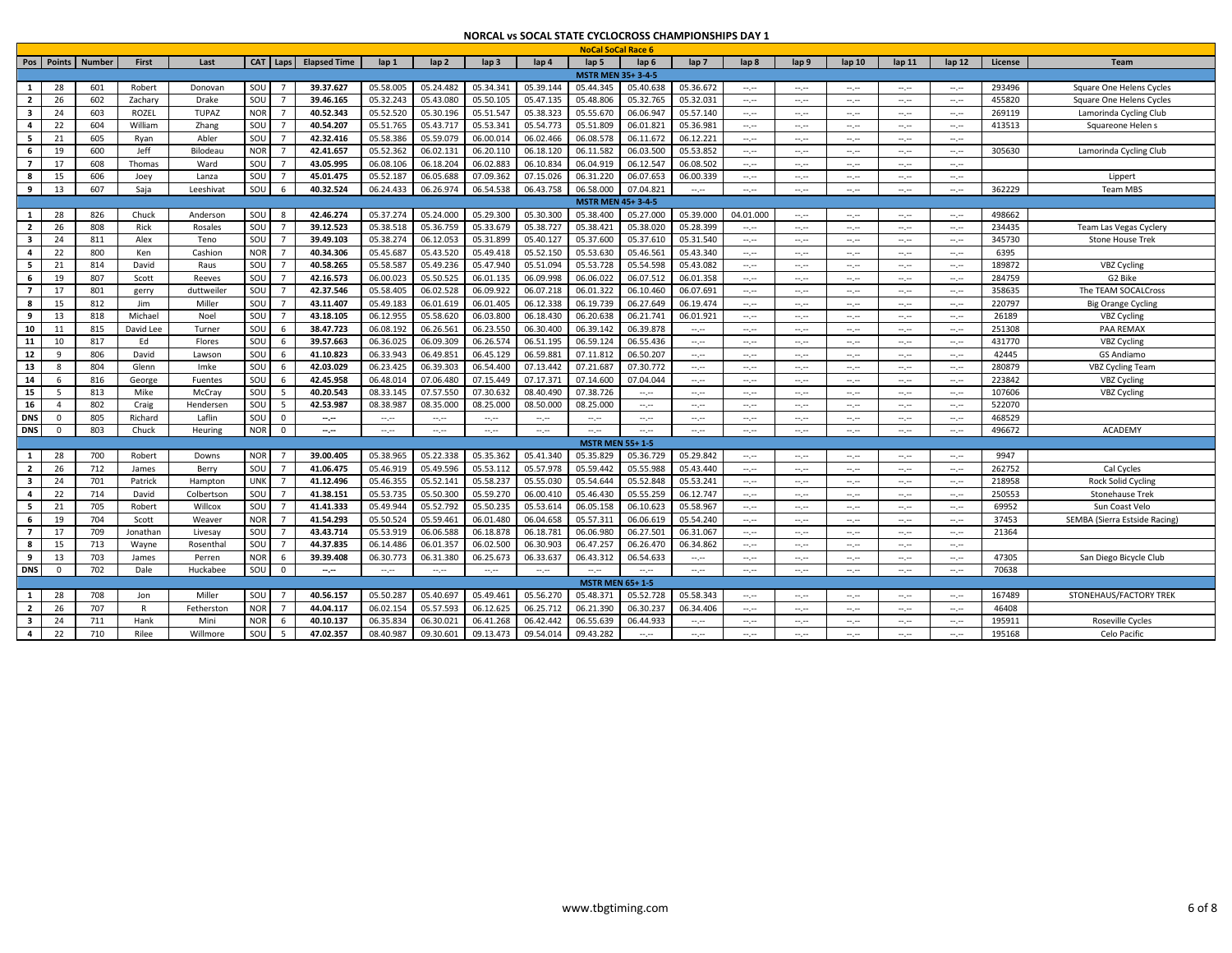|                |            |               |          |                |                  |                |                     |                                                                                                                           |             |                 |                  | <b>NoCal SoCal Race 7</b>   |                  |                  |                             |                             |                             |                             |                             |         |                                           |
|----------------|------------|---------------|----------|----------------|------------------|----------------|---------------------|---------------------------------------------------------------------------------------------------------------------------|-------------|-----------------|------------------|-----------------------------|------------------|------------------|-----------------------------|-----------------------------|-----------------------------|-----------------------------|-----------------------------|---------|-------------------------------------------|
|                | Pos Points | <b>Number</b> | First    | Last           |                  | CAT Laps       | <b>Elapsed Time</b> | $\ln 1$                                                                                                                   | $\ln 2$     | $\ln 3$         | lap <sub>4</sub> | $\ln 5$                     | lap <sub>6</sub> | lap <sub>7</sub> | lap <sub>8</sub>            | lap 9                       | lap 10                      | $\ln 11$                    | $\ln 12$                    | License | Team                                      |
|                |            |               |          |                |                  |                |                     |                                                                                                                           |             |                 |                  | <b>ELITE MEN 1-5</b>        |                  |                  |                             |                             |                             |                             |                             |         |                                           |
|                | 28         | 663           | Cody     | Kaiser         | <b>NOR</b>       | 12             | 55.55.092           | 04.30.492                                                                                                                 | 04.44.492   | 04.42.501       | 04.42.059        | 04.43.681                   | 04.44.630        | 04.42.635        | 04.37.289                   | 04.32.875                   | 04.43.239                   | 04.47.829                   | 04.23.370                   | 20564   | Lang Twins Specialized                    |
| $\overline{2}$ |            | 644           | Benjamir | GomezVillafane | <b>NOR</b>       | 12             | 56.00.704           | 04.30.898                                                                                                                 | 04.44.405   | 04.42.842       | 04.41.728        | 04.43.192                   | 04.44.647        | 04.42.593        | 04.37.307                   | 04.33.369                   | 04.43.31                    | 04.47.671                   | 04.28.739                   | 415302  | Cycle Sport - Specialized p/b Muscle Milk |
| 3              | 24         | 668           | Max      | Judelsor       | NOR <sup>1</sup> | 12             | 57.52.093           | 04.31.144                                                                                                                 | 04.44.399   | 04.42.352       | 04.42.144        | 04.42.625                   | 04.44.781        | 04.42.299        | 04.40.278                   | 05.17.330                   | 04.56.240                   | 05.09.97                    | 04.58.530                   | 188837  |                                           |
| 4              | 22         | 662           | Victor   | Sheldon        | SOU              | 12             | 58.54.276           | 04.51.017                                                                                                                 | 04.54.615   | 04.51.137       | 04.55.035        | 04.49.528                   | 04.52.110        | 04.54.504        | 05.03.256                   | 04.50.97                    | 04.55.658                   | 04.55.252                   | 05.01.192                   | 82774   | <b>Giant Hammer FB</b>                    |
| -5             | 21         | 642           | Sean     | Estes          | <b>NOR</b>       | 12             | 59.03.763           | 04.38.985                                                                                                                 | 04.53.044   | 04.56.828       | 05.03.109        | 04.52.81                    | 04.59.811        | 04.59.347        | 04.58.662                   | 04.55.340                   | 04.55.47                    | 04.57.106                   | 04.53.241                   | 248976  | Cycle Sport - Specialized p/b Muscle Milk |
| 6              | 19         | 657           | Gareth   | Feldsteir      | <b>NOR</b>       | 12             | 01.00.10.302        | 04.49.942                                                                                                                 | 04.56.257   | 05.01.155       | 04.53.630        | 05.00.840                   | 05.00.120        | 04.59.441        | 05.01.247                   | 04.58.67                    | 05.02.42                    | 05.06.790                   | 05.19.780                   | 240935  | Top Club                                  |
|                | 17         | 649           | Jake     | Orness         | SOU              | 12             | 01.00.42.956        | 04.55.024                                                                                                                 | 04.55.020   | 05.01.708       | 04.58.851        | 05.08.512                   | 05.02.599        | 05.09.755        | 05.01.857                   | 05.01.338                   | 05.05.240                   | 05.11.359                   | 05.11.693                   | 26803   |                                           |
| 8              | 15         | 651           | Jason    | Siegle         | SOU              | 12             | 01.00.44.692        | 04.52.222                                                                                                                 | 04.59.532   | 05.03.201       | 04.55.820        | 05.00.97                    | 05.10.483        | 05.09.557        | 05.01.63                    | 05.08.206                   | 05.09.240                   | 05.09.925                   | 05.03.905                   | 193522  |                                           |
| 9              | 13         | 658           | Eric     | Bostrom        | SOU              | 12             | 01.01.17.624        | 04.38.366                                                                                                                 | 04.53.178   | 05.05.058       | 05.04.384        | 05.10.198                   | 05.10.440        | 05.09.178        | 05.07.521                   | 05.13.620                   | 05.08.919                   | 05.07.533                   | 05.29.229                   | 326206  | <b>Ride Bikes Specialized</b>             |
| 10             | 11         | 659           | Jared    | Scott          | SOU              | 11             | 56.02.702           | 04.57.936                                                                                                                 | 05.06.907   | 05.06.919       | 05.18.926        | 05.05.880                   | 05.04.227        | 05.08.382        | 05.09.401                   | 05.10.569                   | 04.52.195                   | 05.01.360                   | $\mathcal{L}^{\mathcal{L}}$ | 401329  | Boulder Jr Cyclo                          |
| 11             | 10         | 650           | Brent    | Prenzlow       | SOU              | 11             | 56.10.064           | 04.51.245                                                                                                                 | 04.58.801   | 05.04.508       | 05.16.068        | 05.18.743                   | 05.11.596        | 05.08.465        | 05.09.225                   | 05.10.67                    | 05.05.333                   | 04.55.407                   | $\sim$                      | 28646   | Celo Pacific                              |
| 12             | ٠Q         | 641           | Ryan     | Dahl           | SOU              | 11             | 56.32.392           | 04.53.974                                                                                                                 | 05.11.027   | 05.17.941       | 05.07.582        | 05.05.79                    | 05.04.068        | 05.08.253        | 05.09.689                   | 05.10.370                   | 05.05.719                   | 05.17.979                   | $\sim$                      | 8508    | <b>Monster Media Racing</b>               |
| 13             |            | 661           | Sage     | Audebarar      | <b>NOR</b>       | 11             | 58.16.904           | 04.58.793                                                                                                                 | 05.10.551   | 05.17.759       | 05.20.08         | 05.19.785                   | 05.14.893        | 05.21.413        | 05.17.715                   | 05.21.162                   | 05.23.41                    | 05.31.342                   | $\mathcal{L}^{\mathcal{L}}$ | 1316    | <b>CX Nation</b>                          |
| 14             | 6          | 643           | Garrett  | Follmuth       | SOU              | -11            | 58.59.955           | 06.02.534                                                                                                                 | 05.22.810   | 05.17.129       | 05.13.109        | 05.24.55                    | 05.22.009        | 05.26.841        | 05.23.580                   | 05.16.789                   | 05.11.194                   | 04.59.409                   | $\mathcal{L}^{\mathcal{L}}$ | 414093  | Squareone Helen s                         |
| 15             |            | 664           | Benjamin | Bostrom        | SOU              | 11             | 59.03.775           | 05.16.347                                                                                                                 | 05.13.097   | 05.20.562       | 05.16.936        | 05.19.01                    | 05.16.070        | 05.13.251        | 05.35.430                   | 05.27.553                   | 05.29.629                   | 05.35.889                   | $\sim$                      | 290425  | Ridebikes Specialized                     |
| 16             |            | 654           | Alan     | Zinniker       | SOU              | 11             | 59.18.772           | 04.59.344                                                                                                                 | 05.17.990   | 05.14.911       | 05.14.719        | 05.19.919                   | 05.35.404        | 05.13.390        | 05.35.521                   | 05.29.365                   | 05.44.87                    | 05.33.336                   | $\mathcal{L}^{\mathcal{L}}$ | 200876  |                                           |
| 17             |            | 656           | Matthew  | Baez           | <b>NOR</b>       | 11             | 59.52.956           | 04.53.264                                                                                                                 | 05.24.504   | 05.24.785       | 05.24.554        | 05.19.308                   | 05.40.168        | 05.25.041        | 05.39.180                   | 05.27.268                   | 05.38.622                   | 05.36.262                   | and your                    | 442816  | Orange Pedal                              |
| 18             |            | 667           | Mike     | McMahon        | SOU              | 10             | 56.24.462           | 05.19.536                                                                                                                 | 05.40.359   | 05.35.600       | 05.36.356        | 05.56.892                   | 05.32.534        | 05.41.510        | 05.37.406                   | 05.45.173                   | 05.39.096                   | $\mathcal{L}^{\mathcal{L}}$ | $\mathcal{L}^{\mathcal{L}}$ | 23731   | Velocity                                  |
| 19             |            | 652           | Aubrey   | Smentkowski    | SOU              | 10             | 57.01.044           | 05.16.510                                                                                                                 | 05.32.213   | 05.39.367       | 05.28.456        | 05.23.921                   | 05.46.246        | 06.08.185        | 05.54.424                   | 05.55.24                    | 05.56.475                   | $\mathcal{L}^{\mathcal{L}}$ | $\mathcal{L}^{\mathcal{L}}$ | 328030  | The TEAM SOCALCross                       |
| 20             |            | 645           | Kenten   | Harris         | SOU              | - 9            | 57.04.073           | 05.21.684                                                                                                                 | 05.40.051   | 05.33.438       | 05.36.500        | 05.49.962                   | 06.48.740        | 06.40.329        | 06.31.94                    | 09.01.428                   | $\mathcal{L}^{\mathcal{L}}$ | $-1.1$                      | $\mathcal{L}^{\mathcal{L}}$ | 364672  | <b>Team Velocity</b>                      |
| 21             | $\Omega$   | 660           | Brent    | Franze         | SOU              | - 8            | 57.04.693           | 04.50.662                                                                                                                 | 05.58.563   | 05.20.068       | 05.34.311        | 09.28.090                   | 09.13.509        | 08.06.149        | 08.33.34                    | $\sim$ , $\sim$             | $\sim$                      | $\sim$                      | $\sim$ , $\sim$             | 391626  | Giant                                     |
| <b>DNF</b>     |            | 655           | Brody    | McDonald       | SOU              | $\overline{3}$ | 16.05.274           | 05.16.957                                                                                                                 | 05.18.308   | 05.30.009       | $\sim$ , $\sim$  | $\mathcal{L}^{\mathcal{L}}$ | $\sim$ , $\sim$  | $\sim$ , $\sim$  | $\mathcal{L}^{\mathcal{L}}$ | $\mathcal{L}^{\mathcal{L}}$ | $\mathcal{L}^{\mathcal{L}}$ | $\mathcal{L}^{\mathcal{L}}$ | $\mathcal{L}^{\mathcal{L}}$ | 361964  | Celo Pacific                              |
| <b>DNF</b>     | $\cap$     | 665           | Mark     | Howard         | <b>NOR</b>       | $\overline{2}$ | 09.53.512           | 04.53.593                                                                                                                 | 04.59.919   | $\sim$ , $\sim$ | $\sim$           | $-1.1$                      | $-1.1$           | $\sim$ , $\sim$  | $\mathcal{L}^{\mathcal{L}}$ | $\sim$                      | $\mathcal{L}^{\mathcal{L}}$ | $\sim$ , $\sim$             | and your                    | 459276  | Sunpower Racing                           |
| <b>DNS</b>     |            | 648           | Justin   | Morgan         | <b>NOR</b>       | $\sqrt{ }$     | $-1$                | $\frac{1}{2} \left( \frac{1}{2} \right) \left( \frac{1}{2} \right) \left( \frac{1}{2} \right) \left( \frac{1}{2} \right)$ | $100 - 100$ | $\sim$ , $\sim$ | $\sim$ , $\sim$  | $\mathcal{L}^{\mathcal{L}}$ | $\sim$ , $\sim$  | $\sim$ , $\sim$  | $\mathcal{L}^{\mathcal{L}}$ | $\sim$ , $\sim$             | $\mathcal{L}^{\mathcal{L}}$ | $-1.1$                      | $\mathcal{L}^{\mathcal{L}}$ | 25053   |                                           |
| <b>DNS</b>     |            | 653           | Kailin   | Watermar       | <b>NOR</b>       |                | $-1$                | $-1$                                                                                                                      | --.--       | $-1.1 - 1.0$    | $\sim$           | $\sim$ , $\sim$             | $-1.1$           | $-1.1 - 1.0$     | $-1$                        | $-1$                        | $-1$                        | $-1.1$                      | $-1$                        | 391421  |                                           |
| <b>DNS</b>     |            | 647           | Matthew  | McGee          | SOU              |                | $-1$                | $\sim$                                                                                                                    | --.--       | $\sim$ , $\sim$ | $\sim$ , and     | $-1.1$                      | $\sim$ , $\sim$  | $\sim$ , $\sim$  | $\sim$                      | $-1$                        | $-1.1$                      | $\sim$ . $\sim$             | $\sim$ , $\sim$             | 80417   |                                           |
|                |            |               |          |                |                  |                |                     |                                                                                                                           |             |                 |                  |                             |                  |                  |                             |                             |                             |                             |                             |         |                                           |